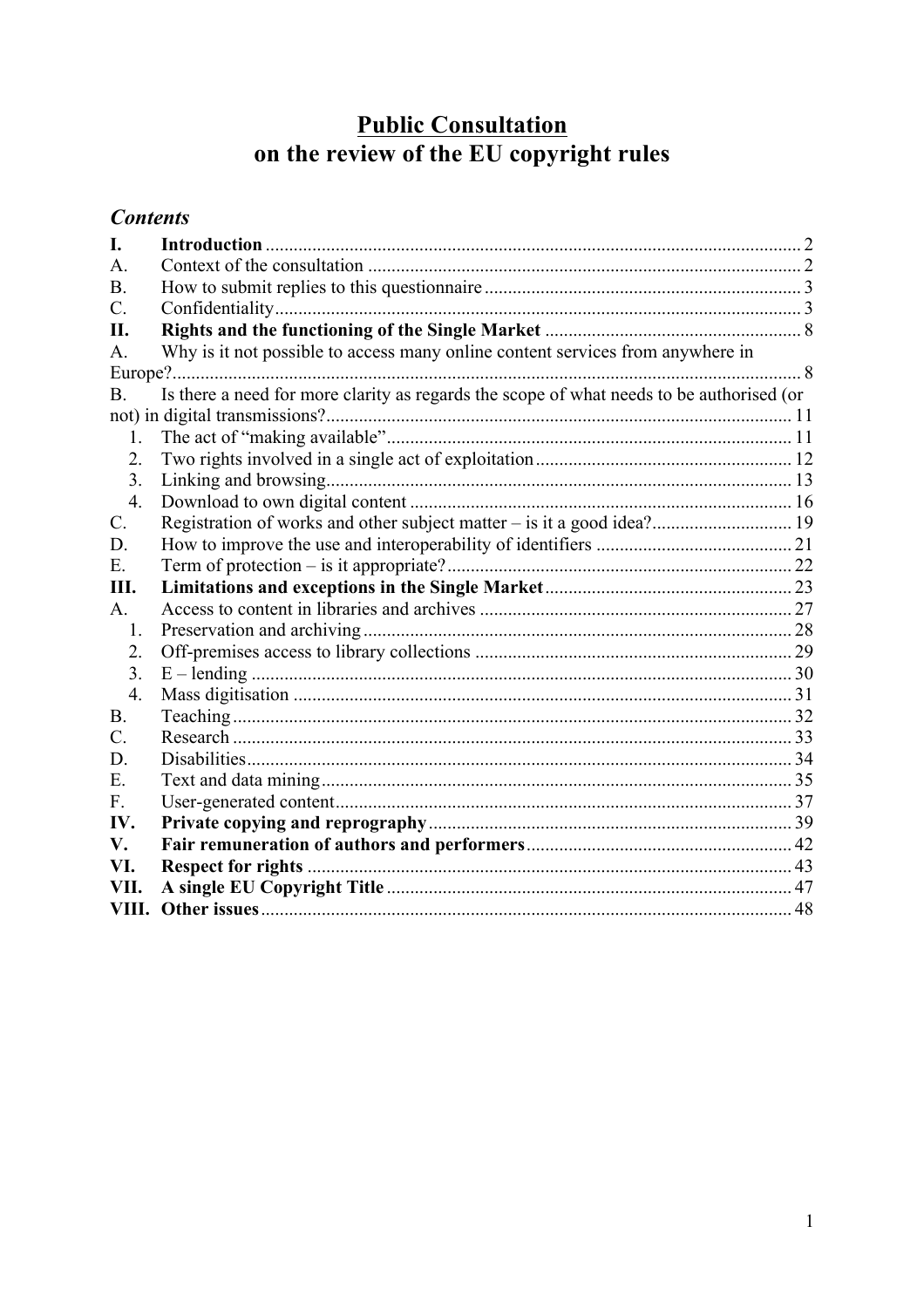# **I. Introduction**

## *A. Context of the consultation*

Over the last two decades, digital technology and the Internet have reshaped the ways in which content is created, distributed, and accessed. New opportunities have materialised for those that create and produce content (e.g. a film, a novel, a song), for new and existing distribution platforms, for institutions such as libraries, for activities such as research and for citizens who now expect to be able to access content – for information, education or entertainment purposes – regardless of geographical borders.

This new environment also presents challenges. One of them is for the market to continue to adapt to new forms of distribution and use. Another one is for the legislator to ensure that the system of rights, limitations to rights and enforcement remains appropriate and is adapted to the new environment. This consultation focuses on the second of these challenges: ensuring that the EU copyright regulatory framework stays fit for purpose in the digital environment to support creation and innovation, tap the full potential of the Single Market, foster growth and investment in our economy and promote cultural diversity.

In its "Communication on Content in the Digital Single Market"<sup>1</sup> the Commission set out two parallel tracks of action: on the one hand, to complete its on-going effort to review and to modernise the EU copyright legislative framework<sup>23</sup> with a view to a decision in 2014 on whether to table legislative reform proposals, and on the other, to facilitate practical industryled solutions through the stakeholder dialogue "Licences for Europe" on issues on which rapid progress was deemed necessary and possible.

The "Licences for Europe" process has been finalised now<sup>4</sup>. The Commission welcomes the practical solutions stakeholders have put forward in this context and will monitor their progress. Pledges have been made by stakeholders in all four Working Groups (cross border portability of services, user-generated content, audiovisual and film heritage and text and data mining). Taken together, the Commission expects these pledges to be a further step in making the user environment easier in many different situations. The Commission also takes note of the fact that two groups – user-generated content and text and data mining – did not reach consensus among participating stakeholders on either the problems to be addressed or on the results. The discussions and results of "Licences for Europe" will be also taken into account in the context of the review of the legislative framework.

As part of the review process, the Commission is now launching a public consultation on issues identified in the Communication on Content in the Digital Single Market, i.e.: *"territoriality in the Internal Market, harmonisation, limitations and exceptions to copyright in the digital age; fragmentation of the EU copyright market; and how to improve the effectiveness and efficiency of enforcement while underpinning its legitimacy in the wider context of copyright reform"*. As highlighted in the October 2013 European Council

 $\frac{1}{2}$  COM (2012)789 final, 18/12/2012.<br><sup>2</sup> As announced in the Intellectual Property Strategy ' A single market for Intellectual Property Rights: COM (2011)287 final, 24/05/2011.

<sup>3</sup> *"Based on market studies and impact assessment and legal drafting work"* as announced in the Communication (2012)789.

See the document "Licences for Europe – tem pledges to bring more content online": http://ec.europa.eu/internal\_market/copyright/docs/licences-for-europe/131113\_ten-pledges\_en.pdf .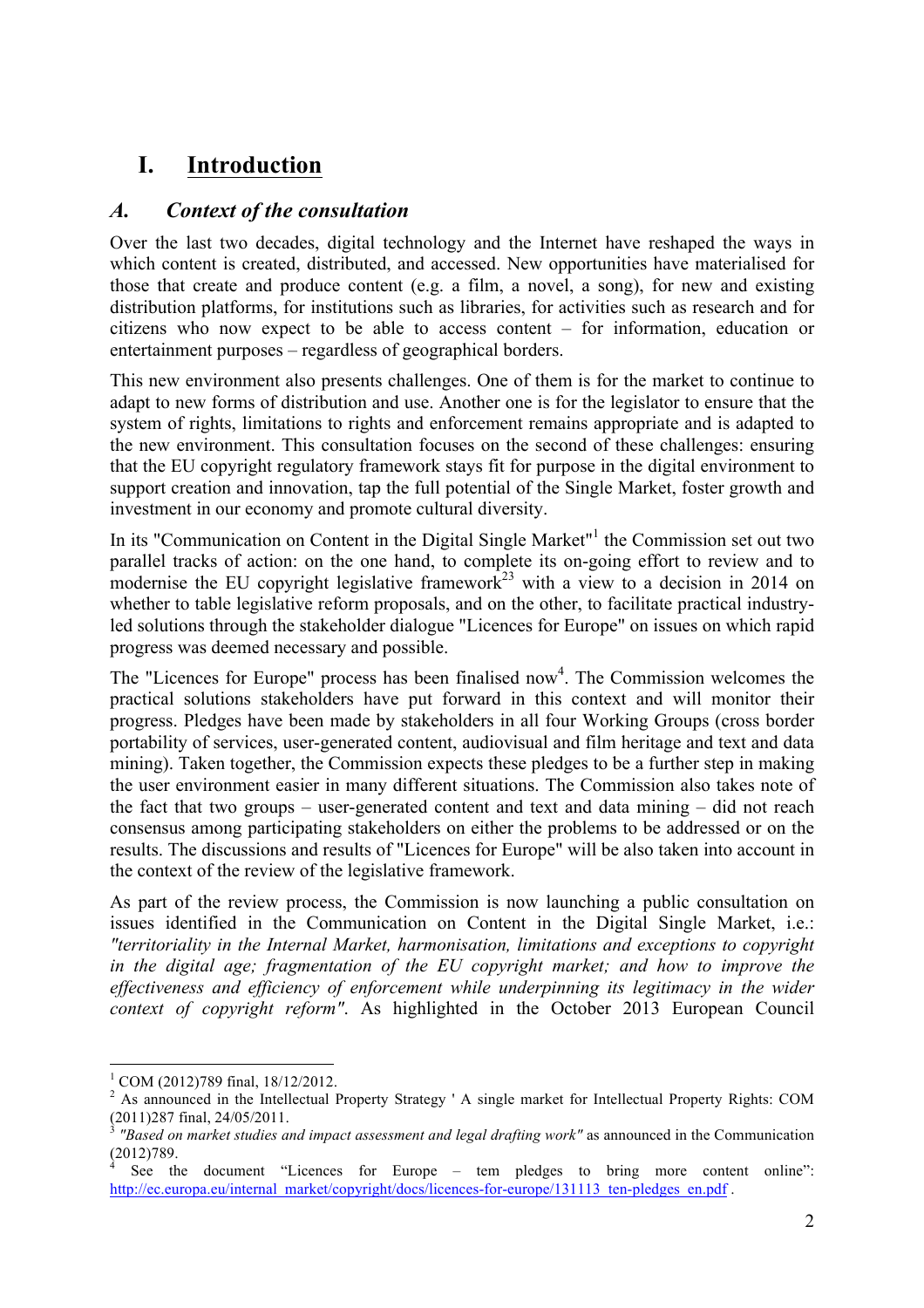Conclusions5 *"Providing digital services and content across the single market requires the establishment of a copyright regime for the digital age. The Commission will therefore complete its on-going review of the EU copyright framework in spring 2014. It is important to modernise Europe's copyright regime and facilitate licensing, while ensuring a high level protection of intellectual property rights and taking into account cultural diversity".*

This consultation builds on previous consultations and public hearings, in particular those on the "Green Paper on copyright in the knowledge economy" 6 , the "Green Paper on the online distribution of audiovisual works"<sup>7</sup> and "Content Online"<sup>8</sup>. These consultations provided valuable feedback from stakeholders on a number of questions, on issues as diverse as the territoriality of copyright and possible ways to overcome territoriality, exceptions related to the online dissemination of knowledge, and rightholders' remuneration, particularly in the audiovisual sector. Views were expressed by stakeholders representing all stages in the value chain, including right holders, distributors, consumers, and academics. The questions elicited widely diverging views on the best way to proceed. The "Green Paper on Copyright in the Knowledge Economy" was followed up by a Communication. The replies to the "Green Paper on the online distribution of audiovisual works" have fed into subsequent discussions on the Collective Rights Management Directive and into the current review process.

## *B. How to submit replies to this questionnaire*

You are kindly asked to send your replies **by 5 February 2014** in a MS Word, PDF or OpenDocument format to the following e-mail address of DG Internal Market and Services: **markt-copyright-consultation@ec.europa.eu**. Please note that replies sent after that date will not be taken into account.

This consultation is addressed to different categories of stakeholders. To the extent possible, the questions indicate the category/ies of respondents most likely to be concerned by them (annotation in brackets, before the actual question). Respondents should nevertheless feel free to reply to any/all of the questions. Also, please note that, apart from the question concerning the identification of the respondent, none of the questions is obligatory. Replies containing answers only to part of the questions will be also accepted.

You are requested to provide your answers directly within this consultation document. For the "Yes/No/No opinion" questions please put the selected answer in **bold** and underline it so it is easy for us to see your selection.

In your answers to the questions, you are invited to refer to the situation in EU Member States. *You are also invited in particular to indicate, where relevant, what would be the impact of options you put forward in terms of costs, opportunities and revenues.*

The public consultation is available in English. Responses may, however, be sent in any of the 24 official languages of the EU.

# *C. Confidentiality*

The contributions received in this round of consultation as well as a summary report presenting the responses in a statistical and aggregated form will be published on the website of DG MARKT.

 <sup>5</sup> EUCO 169/13, 24/25 October 2013.

 $6$  COM(2008) 466/3, http://ec.europa.eu/internal\_market/copyright/copyright-

infso/index\_en.htm#maincontentSec2.<br>
<sup>7</sup> COM(2011) 427 final, http://ec.europa.eu/internal\_market/consultations/2011/audiovisual\_en.htm. 8 http://ec.europa.eu/internal\_market/consultations/2009/content\_online\_en.htm.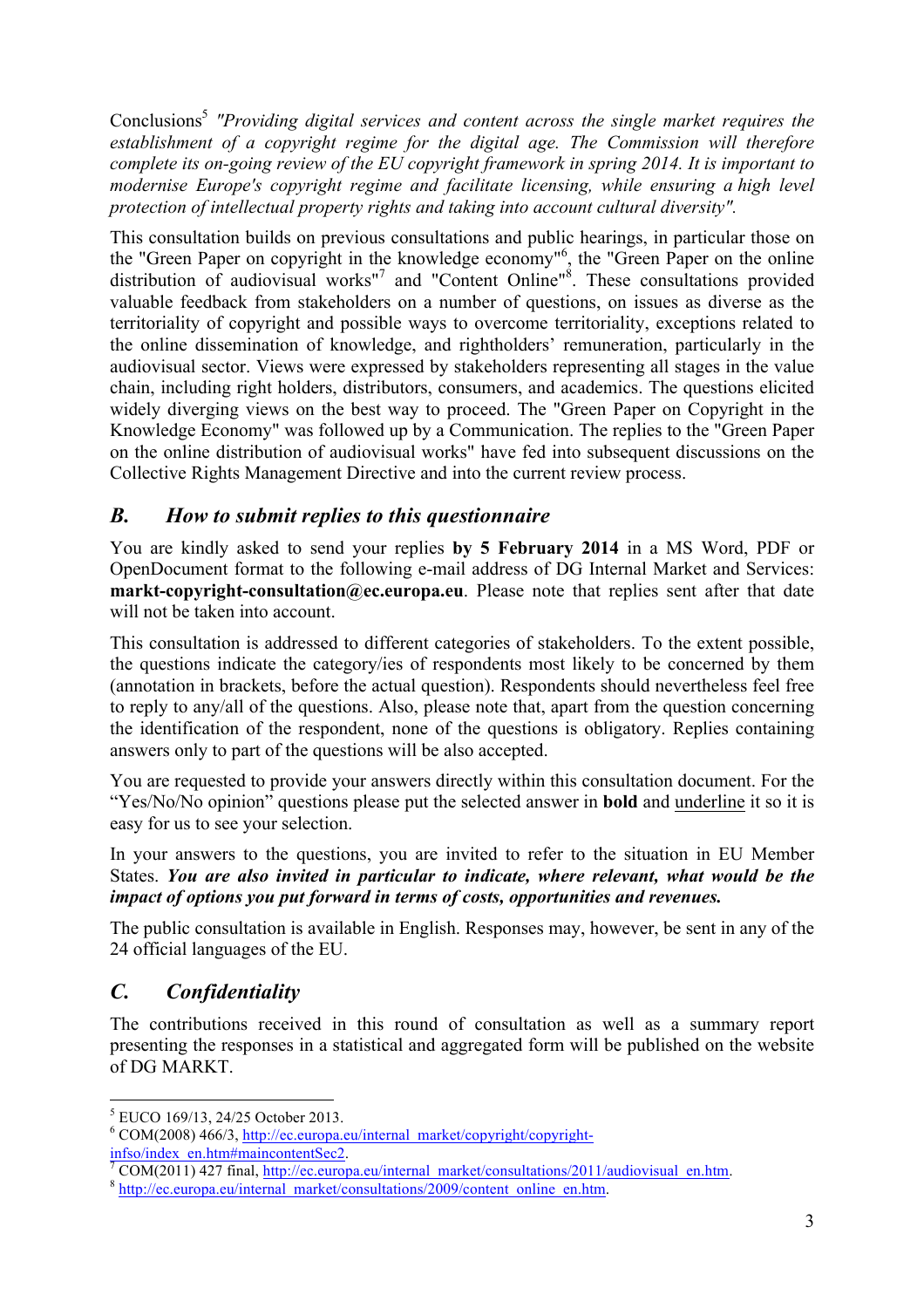Please note that all contributions received will be published together with the identity of the contributor, unless the contributor objects to the publication of their personal data on the grounds that such publication would harm his or her legitimate interests. In this case, the contribution will be published in anonymous form upon the contributor's explicit request. Otherwise the contribution will not be published nor will its content be reflected in the summary report.

Please read our **Privacy statement**.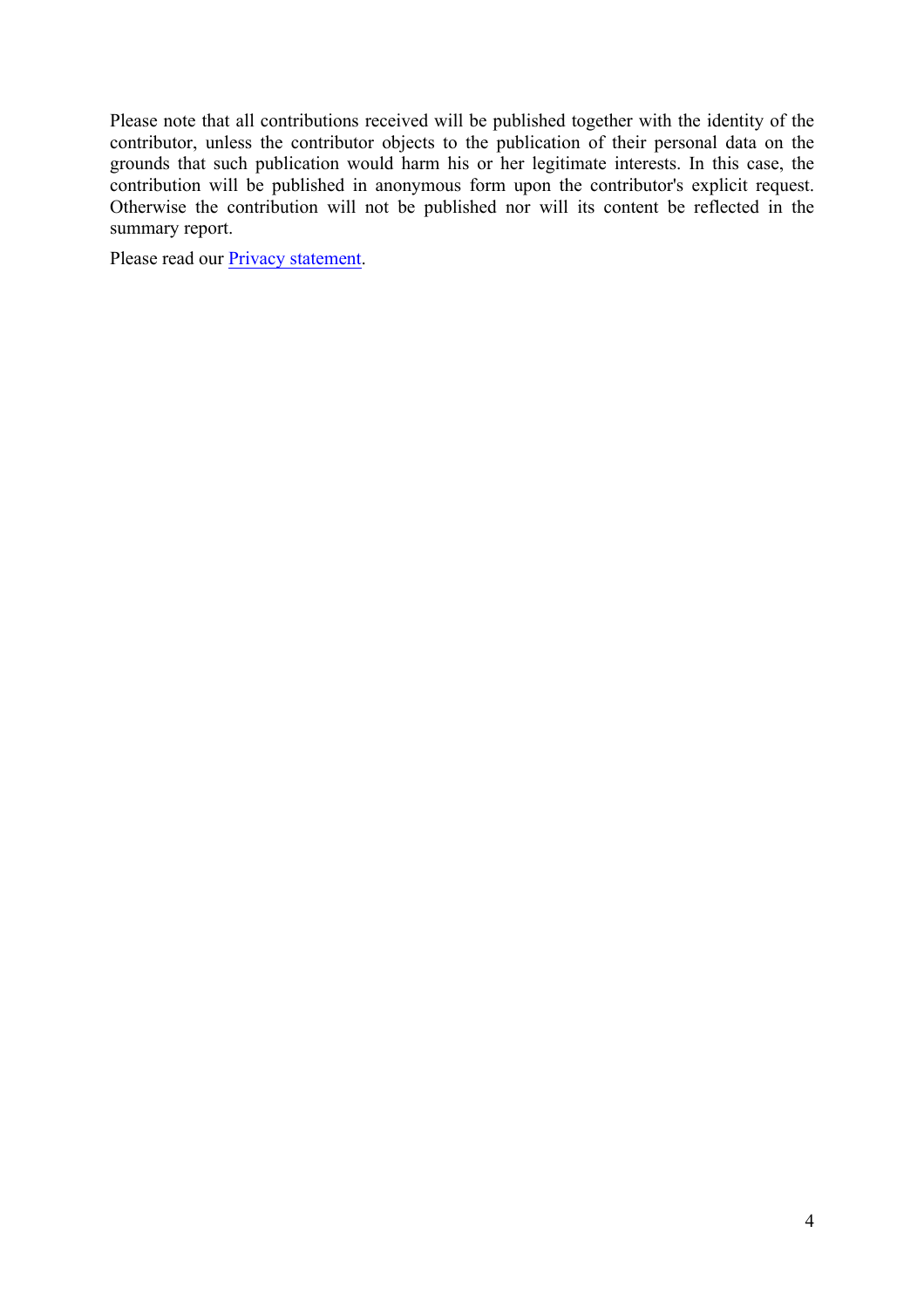#### **PLEASE IDENTIFY YOURSELF:**

#### **Name:**

#### **Réseau Trans Europe Experts**

In the interests of transparency, organisations (including, for example, NGOs, trade associations and commercial enterprises) are invited to provide the public with relevant information about themselves by registering in the Interest Representative Register and subscribing to its Code of Conduct.

• If you are a Registered organisation, please indicate your Register ID number below. Your contribution will then be considered as representing the views of your organisation.

**………………………………………………………………………………………………….. …………………………………………………………………………………………………..**

• If your organisation is not registered, you have the opportunity to register now. Responses from organisations not registered will be published separately.

**If you would like to submit your reply on an anonymous basis please indicate it below by underlining the following answer:**

• Yes, I would like to submit my reply on an anonymous basis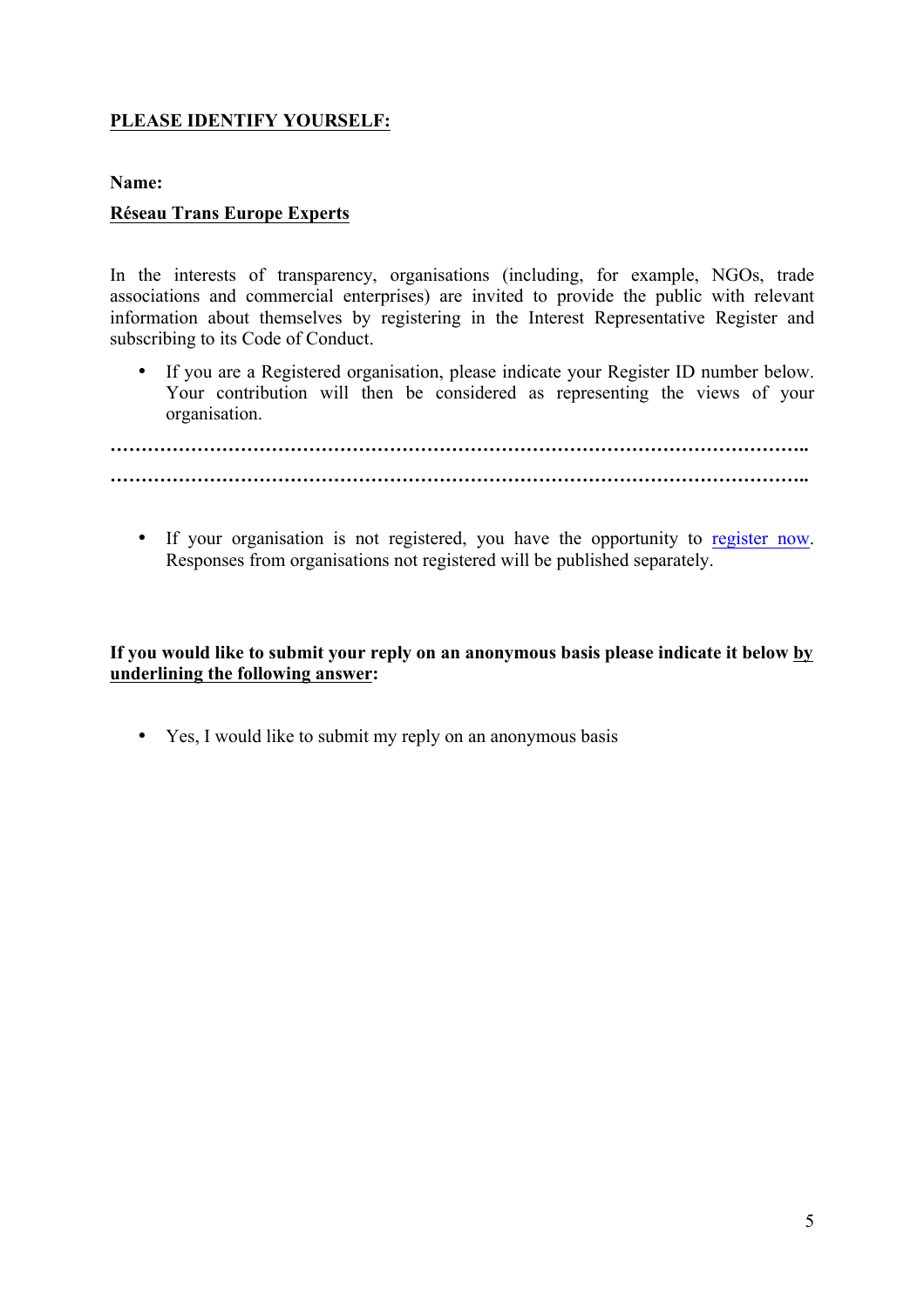#### **TYPE OF RESPONDENT** (Please underline the appropriate):

€ **End user/consumer** (e.g. internet user, reader, subscriber to music or audiovisual service, researcher, student**) OR Representative of end users/consumers**

 $\rightarrow$  for the purposes of this questionnaire normally referred to in questions as **"end**" **users/consumers"**

€ **Institutional user** (e.g. school, university, research centre, library, archive) **OR Representative of institutional users**

 $\rightarrow$  for the purposes of this questionnaire normally referred to in questions as **"institutional users"**

- € **Author/Performer OR Representative of authors/performers**
- € **Publisher/Producer/Broadcaster OR Representative of publishers/producers/broadcasters**

 $\rightarrow$  the two above categories are, for the purposes of this questionnaire, normally referred to in questions as **"right holders"**

€ **Intermediary/Distributor/Other service provider** (e.g. online music or audiovisual service, games platform, social media, search engine, ICT industry) **OR Representative of intermediaries/distributors/other service providers**

 $\rightarrow$  for the purposes of this questionnaire normally referred to in questions as **"service providers"**

- € **Collective Management Organisation**
- € **Public authority**
- € **Member State**
- € **Other** (Please explain): Réseaux d'experts chercheurs universitaires et praticiens

**Le réseau** *Trans Europe Experts* **est composé d'universitaires européens et de praticiens souhaitant promouvoir la participation active des experts dans les discussions européennes, grâce à une structure fédérale qui permet une action coordonnée, réactive et dynamique.** *Trans Europe Experts* **a une grande expérience des procédures européennes. Le réseau est organisé par pôles de compétences. Son principal but – et la**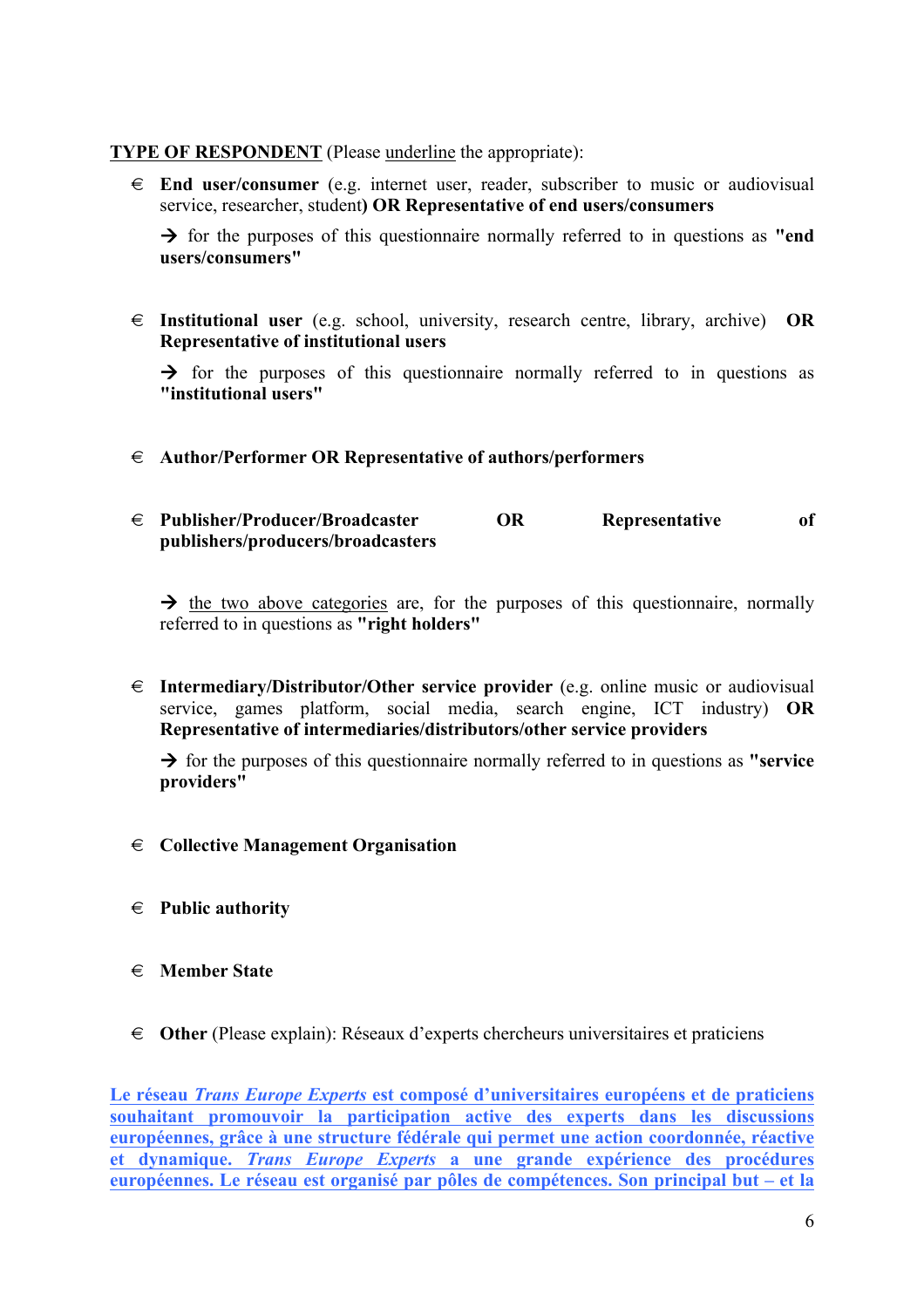**raison de sa création – est de s'engager dans les discussions normatives européennes et de rendre les décisions nationales et européennes plus visibles. Le réseau souhaite assurer une pluralité d'opinions dans les instances où s'élabore le droit de l'Union. Audelà des experts visibles et identifiés, TEE bénéficie également d'un réseau d'influence important, assurant aux premiers un poids avéré dans les prises de décisions normatives européennes (http://www.transeuropexperts.eu/).**

**Le pôle propriété intellectuelle est un des pôles du réseau** *Trans Europe Experts***. Ce groupe d'experts est pour l'essentiel composé d'universitaires ayant une fine connaissance de la propriété intellectuelle. Il s'appuie également de façon permanente ou ponctuelle sur l'expertise de divers praticiens, spécialistes des questions soulevées par les consultations. Plusieurs de ses membres collaborent à des projets collectifs. Plusieurs d'entre eux ont notamment répondu à la sollicitation de la Commission européenne dans le cadre de l'évaluation de la directive 2004/48/CE, du Livre vert sur la diffusion en ligne des oeuvres audiovisuelles, du questionnaire sur les procédures de notification des contenus illégaux hébergés par des intermédiaires en ligne ou encore relatif aux procédures civiles et au respect des droits de propriété intellectuelle. Les experts du pôle propriété intellectuelle de TEE sont en outre régulièrement consultés ou auditionnés à titre individuel ou en équipe dans le cadre d'appel d'offres, tant par les instances décisionnelles nationales sur les projets de l'Union européenne (réformes du droit de l'Union ou adaptation du droit interne aux exigences du droit européen…) que par les instances européennes (l'équipe spécialisée constituée par TEE a notamment remporté deux appels d'offres du Parlement européen visant à constituer une équipe d'experts en droit de la propriété intellectuelle : IP/C/JURI/FWC/2011-01 et IP/C/JURI/FWC/2011- 02).** 

**Concernant la présente consultation, le groupe constitué par le pôle Propriété intellectuelle du Réseau Trans Europe Experts était composé de :** *Mélanie Clément-Fontaine (Maître de conférences HDR, Université de Versailles Saint-Quentin, codirectrice du laboratoire D@NTE), Flora Donaud (Doctorante, Université de Versailles-Saint Quentin - Laboratoire D@NTE), Noémie Enser (Doctorante, Université Paris-Sud – Laboratoire Cerdi), Julie Groffe (Doctorante, Université Paris-Sud – Laboratoire Cerdi), Stéphanie Le Cam (Maître de conférences à l'Université Rennes 2), Caroline Le Goffic (Maître de conférences à l'Université Paris-Descartes), Audrey Lefevre (Avocat), Michäel Macé (Docteur en droit, Université de Nantes, IRDP), Nathalie Martial-Braz (Professeur à l'Université de Franche Comté, codirectrice du pôle PI de TEE), Caterina Sganga (Assistant Professor of Law, Central European University, Budapest), Gilles Vercken (Avocat), Bertrand Warusfel (Professeur à l'Université Lille 2).* 

**Ont également contribué à la réflexion, sans que la présente réponse ne reflète nécessairement leur opinion :** *Jean Berbinau (Ingénieur Général des Mines (en retraite), Sylvain Chatry (Maître de conférences à l'Université de Perpignan), Ronan Hardouin (Docteur en droit, Laboratoire D@nte), Camille Maréchal (Maître de conférences à l'Université d'Amiens).*

**Direction scientifique:** *Valérie-Laure Benabou (Professeur à l'Université de Versailles-Saint Quentin, membre du D@NTE) et Célia Zolynski (Professeur à l'Université de Versailles-Saint Quentin, membre du D@NTE, codirectrice du pôle PI de TEE).*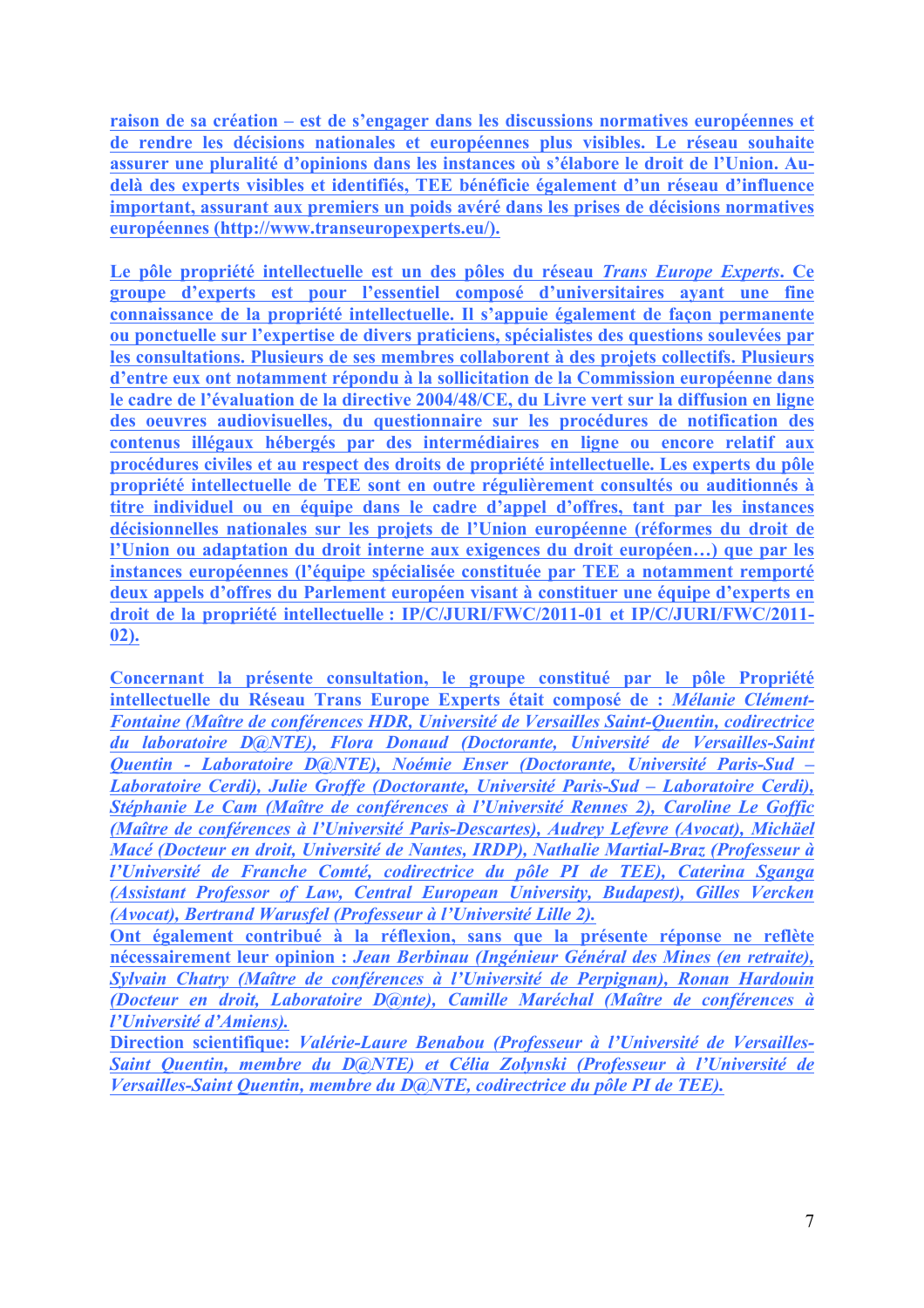# **II. Rights and the functioning of the Single Market**

## *A. Why is it not possible to access many online content services from anywhere in Europe?*

## **[The territorial scope of the rights involved in digital transmissions and the segmentation of the market through licensing agreements]**

Holders of copyright and related rights  $-$  e.g. writers, singers, musicians - do not enjoy a single protection in the EU. Instead, they are protected on the basis of a bundle of national rights in each Member State. Those rights have been largely harmonised by the existing EU Directives. However, differences remain and the geographical scope of the rights is limited to the territory of the Member State granting them. Copyright is thus territorial in the sense that rights are acquired and enforced on a country-by-country basis under national law<sup>9</sup>.

The dissemination of copyright-protected content on the Internet – e.g. by a music streaming service, or by an online e-book seller – therefore requires, in principle, an authorisation for each national territory in which the content is communicated to the public. Rightholders are, of course, in a position to grant a multi-territorial or pan-European licence, such that content services can be provided in several Member States and across borders. A number of steps have been taken at EU level to facilitate multi-territorial licences: the proposal for a Directive on Collective Rights Management<sup>10</sup> should significantly facilitate the delivery of multiterritorial licences in musical works for online services<sup>11</sup>; the structured stakeholder dialogue "Licences for Europe"<sup>12</sup> and market-led developments such as the on-going work in the Linked Content Coalition<sup>13</sup>.

"Licences for Europe" addressed in particular the specific issue of cross-border portability, i.e. the ability of consumers having subscribed to online services in their Member State to keep accessing them when travelling temporarily to other Member States. As a result, representatives of the audio-visual sector issued a joint statement affirming their commitment to continue working towards the further development of cross-border portability<sup>14</sup>.

Despite progress, there are continued problems with the cross-border provision of, and access to, services. These problems are most obvious to consumers wanting to access services that are made available in Member States other than the one in which they live. Not all online services are available in all Member States and consumers face problems when trying to access such services across borders. In some instances, even if the "same" service is available in all Member States, consumers cannot access the service across borders (they can only access their "national" service, and if they try to access the "same" service in another Member State they are redirected to the one designated for their country of residence).

<sup>&</sup>lt;sup>9</sup> This principle has been confirmed by the Court of justice on several occasions.

<sup>&</sup>lt;sup>10</sup> Proposal for a Directive of the European Parliament and of the Council of 11 July 2012 on collective management of copyright and related rights and multi-territorial licensing of rights in musical works for online uses in the internal market, COM(2012) 372 final.

 $11$  Collective Management Organisations play a significant role in the management of online rights for musical works in contrast to the situation where online rights are licensed directly by right holders such as film or record producers or by newspaper or book publishers.<br><sup>12</sup>You can find more information on the following website: <u>http://ec.europa.eu/licences-for-europe-dialogue/</u><br><sup>13</sup>You can find more information on the following website: <u>htt</u>

http://ec.europa.eu/internal\_market/copyright/docs/licences-for-europe/131113\_ten-pledges\_en.pdf .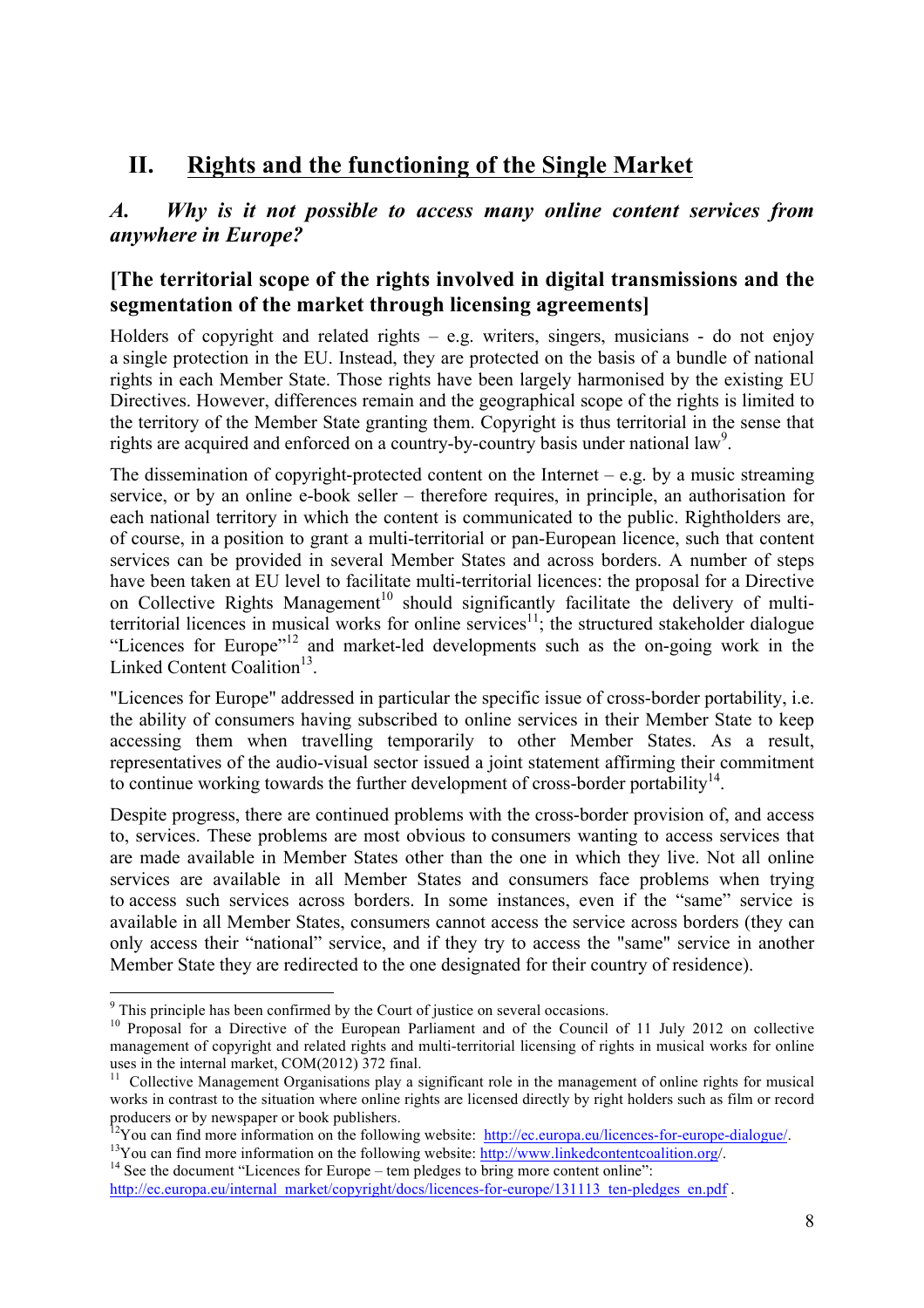This situation may in part stem from the territoriality of rights and difficulties associated with the clearing of rights in different territories. Contractual clauses in licensing agreements between right holders and distributors and/or between distributors and end users may also be at the origin of some of the problems (denial of access, redirection).

The main issue at stake here is, therefore, whether further measures (legislative or nonlegislative, including market-led solutions) need to be taken at EU level in the medium term<sup>15</sup> to increase the cross-border availability of content services in the Single Market, while ensuring an adequate level of protection for right holders.

*1. [In particular if you are an end user/consumer:] Have you faced problems when trying to access online services in an EU Member State other than the one in which you live?*

 YES - Please provide examples indicating the Member State, the sector and the type of content concerned (e.g. premium content such as certain films and TV series, audio-visual content in general, music, e-books, magazines, journals and newspapers, games, applications and other software)

NO

NO OPINION

………………………………………………………………………………………………. ……………………………………………………………………………………………….

#### *2. [In particular if you are a service provider:] Have you faced problems when seeking to provide online services across borders in the EU?*

 YES - Please explain whether such problems, in your experience, are related to copyright or to other issues (e.g. business decisions relating to the cost of providing services across borders, compliance with other laws such as consumer protection)? Please provide examples indicating the Member State, the sector and the type of content concerned (e.g. premium content such as certain films and TV series, audio-visual content in general, music, e-books, magazines, journals and newspapers, games, applications and other software).

……………………………………………………………………………………………….

……………………………………………………………………………………………….

NO

NO OPINION

*3. [In particular if you are a right holder or a collective management organisation:] How often are you asked to grant multi-territorial licences? Please indicate, if possible, the number of requests per year and provide examples indicating the Member State, the sector and the type of content concerned.* 

<sup>&</sup>lt;sup>15</sup> For possible long term measures such as the establishment of a European Copyright Code (establishing a single title) see section VII of this consultation document.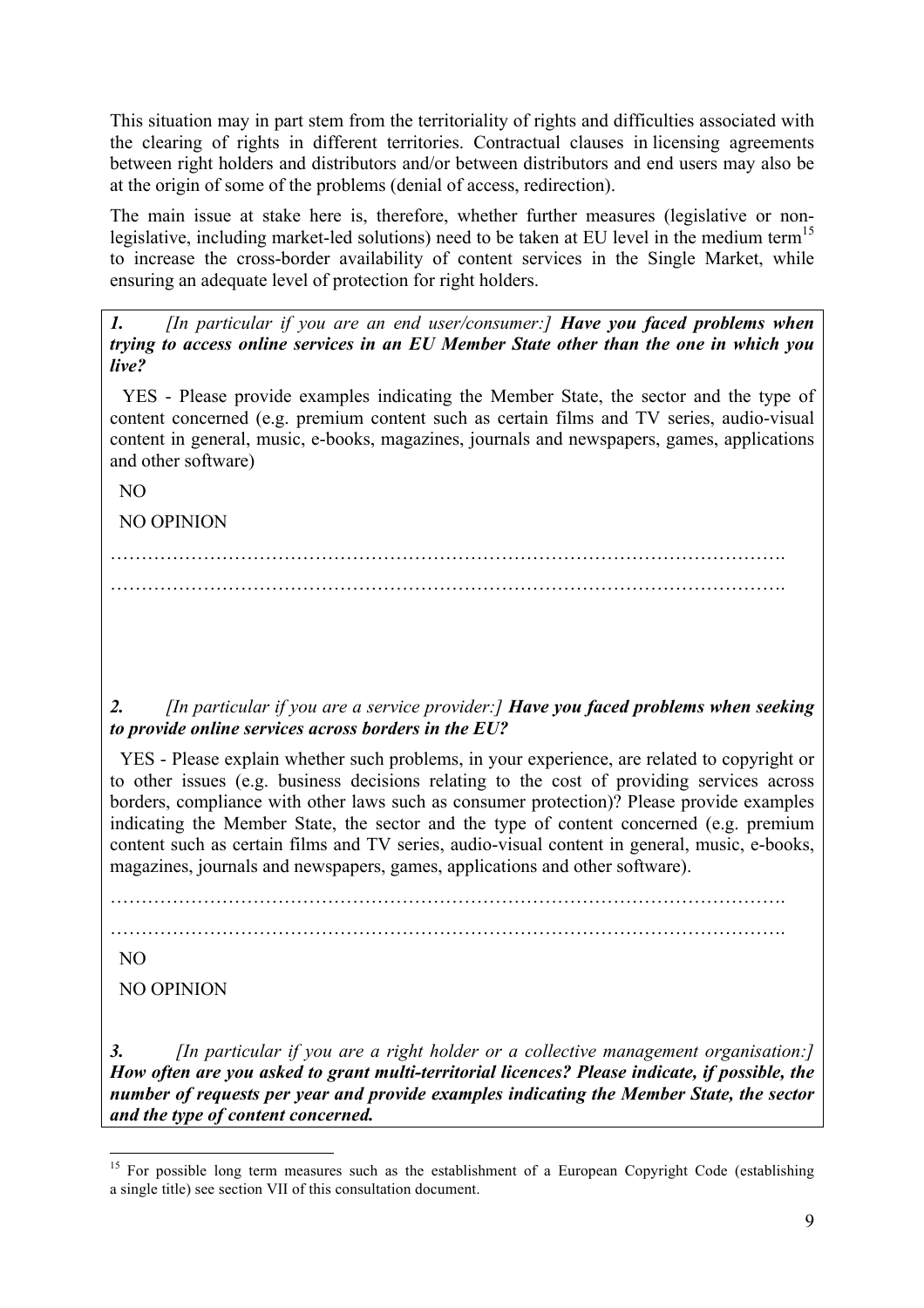[Open question] ………………………………………………………………………………………………. ……………………………………………………………………………………………….

*4. If you have identified problems in the answers to any of the questions above – what would be the best way to tackle them?*

[Open question]

………………………………………………………………………………………………. ……………………………………………………………………………………………….

*5. [In particular if you are a right holder or a collective management organisation:] Are there reasons why, even in cases where you hold all the necessary rights for all the territories in question, you would still find it necessary or justified to impose territorial restrictions on a service provider (in order, for instance, to ensure that access to certain content is not possible in certain European countries)?* 

YES – Please explain by giving examples

……………………………………………………………………………………………….

……………………………………………………………………………………………….

NO

NO OPINION

*6. [In particular if you are e.g. a broadcaster or a service provider:] Are there reasons why, even in cases where you have acquired all the necessary rights for all the territories in question, you would still find it necessary or justified to impose territorial restrictions on the service recipient (in order for instance, to redirect the consumer to a different website than the one he is trying to access)?*

YES – Please explain by giving examples

……………………………………………………………………………………………….

……………………………………………………………………………………………….

NO

NO OPINION

*7. Do you think that further measures (legislative or non-legislative, including marketled solutions) are needed at EU level to increase the cross-border availability of content services in the Single Market, while ensuring an adequate level of protection for right holders?*

YES – Please explain

………………………………………………………………………………………………. ……………………………………………………………………………………………….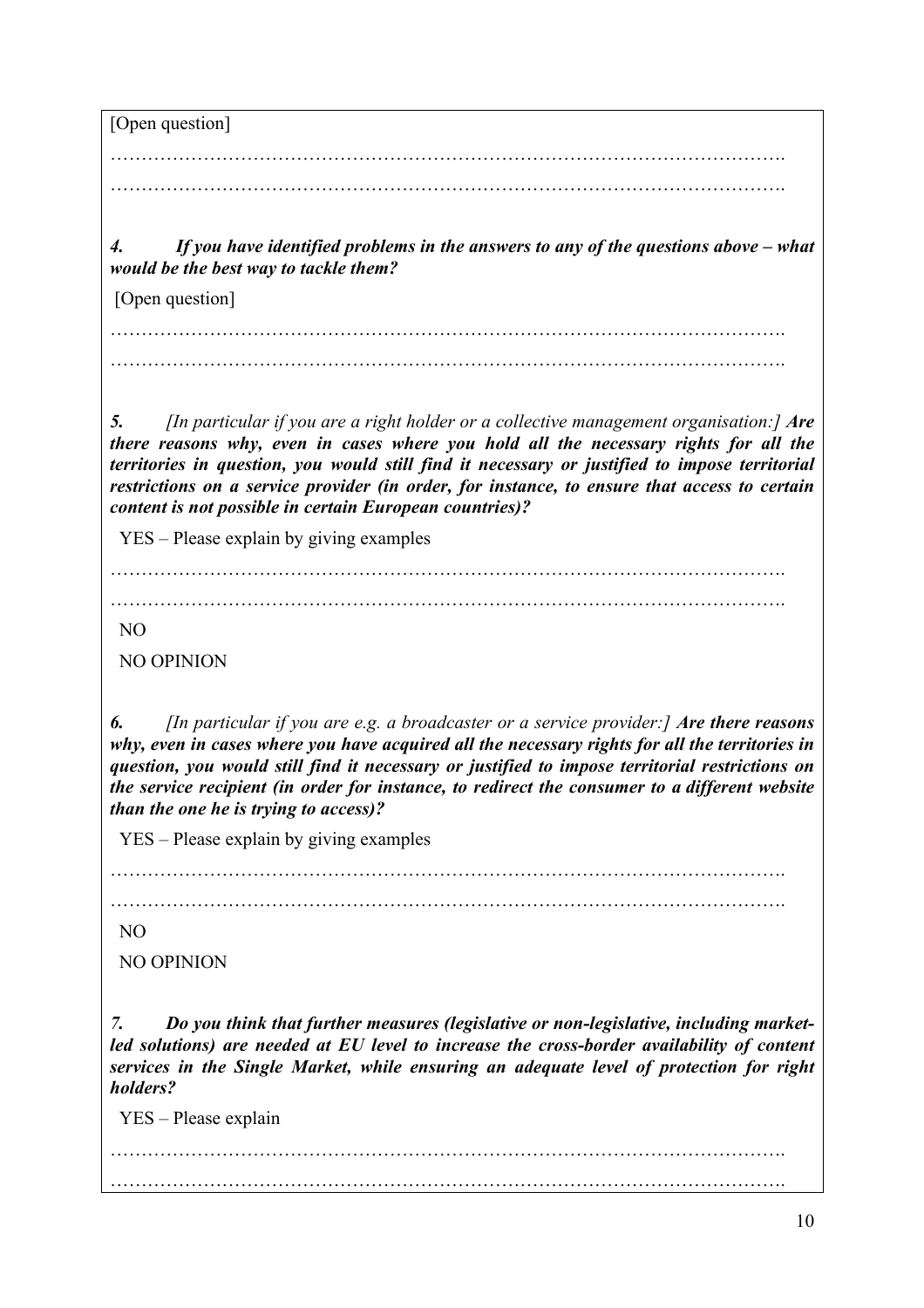| $NO - Please$ explain |  |  |  |
|-----------------------|--|--|--|
|                       |  |  |  |
| NO OPINION            |  |  |  |

## *B. Is there a need for more clarity as regards the scope of what needs to be authorised (or not) in digital transmissions?*

## *[The definition of the rights involved in digital transmissions]*

The EU framework for the protection of copyright and related rights in the digital environment is largely established by Directive  $2001/29/EC^{16}$  on the harmonisation of certain aspects of copyright and related rights in the information society. Other EU directives in this field that are relevant in the online environment are those relating to the protection of software<sup>17</sup> and databases<sup>18</sup>.

Directive  $2001/29/EC$  harmonises the rights of authors and neighbouring rightholders<sup>19</sup> which are essential for the transmission of digital copies of works (e.g. an e-book) and other protected subject matter (e.g. a record in a MP3 format) over the internet or similar digital networks.

The most relevant rights for digital transmissions are the reproduction right, i.e. the right to authorise or prohibit the making of copies<sup>20</sup>, (notably relevant at the start of the transmission – e.g. the uploading of a digital copy of a work to a server in view of making it available – and at the users' end – e.g. when a user downloads a digital copy of a work) and the communication to the public/making available right, i.e. the rights to authorise or prohibit the dissemination of the works in digital networks $^{21}$ . These rights are intrinsically linked in digital transmissions and both need to be cleared.

#### **1. The act of "making available"**

Directive 2001/29/EC specifies neither what is covered by the making available right (e.g. the upload, the accessibility by the public, the actual reception by the public) nor where the act of "making available" takes place. This does not raise questions if the act is limited to a single territory. Questions arise however when the transmission covers several territories and rights need to be cleared (does the act of "making available" happen in the country of the upload only? in each of the countries where the content is potentially accessible? in each of the countries where the content is effectively accessed?). The most recent case law of the Court of

<sup>&</sup>lt;sup>16</sup> Directive 2001/29/EC of the European Parliament and of the Council of 22 May 2001 on the harmonisation of certain aspects of copyright and related rights in the information society.

<sup>&</sup>lt;sup>17</sup> Directive 2009/24/EC of the European Parliament and of the Council of 23 April 2009 on the legal protection

of computer programs.<br><sup>18</sup> Directive 96/9/EC of the European Parliament and of the Council of 11 March 1996 on the legal protection of

databases.<br><sup>19</sup> Film and record producers, performers and broadcasters are holders of so-called "neighbouring rights" in, respectively, their films, records, performances and broadcast. Authors' content protected by copyright is referred to as a "work" or "works", while content protected by neighbouring rights is referred to as "other subject matter".

 $20$  The right to "authorise or prohibit direct or indirect, temporary or permanent reproduction by any means and in any form, in whole or in part" (see Art. 2 of Directive 2001/29/EC) although temporary acts of reproduction of a transient or incidental nature are, under certain conditions, excluded (see art. 5(1) of Directive 2001/29

 $21$  The right to authorise or prohibit any communication to the public by wire or wireless means and to authorise or prohibit the making available to the public "on demand" (see Art. 3 of Directive 2001/29/EC).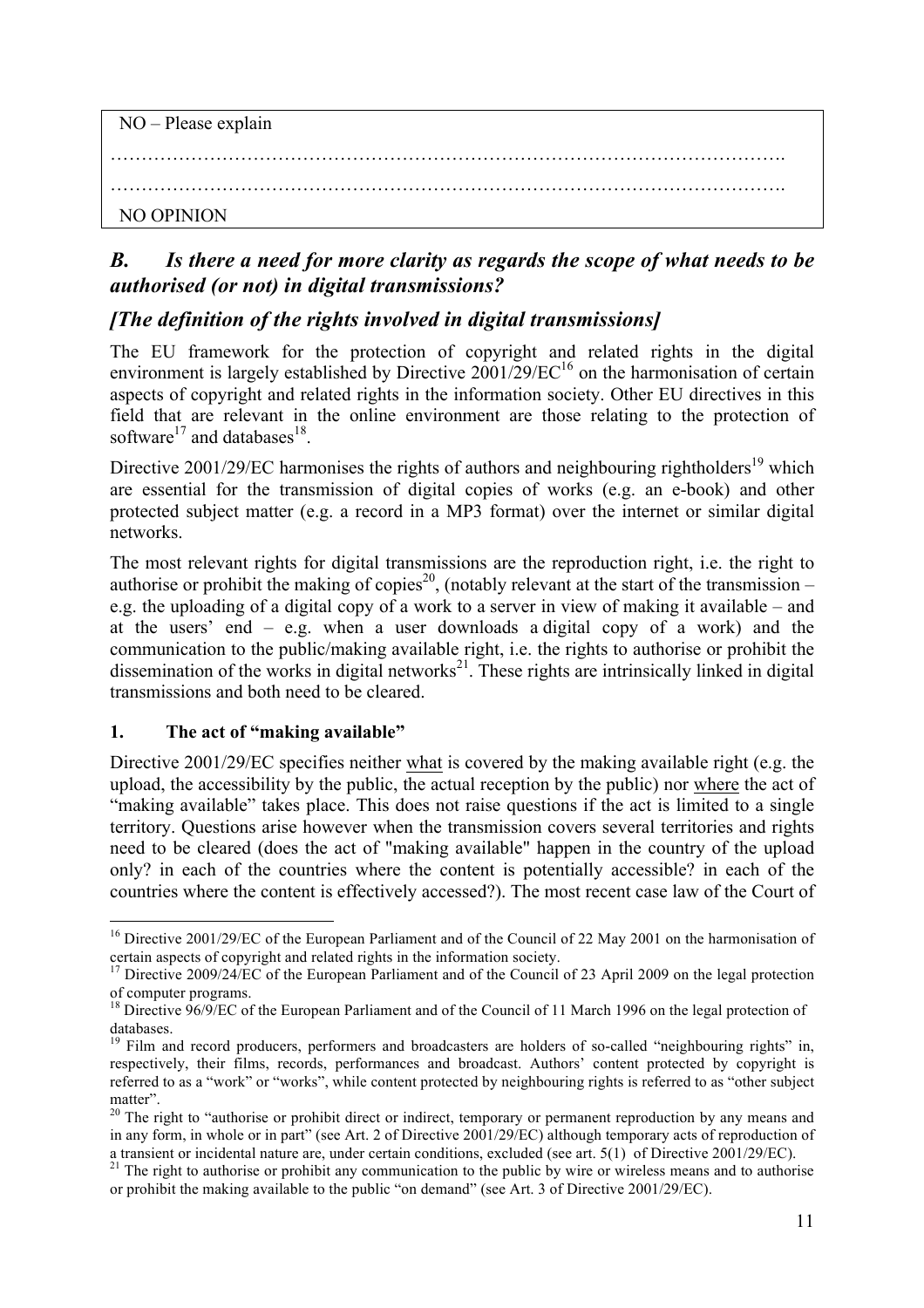Justice of the European Union (CJEU) suggests that a relevant criterion is the "targeting" of a certain Member State's public<sup>22</sup>. According to this approach the copyright-relevant act (which has to be licensed) occurs at least in those countries which are "targeted" by the online service provider. A service provider "targets" a group of customers residing in a specific country when it directs its activity to that group, e.g. via advertisement, promotions, a language or a currency specifically targeted at that group.

*8. Is the scope of the "making available" right in cross-border situations – i.e. when content is disseminated across borders – sufficiently clear?* 

YES

 NO – Please explain how this could be clarified and what type of clarification would be required (e.g. as in "targeting" approach explained above, as in "country of origin" approach<sup>23</sup>)

……………………………………………………………………………………………….

……………………………………………………………………………………………….

#### NO OPINION

*9. [In particular if you are a right holder:] Could a clarification of the territorial scope of the "making available" right have an effect on the recognition of your rights (e.g. whether you are considered to be an author or not, whether you are considered to have transferred your rights or not), on your remuneration, or on the enforcement of rights (including the availability of injunctive relief24)?*

YES – Please explain how such potential effects could be addressed

……………………………………………………………………………………………….

……………………………………………………………………………………………….

NO

NO OPINION

#### **2. Two rights involved in a single act of exploitation**

Each act of transmission in digital networks entails (in the current state of technology and law) several reproductions. This means that there are two rights that apply to digital transmissions: the reproduction right and the making available right. This may complicate the licensing of works for online use notably when the two rights are held by different persons/entities.

<sup>&</sup>lt;sup>22</sup> See in particular Case C-173/11 (Football Dataco vs Sportradar) and Case C-5/11 (Donner) for copyright and related rights, and Case C-324/09 (L'Oréal vs eBay) for trademarks. With regard to jurisdiction see also joined Cases C-585/08 and C-144/09 (Pammer and Hotel Alpenhof) and pending CaseC-441/13 (Pez Hejduk); see<br>however, adopting a different approach, Case C-170/12 (Pinckney vs KDG Mediatech).

<sup>&</sup>lt;sup>23</sup> The objective of implementing a "country of origin" approach is to localise the copyright relevant act that must be licenced in a single Member State (the "country of origin", which could be for example the Member State in which the content is uploaded or where the service provider is established), regardless of in how many Member States the work can be accessed or received. Such an approach has already been introduced at EU level with regard to broadcasting by satellite (see Directive 93/83/EEC on the coordination of certain rules concerning copyright and rights related to copyright applicable to satellite broadcasting and cable retransmission). <sup>24</sup> Injunctive relief is a temporary or permanent remedy allowing the right holder to stop or prevent

an infringement of his/her right.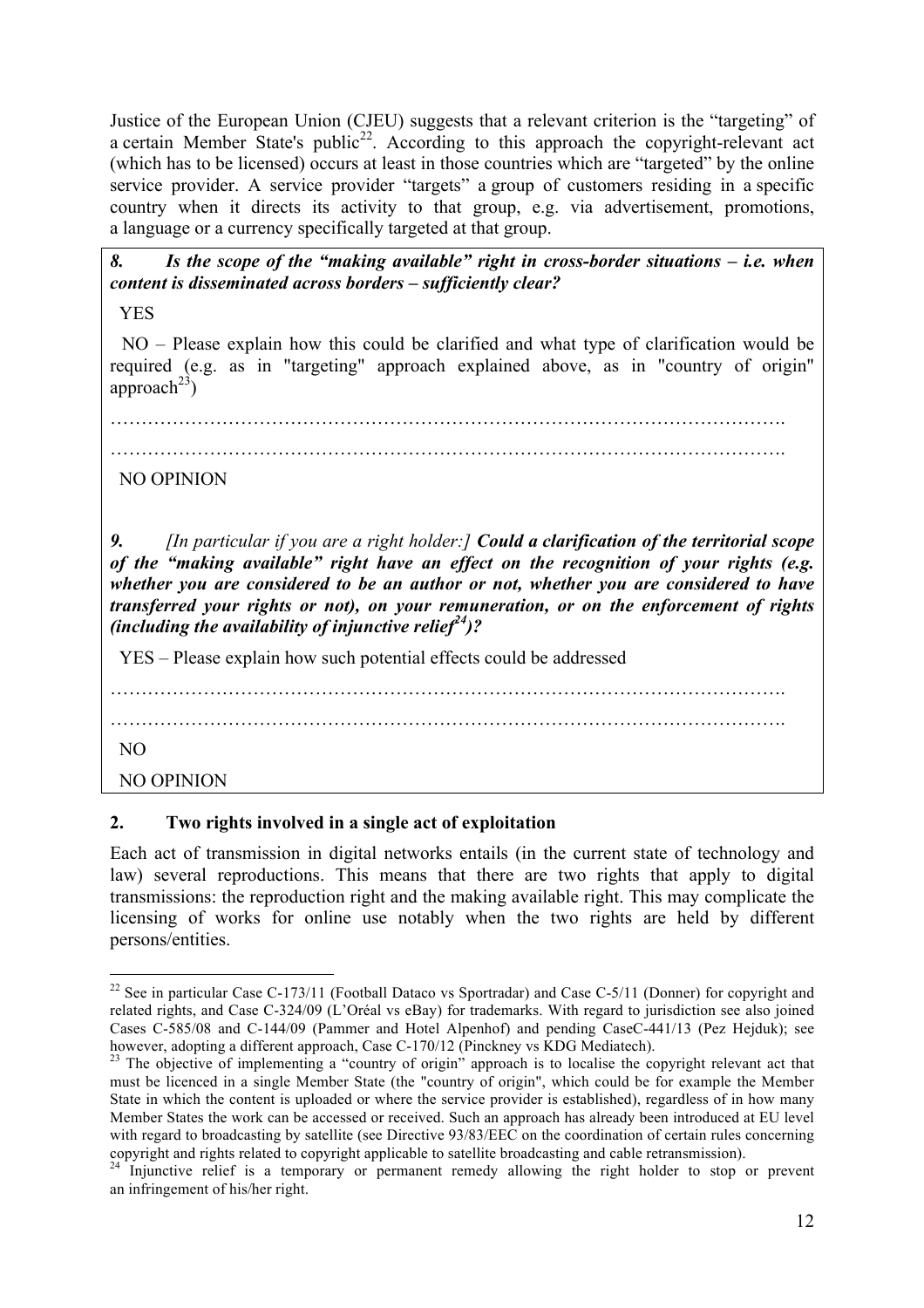*10. [In particular if you a service provider or a right holder:] Does the application of two rights to a single act of economic exploitation in the online environment (e.g. a download) create problems for you?* 

 YES – Please explain what type of measures would be needed in order to address such problems (e.g. facilitation of joint licences when the rights are in different hands, legislation to achieve the "bundling of rights")

……………………………………………………………………………………………….

……………………………………………………………………………………………….

NO

NO OPINION

## **3. Linking and browsing**

Hyperlinks are references to data that lead a user from one location in the Internet to another. They are indispensable for the functioning of the Internet as a network. Several cases are pending before the  $CJEU^{25}$  in which the question has been raised whether the provision of a clickable link constitutes an act of communication to the public/making available to the public subject to the authorisation of the rightholder.

A user browsing the internet (e.g. viewing a web-page) regularly creates temporary copies of works and other subject-matter protected under copyright on the screen and in the 'cache' memory of his computer. A question has been referred to the  $CJEU<sup>26</sup>$  as to whether such copies are always covered by the mandatory exception for temporary acts of reproduction provided for in Article 5(1) of Directive 2001/29/EC.

*11. Should the provision of a hyperlink leading to a work or other subject matter protected under copyright, either in general or under specific circumstances, be subject to the authorisation of the rightholder?*

 YES – Please explain whether you consider this to be the case in general, or under specific circumstances, and why

……………………………………………………………………………………………….

……………………………………………………………………………………………….

 NO – Please explain whether you consider this to be the case in general, or under specific circumstances, and why (e.g. because it does not amount to an act of communication to the public – or to a new public, or because it should be covered by a copyright exception)

……………………………………………………………………………………………….

……………………………………………………………………………………………….

## NO OPINION

**La question fait l'objet de nombreux débats et a déjà suscité des réponses de la part de la CJUE au regard du droit existant.** 

<sup>&</sup>lt;sup>25</sup> Cases C-466/12 (Svensson), C-348/13 (Bestwater International) and C-279/13 (C More entertainment).<br><sup>26</sup> Case C-360/13 (Public Relations Consultants Association Ltd). See also

http://www.supremecourt.gov.uk/decided-cases/docs/UKSC\_2011\_0202\_PressSummary.pdf.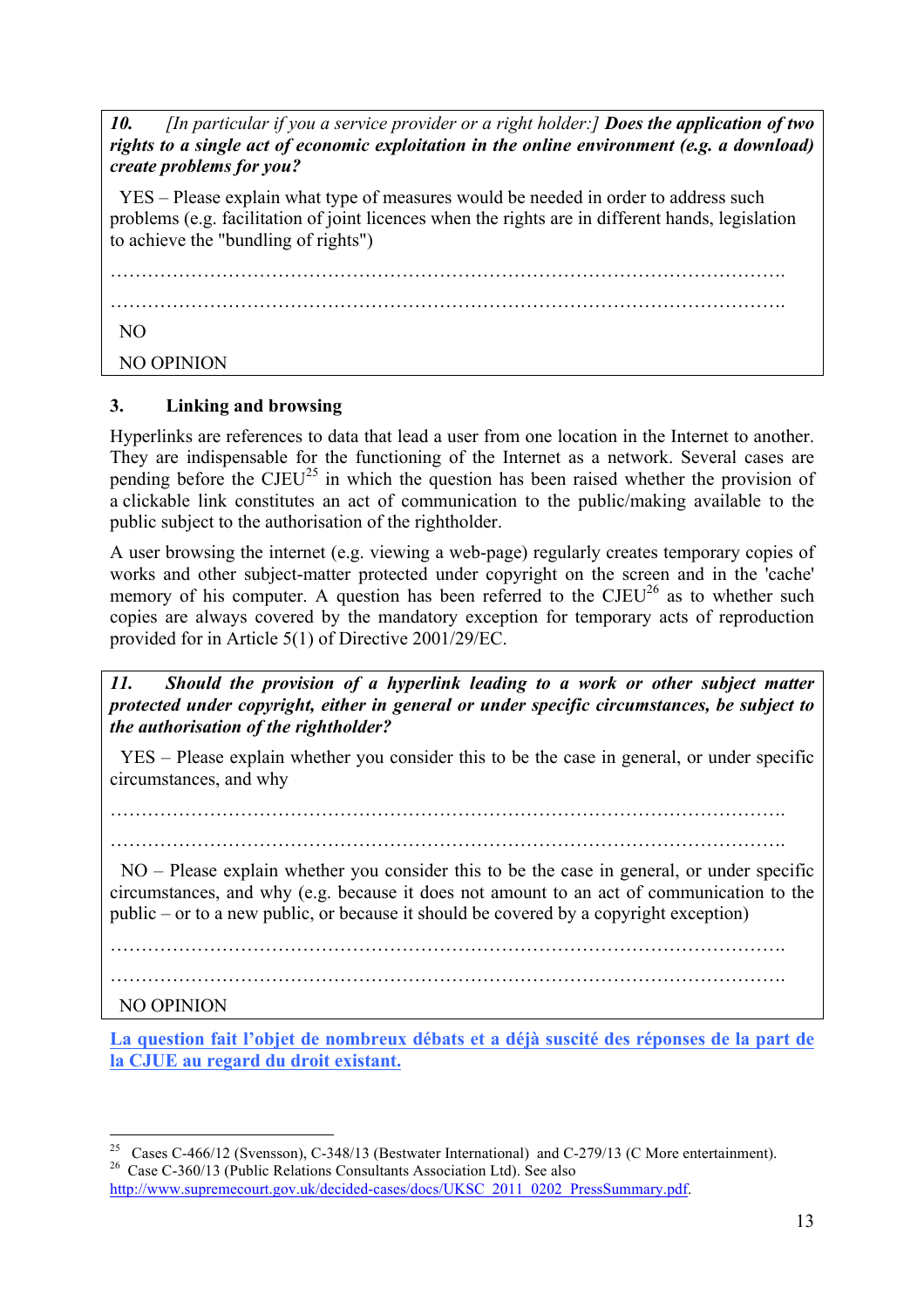*De lege lata***, la CJUE a pu considérer dans l'arrêt** *Svensson* **que le lien cliquable ne constituait pas un acte de communication au public lorsque l'œuvre est librement accessible sur Internet car, même s'il réalise un acte de mise à disposition de l'œuvre, il ne vise pas un public nouveau – le public initial auquel l'œuvre est proposée en ce cas couvrant déjà l'ensemble des internautes. En revanche, lorsque l'œuvre n'est pas librement accessible, le lien qui mettrait le contenu à disposition constituerait un acte de communication au public auprès d'un public nouveau non visé par l'acte initial de mise en ligne.** 

**Il est sans doute socialement souhaitable d'exonérer le lien d'autorisation préalable des titulaires de droit au regard de l'intérêt général qu'il y a à préserver les avantages d'un usage très étendu et très souple des liens hypertextes afin de favoriser la circulation des informations et leur mise en relation, au plus grand bénéfice de tous les internautes.**

**Toutefois, juridiquement parlant, le parti pris par la CJUE peut sembler quelque peu difficile à soutenir dans la mesure où elle rend la qualification de la communication au public par le poseur de lien tributaire de l'organisation de la mise à disposition de l'œuvre par l'émetteur originaire. Or, en principe, l'acte de communication au public est caractérisé de manière autonome chez chacun des acteurs de la chaîne de diffusion en fonction de ses propres actes et de l'existence d'un public, indépendamment des actions des autres acteurs de la chaîne de transmission. Il y a déjà ici un manque de cohérence qu'il conviendrait de résoudre et qui serait susceptible d'appeler une intervention législative.** 

**Par ailleurs, est également contestable de notre point de vue le fait qu'il n'existe pas de public nouveau lié à la mise à disposition de l'œuvre par le poseur de lien. Economiquement parlant, cela reviendrait à dire qu'il n'y a qu'un public sur Internet, totalement indifférencié, ce qui n'est à l'évidence pas réaliste comme en attestent les techniques de profilage et de ciblage publicitaire, notamment réalisées par l'agrégation des données de navigation des internautes. Juridiquement, cela revient à nier la théorie de la focalisation au profit du simple critère de réception, à rebours de certaines décisions de jurisprudence.** 

**Le critère de distinction entre les contenus librement disponibles au public et ceux qui ne le sont pas est insuffisamment précis et risque de conduire à développer des comportements frileux chez les ayants droit. En effet, le concept de « disponibilité » de l'œuvre n'est pas juridique. Une œuvre n'est pas juridiquement "disponible" en ce que les actes de communication au public doivent être préalablement autorisés par les ayants droit. Le critère est donc tautologique et on ne peut pas inférer la licéité d'un acte de mise à disposition du fait qu'on n'a pas demandé l'autorisation de le faire alors que la règle de droit pose le principe d'une autorisation préalable. La disponibilité se réfère donc ici à un concept vague.**

**Un contenu illicite peut être librement « disponible ». Or, dans ce cas, il ne s'agit pas du contenu communiqué initialement par le titulaire et le public renvoyé vers le site contrefaisant constitue bien un public nouveau par rapport qui n'a pas été pris en compte par les titulaires lorsqu'ils ont autorisé la communication initiale (point 27).**

**On ne sait pas si l'hypothèse visée au point 31 « des mesures de restriction prises par le site où se trouve l'œuvre protégée afin d'en restreindre l'accès par le public à ses seuls**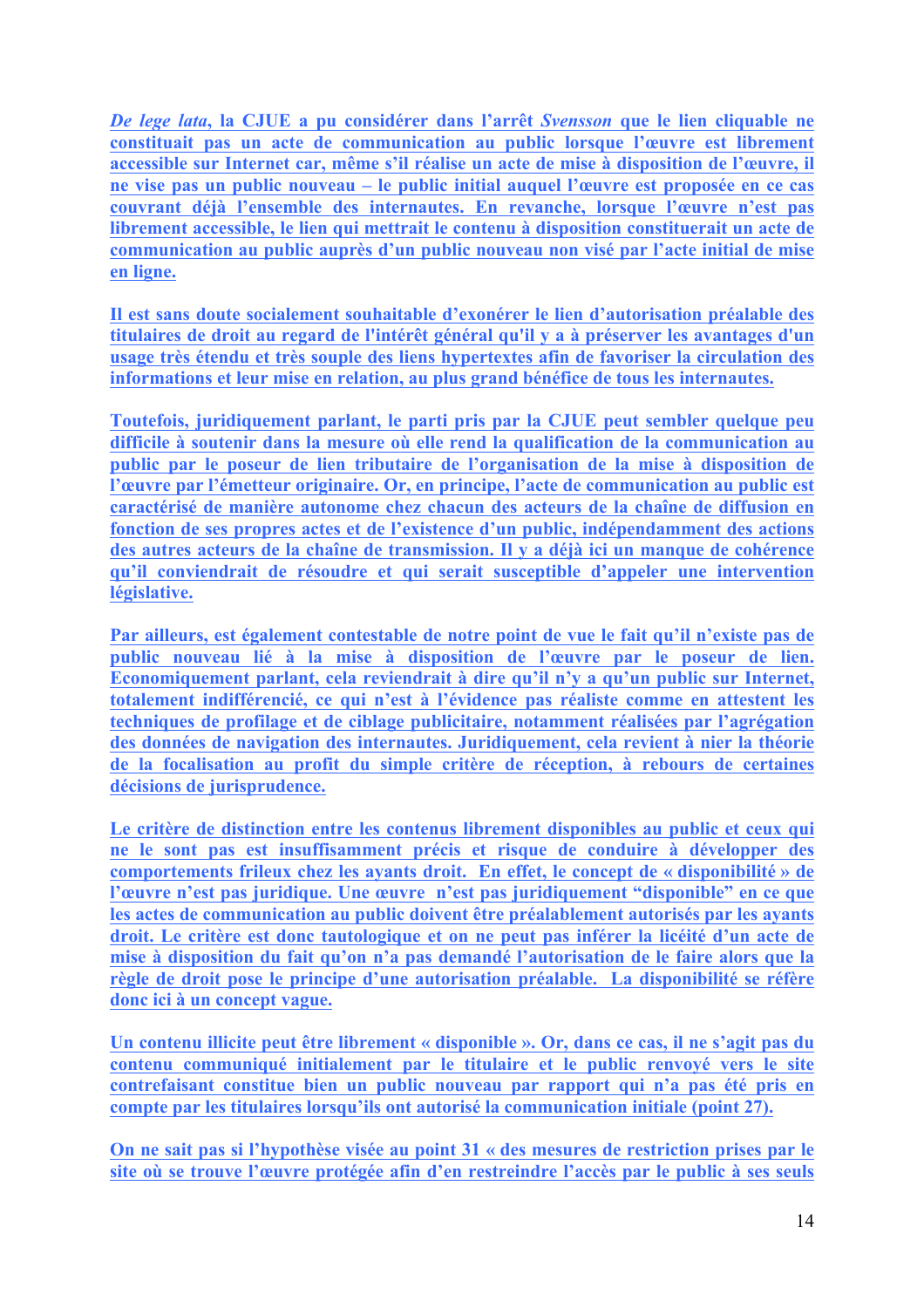**abonnés » constitue une simple illustration ou le standard de référence de la disponibilité ou de l'indisponibilité. La notion de mesure de restriction n'est pas non plus limpide; s'il on comprend qu'elle vise les mesures techniques de restriction d'accès, elle ne précise pas si l'intention exprimée d'interdire les liens par l'auteur doit également être prise en considération. En d'autres termes, si à la place d'un robot txt, il figure une mention sur le site internet interdisant de lier (***opt out***), celle-ci rend-elle le contenu « indisponible » au regard du critère de la Cour et le lien qui la contournerait un acte de communication au public illicite.**

**La solution** *Svensson* **est susceptible d'inciter les ayant-droits à recourir massivement à des dispositifs de restrictions d'accès peu favorables au développement d'un web ouvert et interactif (et ce, alors même que le propre du droit d'auteur est de fournir une protection juridique de l'auteur qui ne le dissuade pas de communiquer largement son œuvre au public).**

**Enfin, le refus de différencier le lien exécutable du « frame » pose des difficultés économiques majeures puisque, dans cette configuration, le pointeur de lien est susceptible de profiter de l'essentiel de la valeur économique de l'œuvre sans bourse délier, même si « techniquement » l'objet protégé continue à se « localiser » sur le site d'origine.** 

**La solution** *Svensson* **est mal fondée et appelle une clarification ultérieure. Tout particulièrement, le critère de libre « disponibilité » de l'œuvre nous paraît devoir être écarté avec la plus grande vigueur.** 

**Il nous semble que la consécration de la liberté de lier doit être fondée sur les libertés fondamentales de liberté d'expression et de droit du public à l'information. Cela étant, ces libertés doivent s'exercer dans le respect des droits des tiers et du principe de proportionnalité.** 

**L'atteinte à l'exploitation de l'œuvre, liée au test de substitution du marché, pourrait constituer un critère. Lorsque le lien se contente de faire cheminer l'internaute vers le site d'origine, il ne porte pas atteinte au marché de l'œuvre, bien au contraire. Lorsque le lien fournit un moyen d'accéder à l'œuvre et d'en jouir directement sans que le titulaire des droits ait pu en tirer les bénéfices légitimes, il confisque alors les bénéfices de l'exploitation et ne passe pas le test.** 

**Cette situation vise notamment :** 

- ! **les liens qui pointent vers les pages des sites réservés aux abonnés ;**
- ! **les liens qui renvoient vers des pages de cache en libre accès alors que l'accès au contenu a entretemps été restreint ;**
- ! **les liens exécutables vers une musique, une récitation d'œuvre qui se diffuse sans que s'affiche le site à partir duquel l'œuvre est diffusée ;**
- ! **les liens qui constituent eux-mêmes des reproductions des œuvres dans un format suffisant pour dissuader l'internaute de se rendre sur le site d'origine ;**
- ! **les frames qui offrent à l'internaute une jouissance passive de l'œuvre sans qu'il ait à effectuer un acte particulier de navigation pour y accéder et qui privent les titulaires des rémunérations associées au visionnage effectif des pages du site sur lequel figure l'œuvre mise à disposition ;**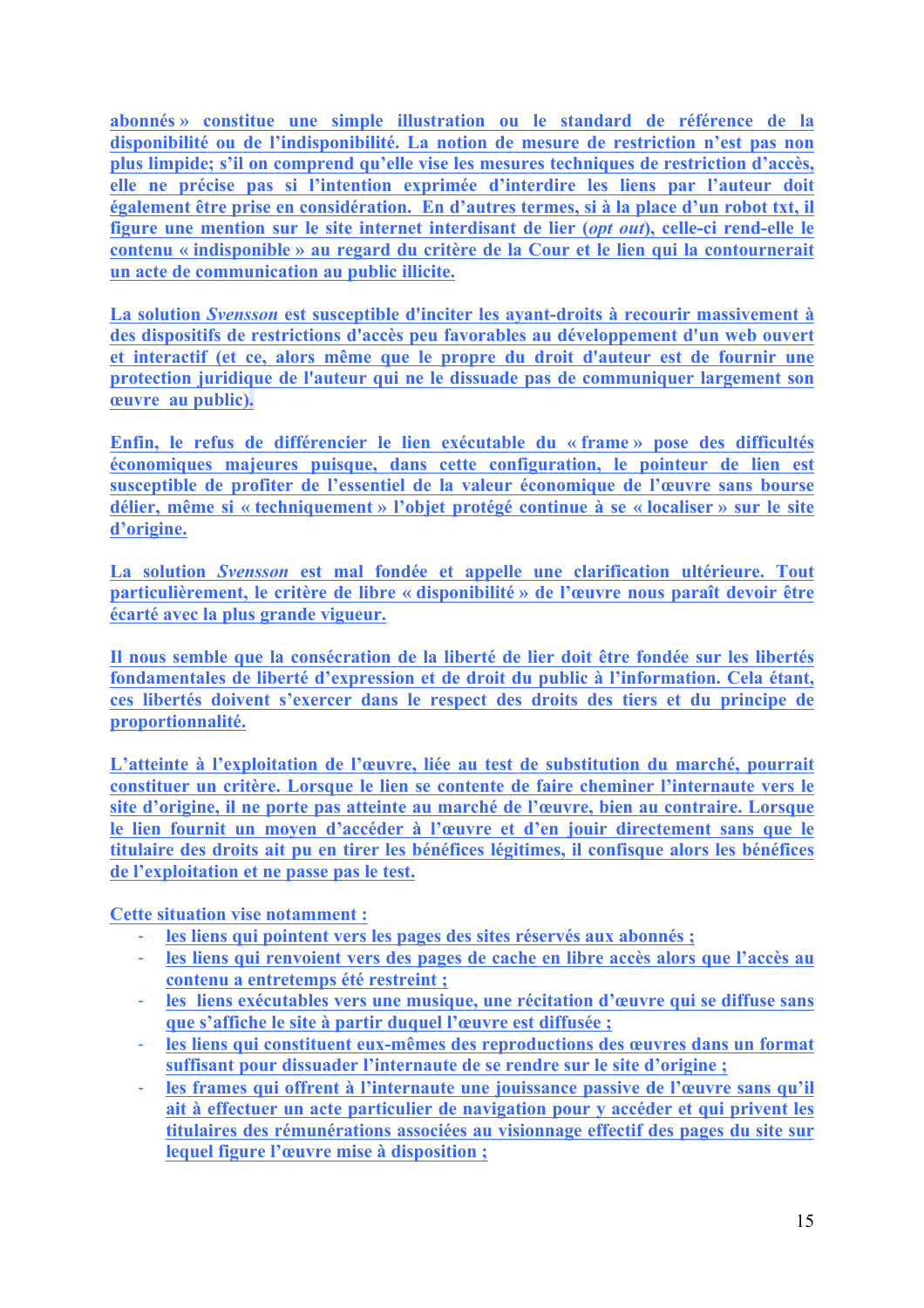! **la pratique consistant à multiplier les liens vers les éléments de contenu d'un site protégé ou les divers éléments constitutifs d'une œuvre.** 

**Pour l'heure, le groupe TEE s'interroge encore sur les instruments les plus idoines pour réaliser ces équilibres (au sein du droit d'auteur : qualification au titre du droit exclusif, épuisement ou licence implicite, exception compensée ; ou hors du droit d'auteur : concurrence déloyale, parasitisme, extraction substantielle d'une base de données, responsabilité etc.).** 

*12. Should the viewing of a web-page where this implies the temporary reproduction of a work or other subject matter protected under copyright on the screen and in the cache memory of the user's computer, either in general or under specific circumstances, be subject to the authorisation of the rightholder?* 

#### **NO**

**Cette question est actuellement en cours d'instruction devant la CJUE dans l'affaire**  *Meltwater***. La Cour suprême du Royaume-Uni, tout en considérant** *a priori* **que les conditions de l'exception de copie provisoire devaient couvrir les actes de reproduction nécessaires à la lecture d'une page web, a préféré interroger la CJUE sur l'interprétation qu'il convenait de retenir de l'article 5 paragraphe 1 de la directive 2001/29, notamment lorsque l'internaute consulte une page qui contient des contenus non autorisés.** 

**A notre avis, l'exception de copie provisoire transitoire couvre d'ores et déjà les actes de reproduction nécessaires à l'utilisation licite qu'est la lecture d'une œuvre. Il nous semble possible de considérer qu'une utilisation telle que la lecture d'une page web est licite dès lors qu'elle n'expose pas le lecteur à une sanction légale. Or, l'acte de prise de connaissance intellectuelle d'une œuvre (lecture, visionnage) par l'utilisateur final ne relève pas du monopole et ne nécessite donc pas d'être autorisé. Le fait que la source de l'œuvre soit illicite ne nous semble pas devoir disqualifier l'usage licite. Seule l'hypothèse dans laquelle la lecture procède d'un acte illicite réalisé par le lecteur luimême, comme le contournement d'une mesure technique de protection ou une intrusion illicite dans un système automatisé de données, pourrait le cas échéant conduire à disqualifier l'usage licite.** 

#### **4. Download to own digital content**

Digital content is increasingly being bought via digital transmission (e.g. download to own). Questions arise as to the possibility for users to dispose of the files they buy in this manner (e.g. by selling them or by giving them as a gift). The principle of EU exhaustion of the distribution right applies in the case of the distribution of physical copies (e.g. when a tangible article such as a CD or a book, etc. is sold, the right holder cannot prevent the further distribution of that tangible article)<sup>27</sup>. The issue that arises here is whether this principle can also be applied in the case of an act of transmission equivalent in its effect to distribution

<sup>&</sup>lt;sup>27</sup> See also recital 28 of Directive  $2001/29/EC$ .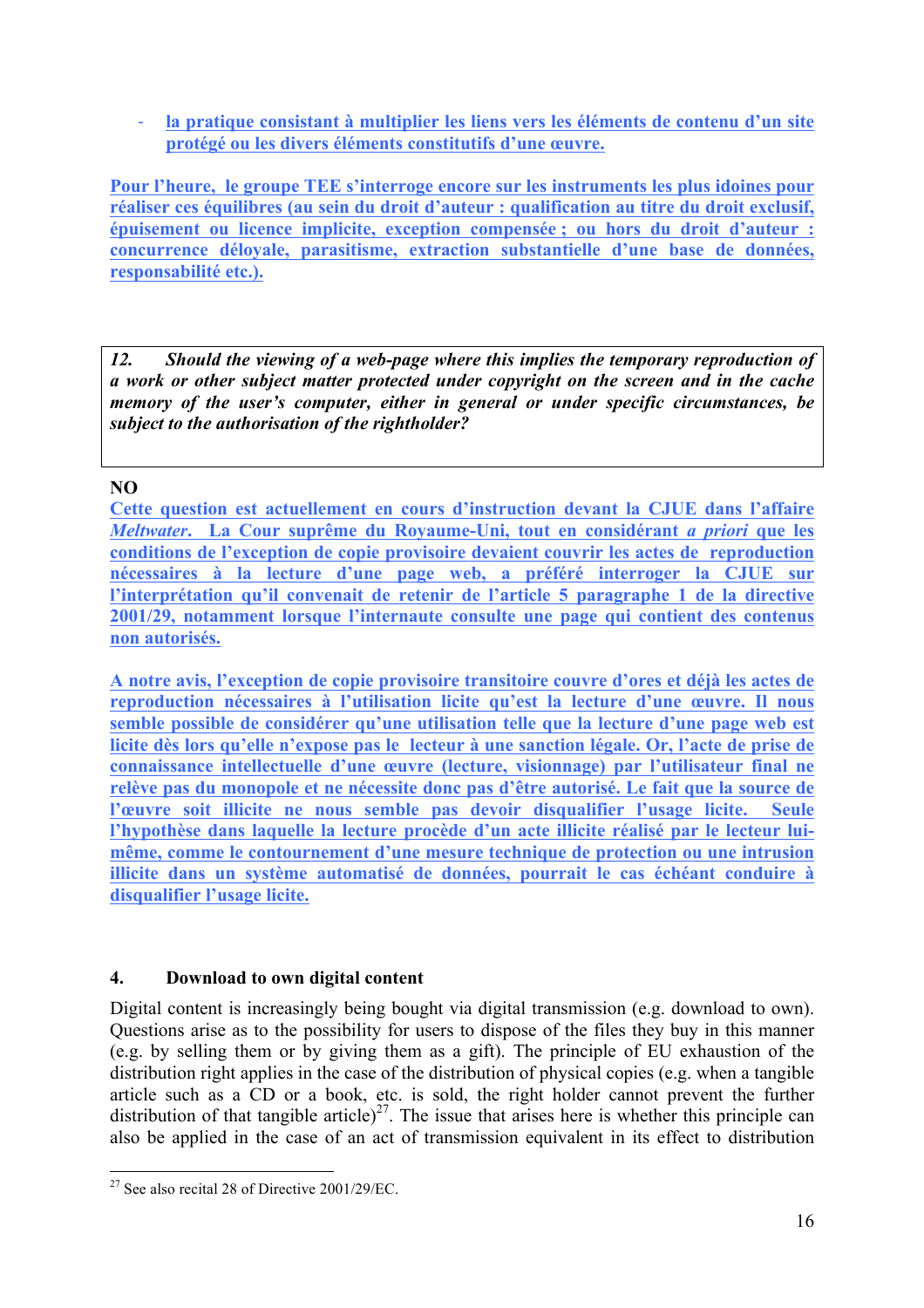(i.e. where the buyer acquires the property of the copy)<sup>28</sup>. This raises difficult questions, notably relating to the practical application of such an approach (how to avoid re-sellers keeping and using a copy of a work after they have "re-sold" it – this is often referred to as the "forward and delete" question) as well as to the economic implications of the creation of a second-hand market of copies of perfect quality that never deteriorate (in contrast to the second-hand market for physical goods).

*13. [In particular if you are an end user/consumer:] Have you faced restrictions when trying to resell digital files that you have purchased (e.g. mp3 file, e-book)?* 

YES – Please explain by giving examples

……………………………………………………………………………………………….

……………………………………………………………………………………………….

NO

NO OPINION

*14. [In particular if you are a right holder or a service provider:] What would be the consequences of providing a legal framework enabling the resale of previously purchased digital content? Please specify per market (type of content) concerned.*

[Open question]

La question revient notamment, du point de vue juridique, à se demander s'il est **opportun de consacrer un épuisement du droit de distribution dans l'univers numérique pour différentes catégories d'œuvres de l'esprit. Il doit y être répondu notamment au vu des conséquences de l'arrêt** *UsedSoft c/***Oracle et de la consécration d'une telle solution à propos des seuls logiciels.** 

**Pour l'heure, dans le cadre de la directive 2001/29, le droit de distribution et son corolaire, l'épuisement, ne s'appliquent qu'à la distribution de supports matériels de l'œuvre. Toutefois, cette considération n'est pas en soi un obstacle insurmontable à la reconnaissance d'un droit de distribution sur un contenu numérique dès lors qu'on peut raisonnablement qualifier le fichier de bien matériel, non tangible. S'il est vrai que le traité OMPI sur le droit d'auteur réserve le droit de distribution et l'épuisement aux seuls biens tangibles, une telle précision n'a pas été introduite dans l'acquis. Par conséquent, en l'état du droit communautaire, l'hypothèse d'un épuisement du droit de distribution sur un fichier numérique, bien matériel non tangible, n'est pas écartée.** 

**Pour la distribution en ligne, la question de l'épuisement se pose dans d'autres termes puisque la « circulation » des exemplaires suppose un acte ou plusieurs actes de reproduction. L'obstacle à la « revente » d'un fichier vient ici de ce que ce n'est pas le fichier d'origine qui est remis mais une copie de ce fichier.** 

<sup>&</sup>lt;sup>28</sup> In Case C-128/11 (Oracle vs. UsedSoft) the CJEU ruled that an author cannot oppose the resale of a secondhand licence that allows downloading his computer program from his website and using it for an unlimited period of time. The exclusive right of distribution of a copy of a computer program covered by such a licence is exhausted on its first sale. While it is thus admitted that the distribution right may be subject to exhaustion in case of computer programs offered for download with the right holder's consent, the Court was careful to emphasise that it reached this decision based on the Computer Programs Directive. It was stressed that this exhaustion rule constituted a *lex specialis* in relation to the Information Society Directive (UsedSoft, par. 51, 56).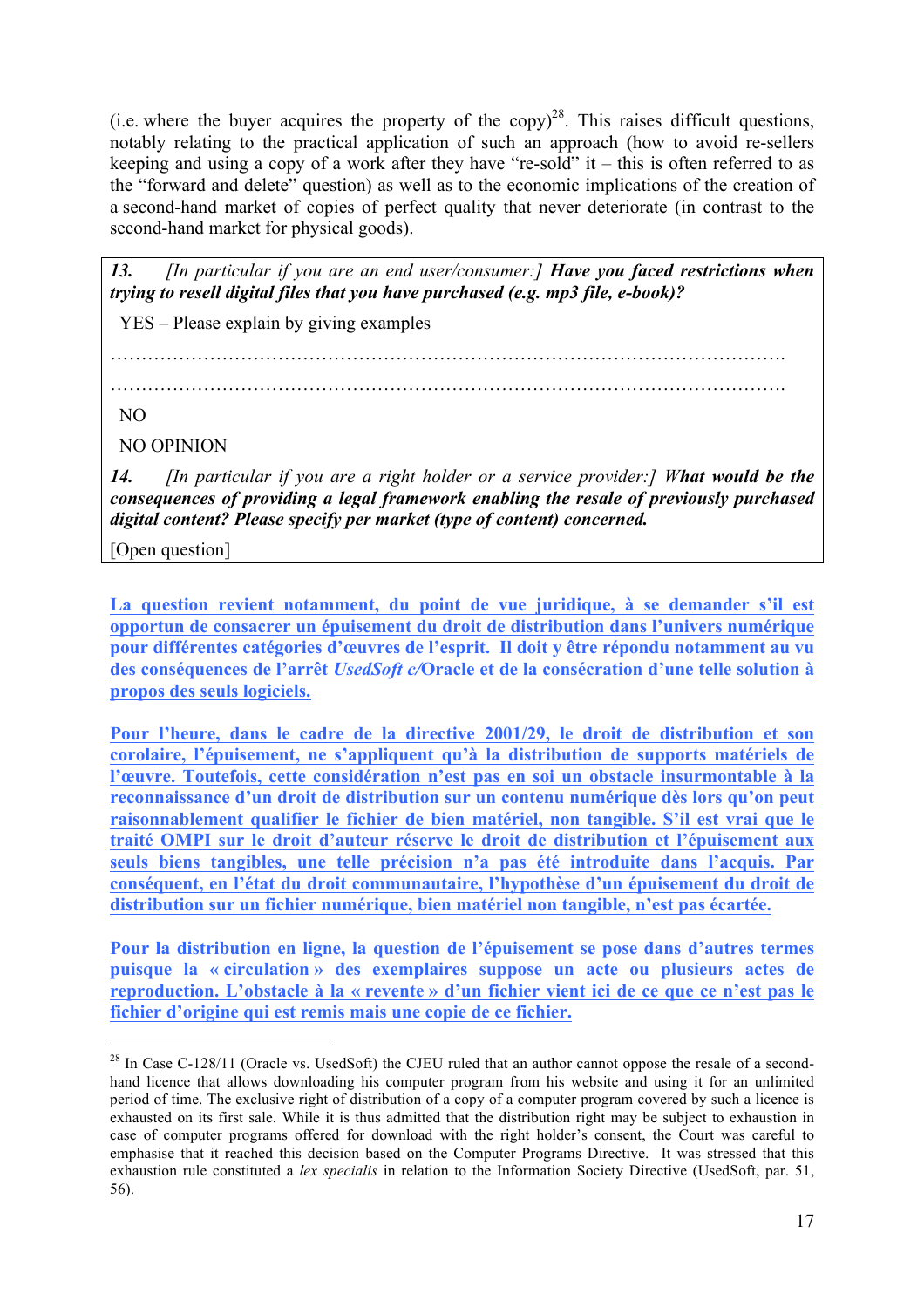**Par conséquent, soit on considère - comme dans l'affaire américaine** *ReDigi* **- que le droit de distribution est disqualifié par l'acte de reproduction, soit on établit que le transfert en ligne constitue un** *équivalent fonctionnel* **de la tradition matérielle d'un exemplaire et, dans ce cas, la reproduction devrait être considérée comme accessoire à l'acte de distribution.** 

**Pour parvenir à un tel résultat, on peut songer à couvrir des copies « intermédiaires » par l'exception de copie transitoire provisoire. Toutefois, en l'état de la jurisprudence**  *Infopaq I* **(point 62 à 64) et** *II***, la Cour de Justice requiert, au titre de l'exigence du caractère transitoire de la copie, que l'utilisateur final ne soit pas en mesure de réaliser une copie pérenne à partir des copies intermédiaires. Par conséquent, si l'acte de distribution conduit à la réalisation d'un exemplaire pérenne, l'interprétation de la Cour, pour l'heure, écarte le bénéfice de l'exception.** 

**Permettre la revente en ligne d'un contenu numérique suppose donc que le législateur européen tranche la question du statut des copies intermédiaires nécessaires à la réalisation de l'acte de distribution numérique et, éventuellement, écarte la condition de copie transitoire lorsqu'il s'agit d'un usage licite au sein de l'article 5 paragraphe 1. On peut aussi penser à un système établissant que les reproductions intérimaires accessoires à l'acte de vente d'un fichier numérique ne donnent pas prise au droit exclusif de reproduction dès lors qu'elles n'offrent pas à l'acheteur la possibilité de se procurer plusieurs exemplaires de l'œuvre ou encore à étendre l'exception de copie nécessaire à l'utilisation de l'œuvre figurant à l'article 5 paragraphe 1 de la directive logiciel.** 

**La revente d'un exemplaire ne doit en effet pas être le prétexte de l'accroissement du nombre d'exemplaires en circulation, au risque de menacer le marché primaire.** 

**Par conséquent, si l'on souhaite consacrer une possibilité de revente en ligne d'un contenu digital, il convient de reprendre l'exigence de destruction du fichier chez le vendeur initial pour assurer un nombre constant de copies en circulation, ce qui suppose un système de contrôle de cette destruction qui peut être très intrusif pour le respect de la vie privée et très couteux pour les ayants droit.** 

**Par ailleurs, le risque de duplication vient de ce que l'utilisateur peut, pour les œuvres non logicielles, procéder à une copie privée. Il n'est certes pas autorisé à mettre cette copie privée en circulation, faute d'avoir acquis le support avec le consentement de l'auteur (car il l'a fabriqué par le jeu d'une exception), et faute éventuellement de respecter la condition d'usage privé. Toutefois, rien ne l'empêche, pour l'heure, de procéder à une copie privée de l'exemplaire acquis, de vendre ce dernier, d'en supprimer l'origine tout en conservant la copie privée. Cette situation, qui n'existait pas dans le cas** *UsedSoft* **en raison de l'interdiction de copie privée en logiciel, serait extrêmement problématique pour les autres œuvres. Elle suppose de repenser l'exception de copie privée dans l'univers numérique.** 

**Enfin, sur le plan économique, il convient de remarquer qu'à la différence des circonstances relatives à l'arrêt** *Usedsoft***, les titulaires ne peuvent pas jouir pour les œuvres non logicielles de la même possibilité de bénéficier d'une rémunération pour les services associés à l'usage du bien sur le marché secondaire.**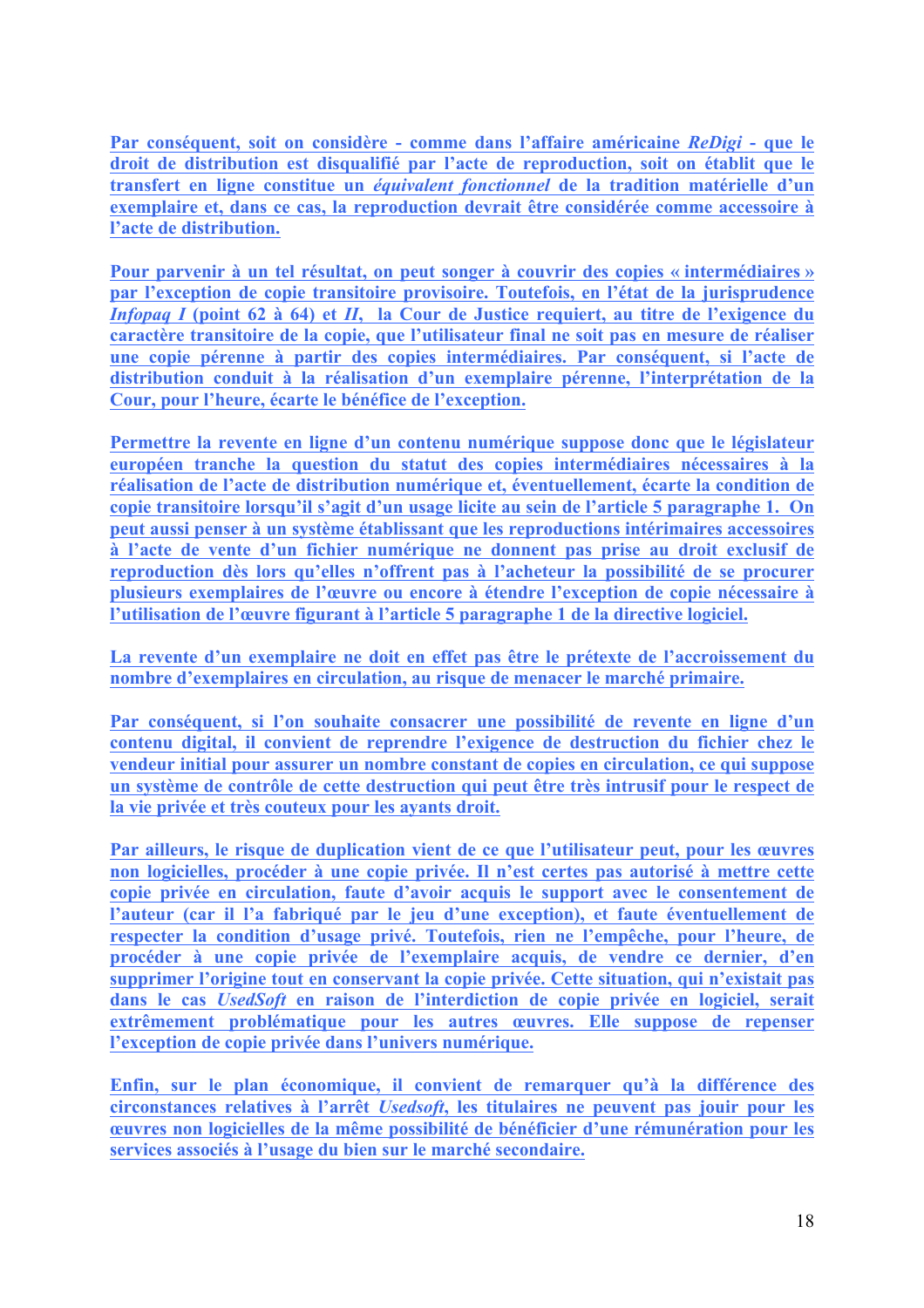**Ainsi, la situation économique des titulaires de droit est menacée dans la mesure où le marché secondaire numérique vient directement concurrencer le marché primaire avec un risque de substitution lié au plus faible coût d'acquisition en cas de reventes successives, sans perspective de rémunération associée au marché secondaire.** 

**Enfin, il convient de réfléchir à la manière dont la revente des contenus numériques serait susceptible de bouleverser les équilibres de la distribution dans cet environnement pour les œuvres non logicielles diffusées auprès du grand public. En effet, la distribution des biens d'occasion interviendra le plus souvent par l'intermédiaire des plateformes dominantes (comme en atteste le brevet déposé par Amazon) qui vont fixer le prix de l'occasion et risquent de conduire à des effets de substitution de marché, la copie numérique étant identique à l'exemplaire original.**

**Au-delà de la réforme du droit d'auteur européen, cela nécessiterait également que soit engagée une réflexion plus globale sur les verrous techniques (MTP/DRM) et contractuels (conditions générales) mis en œuvre par les plateformes internet et limitant la libre circulation des œuvres sur le territoire de l'Union européenne :**

- " **au regard du droit de la consommation : il est nécessaire que le consommateur soit clairement informé de ce qu'il obtient en contrepartie du prix qu'il paye (une licence d'utilisation limitée dans le temps ? l'acquisition définitive d'une copie dématérialisée d'une œuvre ?...) ;**
- " **au regard du droit de la concurrence : il conviendrait de penser l'encadrement des circuits de diffusion et d'utilisation fermés caractérisant des marchés captifs (incompatibilité des fichiers avec les outils de lecture/des outils entre eux).**

# *C. Registration of works and other subject matter – is it a good idea?*

Registration is not often discussed in copyright in the EU as the existing international treaties in the area prohibit formalities as a condition for the protection and exercise of rights. However, this prohibition is not absolute<sup>29</sup>. Moreover a system of registration does not need to be made compulsory or constitute a precondition for the protection and exercise of rights. With a longer term of protection and with the increased opportunities that digital technology provides for the use of content (including older works and works that otherwise would not have been disseminated), the advantages and disadvantages of a system of registration are increasingly being considered $30$ .

*15. Would the creation of a registration system at EU level help in the identification and licensing of works and other subject matter?* 

YES

NO

NO OPINION

*16. What would be the possible advantages of such a system?* 

<sup>&</sup>lt;sup>29</sup> For example, it does not affect "domestic" works – i.e. works originating in the country imposing the formalities as opposed to works originating in another country.

 $\frac{30}{10}$  On the basis of Article 3.6 of the Directive 2012/28/EU of the European Parliament and of the Council of 25 October 2012 on certain permitted uses of orphan works, a publicly accessible online database is currently being set up by the Office for Harmonisation of the Internal Market (OHIM) for the registration of orphan works.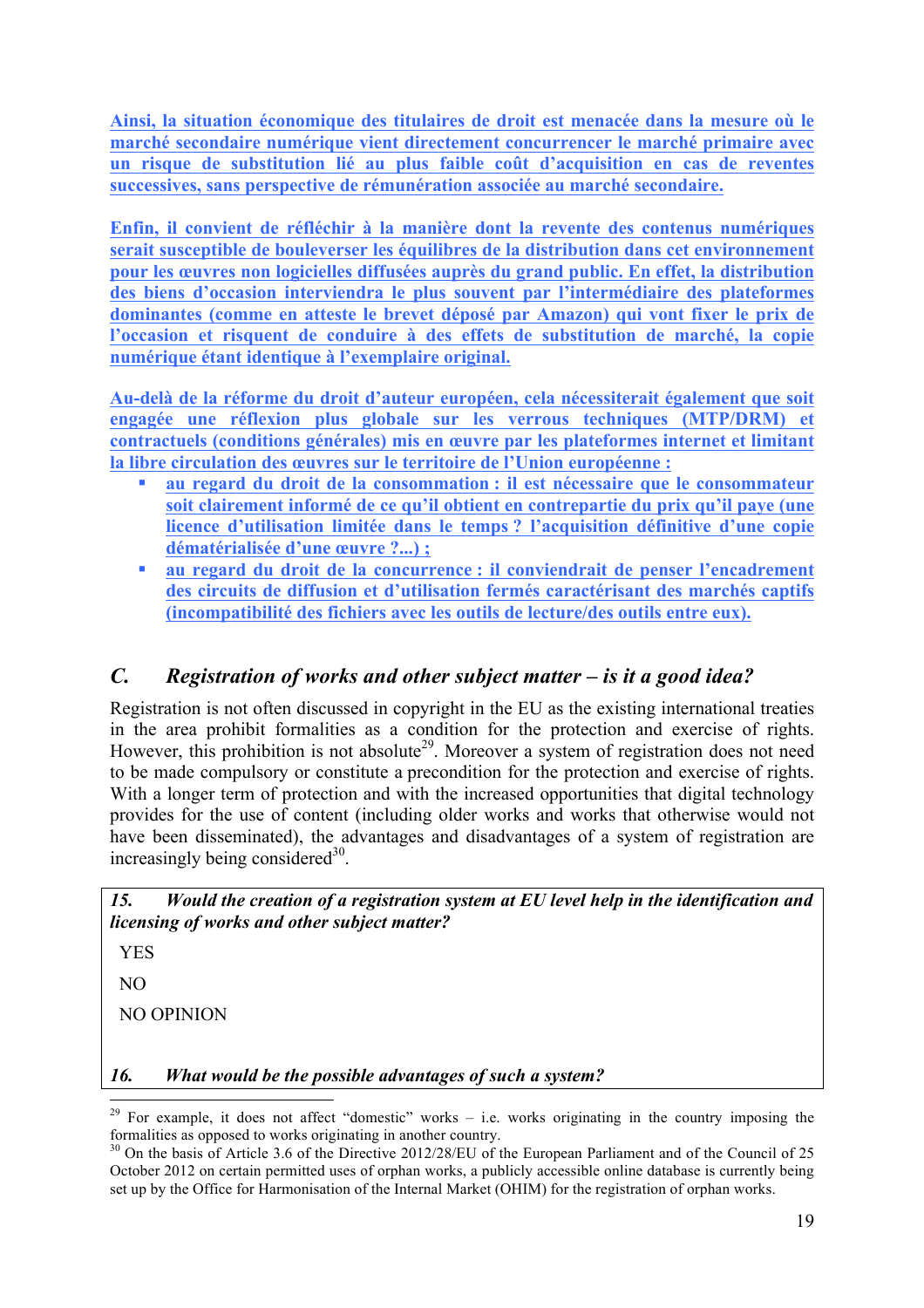#### [Open question]

**Ainsi qu'il est rappelé dans la consultation, aucune formalité n'est requise pour instituer les droits de l'auteur sur son oeuvre, et aucune ne doit être requise préalablement à l'existence des droits de propriété littéraire et artistique. L'article 5, 2) de la Convention de Berne dispose en effet que « la jouissance et l'exercice de ces droits ne sont soumis à aucune formalité ». Le droit d'auteur naît du seul fait de la création et cette absence de formalité préalable doit être absolument préservée.** 

**Il convient toutefois de s'interroger sur la pertinence, l'opportunité et l'efficacité d'un système d'enregistrement des œuvres qui aurait pour objet de faciliter leur financement, leur exploitation et, le cas échéant, la détermination de la rémunération des auteurs.** 

*Arguments favorables :* **La constitution d'un registre spécial non obligatoire pourrait permettre de faciliter la gestion des actes d'exploitation. Cet enregistrement pourrait ainsi avoir un intérêt en terme d'authentification des œuvres et en matière probatoire. Il pourrait s'avérer incitatif en matière de création dans la mesure où il pourrait fonder une présomption de titularité des droits et, partant, faciliter la rémunération de l'auteur lorsque son œuvre est exploitée. En outre, de tels registres pourraient servir à rendre opposable un certain nombre d'actes susceptibles de modifier la valeur des droits patrimoniaux d'auteur, ce qui peut indéniablement constituer un avantage pour faciliter l'autofinancement de la création à l'instar de ce qui existe en matière de publicité des actes modifiant ou transférant des droits réels sur une œuvre audiovisuelle en France. Le registre tenu par le Centre national de la cinématographie constitue un élément essentiel au succès du financement par le crédit en matière de films cinématographiques. Or, s'il convient de plébisciter de tels registres, il faut souligner que ces derniers doivent être publics afin d'être revêtus d'une autorité notamment probatoire et non mis en place par des acteurs privés. Néanmoins ces registres peuvent s'avérer extrêmement coûteux. La question se pose alors de savoir sur qui pèsera le coût financier.**

**Selon ce courant, le groupe de travail constitué par le pôle Propriété intellectuelle de TEE préconise un instrument de l'Union européenne, à l'instar du Répertoire européen du commerce, permettant la réalisation de ces enregistrements non obligatoires afin d'éviter la mise en place de systèmes purement privés compte tenu de l'importance croissante prise par les marchés de catalogue. Pour le moins, il conviendrait de préconiser la mise en place de garde fou afin de se prémunir contre tout effet d'éviction du marché par les tenants de ces registres (principe de neutralité, non discrimination, théorie des facilités essentielles).**

#### *17. What would be the possible disadvantages of such a system?*

#### [Open question]

**Il faut se montrer prudent à l'endroit de ces registres. D'une part, il est naturel de s'interroger sur leur efficacité lorsque l'enregistrement n'est qu'optionnel. L'exemple de l'enregistrement en matière de logiciels atteste du fait qu'un registre incomplet ne permet pas de suivre la chaîne des droits réels et, partant, perd son utilité pour les tiers. D'autre part, il convient de s'interroger sur l'opportunité d'un registre en matière d'œuvres littéraires et artistiques. Un tel registre pourrait avoir comme conséquence de**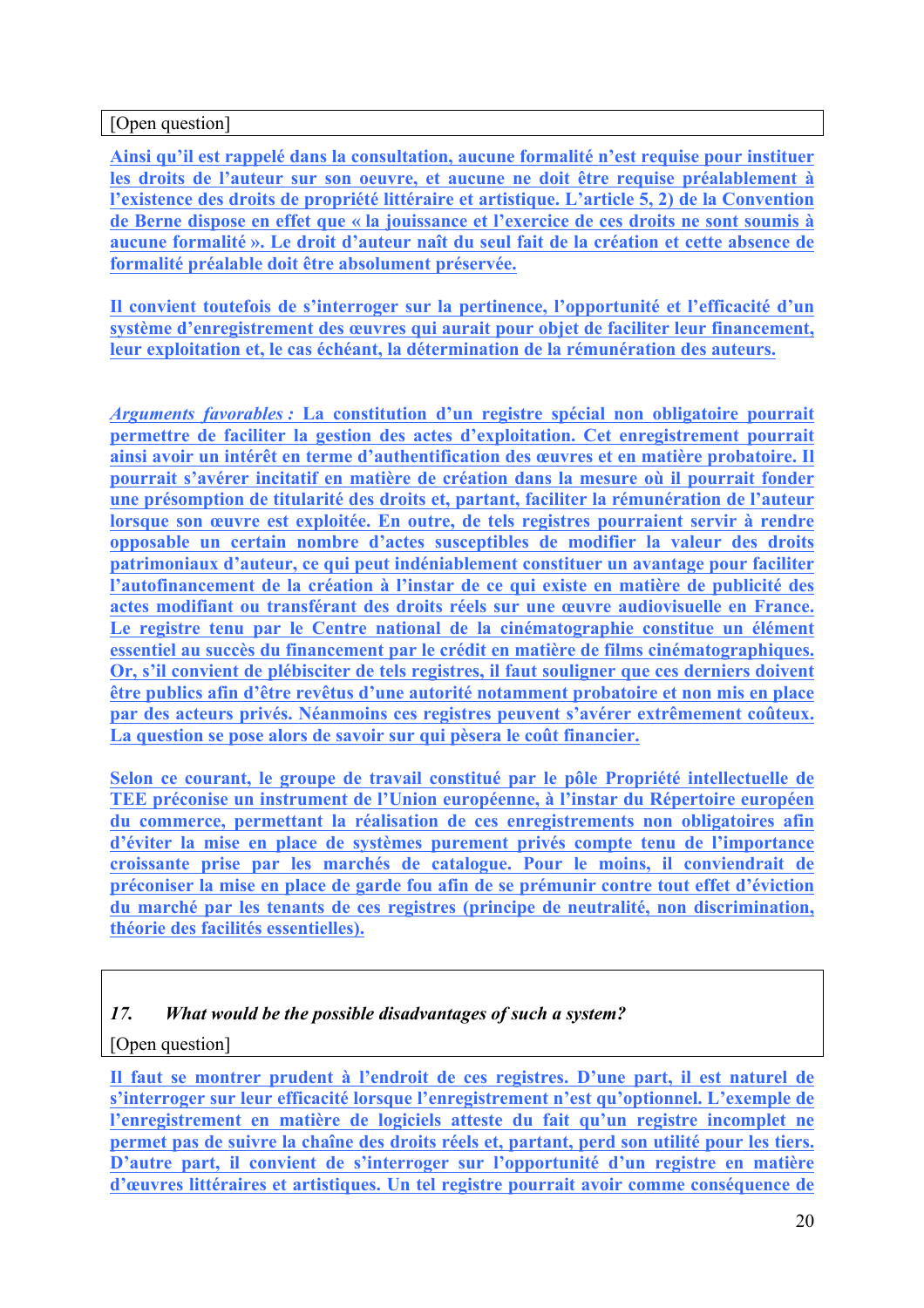**marginaliser les auteurs qui ne se définissent pas, en se détournant de l'enregistrement. Enfin, l'existence d'un tel registre pose la question de la portée de la présomption de titularité. Le tiers pourrait-il s'en prévaloir ou seul l'ayant droit enregistré?**

**Selon ce courant, le groupe de travail est contre la mise en place d'un système d'enregistrement en raison de son coût, de son inefficacité à renforcer la sécurité juridique des transmissions des droits et, enfin, en raison des risques de marginalisation d'une partie de la création inadaptée à un tel système.**

*Proposition :* **si un système d'enregistrement devrait être retenu, il ne peut être qu'optionnel et géré par une institution publique.**

*18. What incentives for registration by rightholders could be envisaged?*

[Open question]

## *D. How to improve the use and interoperability of identifiers*

There are many private databases of works and other subject matter held by producers, collective management organisations, and institutions such as libraries, which are based to a greater or lesser extent on the use of (more or less) interoperable, internationally agreed 'identifiers'. Identifiers can be compared to a reference number embedded in a work, are specific to the sector in which they have been developed<sup>31</sup>, and identify, variously, the work itself, the owner or the contributor to a work or other subject matter. There are notable examples of where industry is undertaking actions to improve the interoperability of such identifiers and databases. The Global Repertoire Database<sup>32</sup> should, once operational, provide a single source of information on the ownership and control of musical works worldwide. The Linked Content Coalition<sup>33</sup> was established to develop building blocks for the expression and management of rights and licensing across all content and media types. It includes the development of a Rights Reference Model (RRM) – a comprehensive data model for all types of rights in all types of content. The UK Copyright  $Hub<sup>34</sup>$  is seeking to take such identification systems a step further, and to create a linked platform, enabling automated licensing across different sectors.

*19. What should be the role of the EU in promoting the adoption of identifiers in the content sector, and in promoting the development and interoperability of rights ownership and permissions databases?*

[Open question]

………………………………………………………………………………………………. ……………………………………………………………………………………………….

<sup>&</sup>lt;sup>31</sup> E.g. the International Standard Recording Code (ISRC) is used to identify recordings, the International Standard Book Number (ISBN) is used to identify books.<br><sup>32</sup> You will find more information about this initiative on the following website:

http://www.globalrepertoiredatabase.com/.<br><sup>33</sup> You will find more information about this initiative (funded in part by the European Commission) on the following website: www.linkedcontentcoalition.org.

 $^{34}$  You will find more information about this initiative on the following website: http://www.copyrighthub.co.uk/.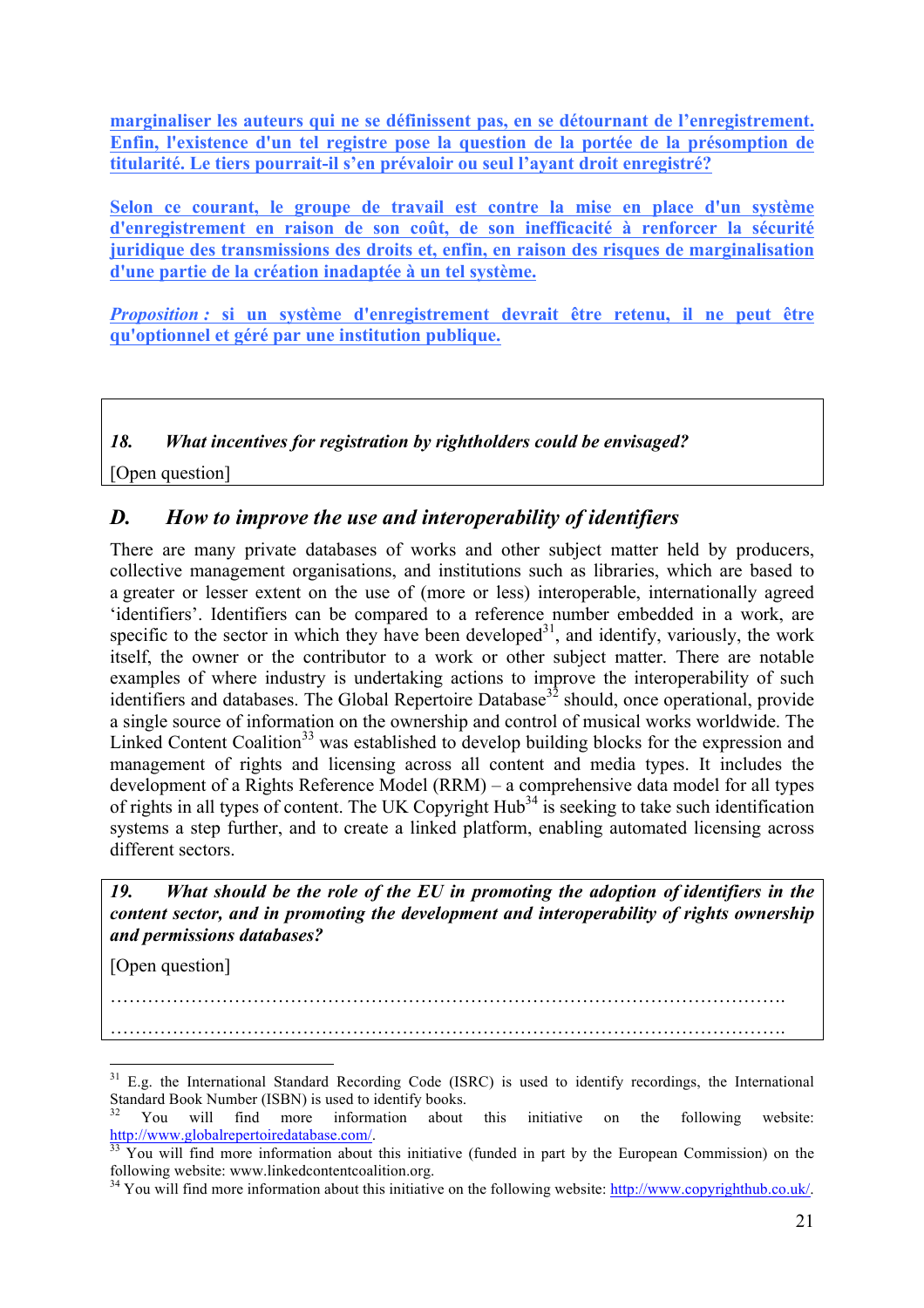## *E. Term of protection – is it appropriate?*

Works and other subject matter are protected under copyright for a limited period of time. After the term of protection has expired, a work falls into the public domain and can be freely used by anyone (in accordance with the applicable national rules on moral rights). The Berne Convention<sup>35</sup> requires a minimum term of protection of 50 years after the death of the author. The EU rules extend this term of protection to 70 years after the death of the author (as do many other countries, e.g. the US).

With regard to performers in the music sector and phonogram producers, the term provided for in the EU rules also extend 20 years beyond what is mandated in international agreements, providing for a term of protection of 70 years after the first publication. Performers and producers in the audio-visual sector, however, do not benefit from such an extended term of protection.

*20. Are the current terms of copyright protection still appropriate in the digital environment?*

## **YES**

**Pour le groupe constitué par le pôle Propriété intellectuelle de TEE, l'idée d'instaurer une durée spécifique de protection pour les œuvres dans l'univers numérique n'apparaît pas opportune dans la mesure où une distinction de durée conduirait à introduire un critère discriminant entre les différentes œuvres, contraire au principe d'indifférence du mérite qui gouverne la matière. En outre, elle induirait des conséquences concurrentielles entre les différents modes d'exploitation qui risqueraient de détourner les exploitants des marchés de la diffusion classique hors ligne.** 

**En revanche, une meilleure harmonisation des points de départ des délais de protection dans l'Union européenne doit être favorisée, notamment pour déterminer les règles applicables dans le cas des œuvres créées par une multiplicité d'auteurs, par une personne morale, etc. Une telle entreprise suppose une harmonisation plus poussée de la titularité des droits.** 

**Par ailleurs, la réduction générale de la durée de protection semble difficile à imposer en raison des principes de droits acquis pour les œuvres en cours de protection. En tout état de cause, une réduction de la durée ne pourrait aller en deçà du seuil de 50 ans sans violer la convention de Berne, ce qui serait sans doute encore beaucoup trop long au regard de l'argument de libre accès à la culture et à l'information invoqué par certains.** 

**En revanche, il peut être souhaitable de permettre aux ayants droit de choisir librement de « verser » leurs œuvres dans un domaine public consenti et d'anticiper ainsi le terme de la protection. La décision qui emporte une dépossession volontaire étant un acte de disposition, elle devrait faire l'objet d'un consentement solennel, irrévocable et opposable** *erga omnes.* **La publication devrait en être assurée dans un registre européen qui daterait le point de départ de la décision de manière incontestable.** 

<sup>&</sup>lt;sup>35</sup> Berne Convention for the Protection of Literary and Artistic Works, http://www.wipo.int/treaties/en/ip/berne/.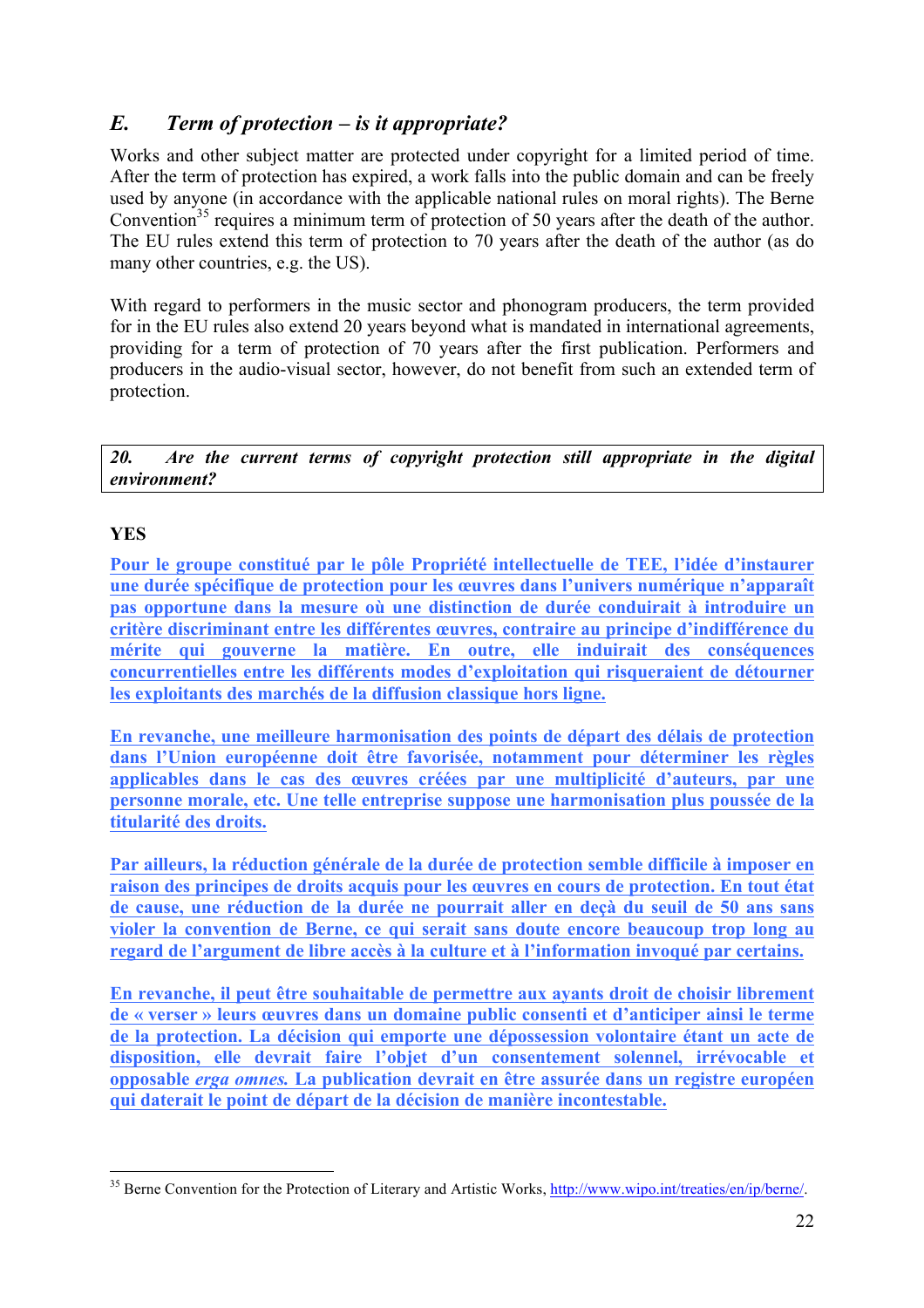**De façon plus générale, ce registre pourrait également, à titre informationnel, mentionner les œuvres tombées dans le domaine public par expiration de la durée légale.** 

**Enfin, la solution esquissée dans la directive durée des droits de producteurs de phonogrammes - qui subordonne, dans une certaine mesure, le maintien de la durée de protection de leurs droits à une obligation d'exploitation - doit être encouragée de manière à favoriser une exploitation effective des catalogues.** 

# **III. Limitations and exceptions in the Single Market**

Limitations and exceptions to copyright and related rights enable the use of works and other protected subject-matter, without obtaining authorisation from the rightholders, for certain purposes and to a certain extent (for instance the use for illustration purposes of an extract from a novel by a teacher in a literature class). At EU level they are established in a number of copyright directives, most notably Directive  $2001/29/EC^{36}$ .

Exceptions and limitations in the national and EU copyright laws have to respect international  $law<sup>37</sup>$ . In accordance with international obligations, the EU acquis requires that limitations and exceptions can only be applied in certain special cases which do not conflict with a normal exploitation of the work or other subject matter and do not unreasonably prejudice the legitimate interest of the rightholders.

Whereas the catalogue of limitations and exceptions included in EU law is exhaustive (no other exceptions can be applied to the rights harmonised at EU level)<sup>38</sup>, these limitations and exceptions are often optional<sup>39</sup>, in the sense that Member States are free to reflect in national legislation as many or as few of them as they wish. Moreover, the formulation of certain of the limitations and exceptions is general enough to give significant flexibility to the Member States as to how, and to what extent, to implement them (if they decide to do so). Finally, it is worth noting that not all of the limitations and exceptions included in the EU legal framework for copyright are of equivalent significance in policy terms and in terms of their potential effect on the functioning of the Single Market.

In addition, in the same manner that the definition of the rights is territorial (i.e. has an effect only within the territory of the Member State), the definition of the limitations and exceptions to the rights is territorial too (so an act that is covered by an exception in a Member State "A" may still require the authorisation of the rightholder once we move to the Member State "B") $40$ .

 $36$  Plus Directive 96/9/EC on the legal protection of databases; Directive 2009/24/EC on the legal protection of computer programs, and Directive 92/100/EC on rental right and lending right.

<sup>&</sup>lt;sup>37</sup> Article 9(2) of the Berne Convention for the Protection of Literary and Artistic Works (1971); Article 13 of the TRIPS Agreement (Trade Related Intellectual Property Rights) 1994; Article 16(2) of the WIPO Performers and Phonograms Treaty (1996); Article 9(2) of the WIPO Copyright Treaty (1996).

<sup>&</sup>lt;sup>38</sup> Other than the grandfathering of the exceptions of minor importance for analogue uses existing in Member

States at the time of adoption of Directive 2001/29/EC (see, Art. 5(3)(o)).<br><sup>39</sup> With the exception of certain limitations: (i) in the Computer Programs Directive, (ii) in the Database<br>Directive, (iii) Article 5(1) in the

 $^{40}$  Only the exception established in the recent Orphan Works Directive (a mandatory exception to copyright and related rights in the case where the rightholders are not known or cannot be located) has been given a crossborder effect, which means that, for instance, once a literary work – for instance a novel – is considered an orphan work in a Member State, that same novel shall be considered an orphan work in all Member States and can be used and accessed in all Member States.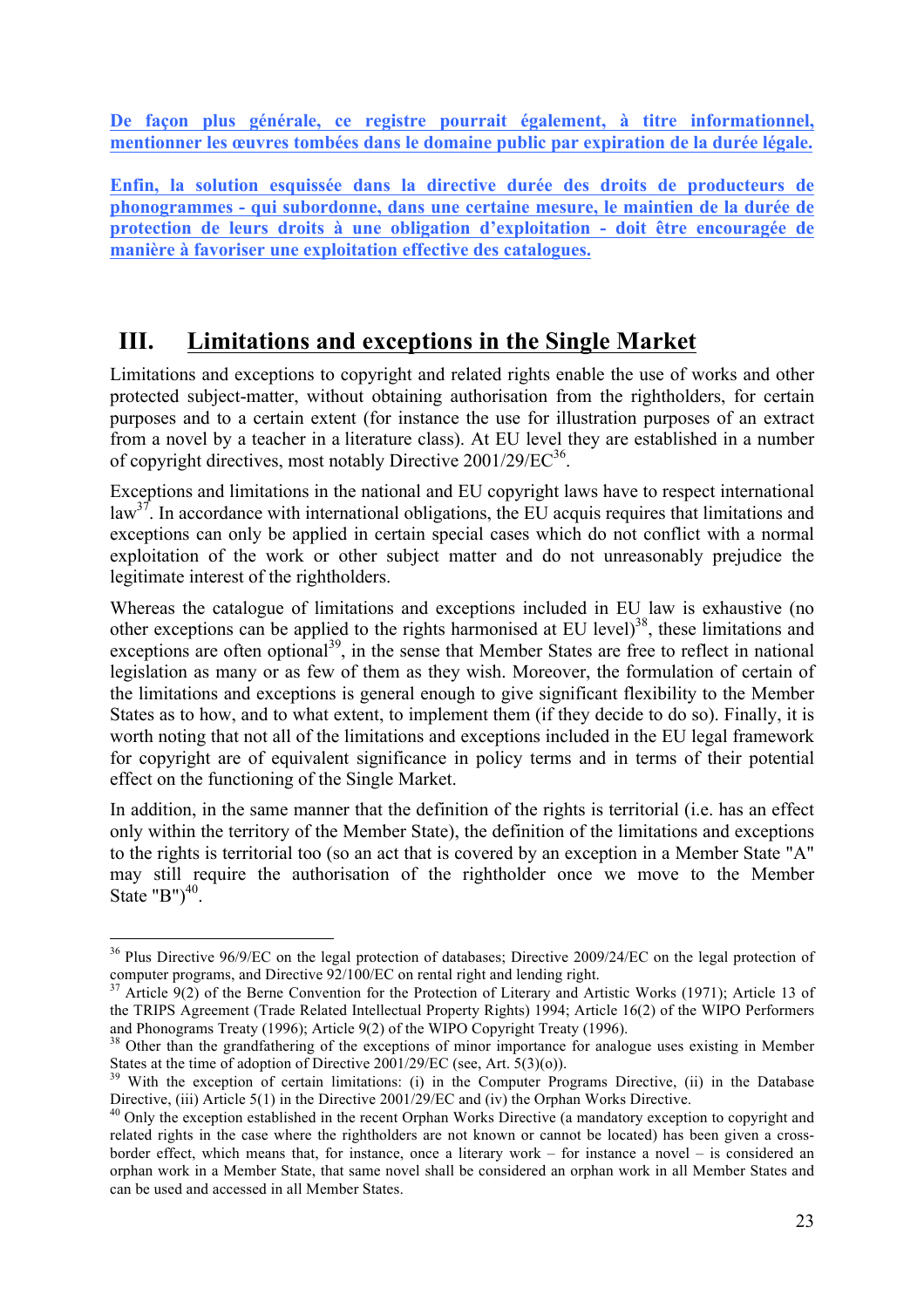The cross-border effect of limitations and exceptions also raises the question of fair compensation of rightholders. In some instances, Member States are obliged to compensate rightholders for the harm inflicted on them by a limitation or exception to their rights. In other instances Member States are not obliged, but may decide, to provide for such compensation. If a limitation or exception triggering a mechanism of fair compensation were to be given cross-border effect (e.g. the books are used for illustration in an online course given by an university in a Member State "A" and the students are in a Member State "B") then there would also be a need to clarify which national law should determine the level of that compensation and who should pay it.

Finally, the question of flexibility and adaptability is being raised: what is the best mechanism to ensure that the EU and Member States' regulatory frameworks adapt when necessary (either to clarify that certain uses are covered by an exception or to confirm that for certain uses the authorisation of rightholders is required)? The main question here is whether a greater degree of flexibility can be introduced in the EU and Member States regulatory framework while ensuring the required legal certainty, including for the functioning of the Single Market, and respecting the EU's international obligations.

*21. Are there problems arising from the fact that most limitations and exceptions provided in the EU copyright directives are optional for the Member States?* 

#### **YES**

**Le caractère optionnel de la quasi totalité des exceptions est à l'origine de distorsions importantes sur les différents marchés nationaux. Or l'exploitation numérique des œuvres est par nature transnationale. Il en résulte une insécurité pour les exploitants et utilisateurs qui risquent de se voir appliquer des régimes différents pour un même acte selon l'Etat dans lequel l'acte a lieu. Le caractère optionnel des exceptions a également pour conséquence d'induire un phénomène de (forum ?)** *law shopping* **: les exploitants d'œuvres risquent d'être tentés de placer leurs activités sous l'empire de la loi nationale qui leur est la plus favorable, c'est-à-dire celle dans laquelle le nombre le plus important d'exception ont été transposées.**

**Selon le groupe constitué par le pôle PI de TEE, il convient donc de rendre obligatoire les exceptions dans tous les Etats membres, exceptions dont le contenu substantiel devra être précisé par le droit de l'Union. Néanmoins, la règle** *de minimis* **prévue à l'article 5 paragraphe 3 o) de la directive 2001/29 doit être maintenue et éventuellement étendue au numérique.** 

**Par ailleurs, il pourrait être souhaitable d'aménager une clause de révision permettant au système d'évoluer de manière à s'adapter rapidement aux évolutions technologiques et sociétales susceptibles d'appeler la création de nouvelles exceptions ou leur disparition. Ce processus de révision accéléré devrait s'inscrire dans le respect des principes institutionnels de répartition des compétences (v. réponse Q25).** 

**Nous pensons en effet qu'une clause de flexibilité permettant aux Etats membres de créer des exceptions par analogie porterait atteinte à l'objectif d'harmonisation.**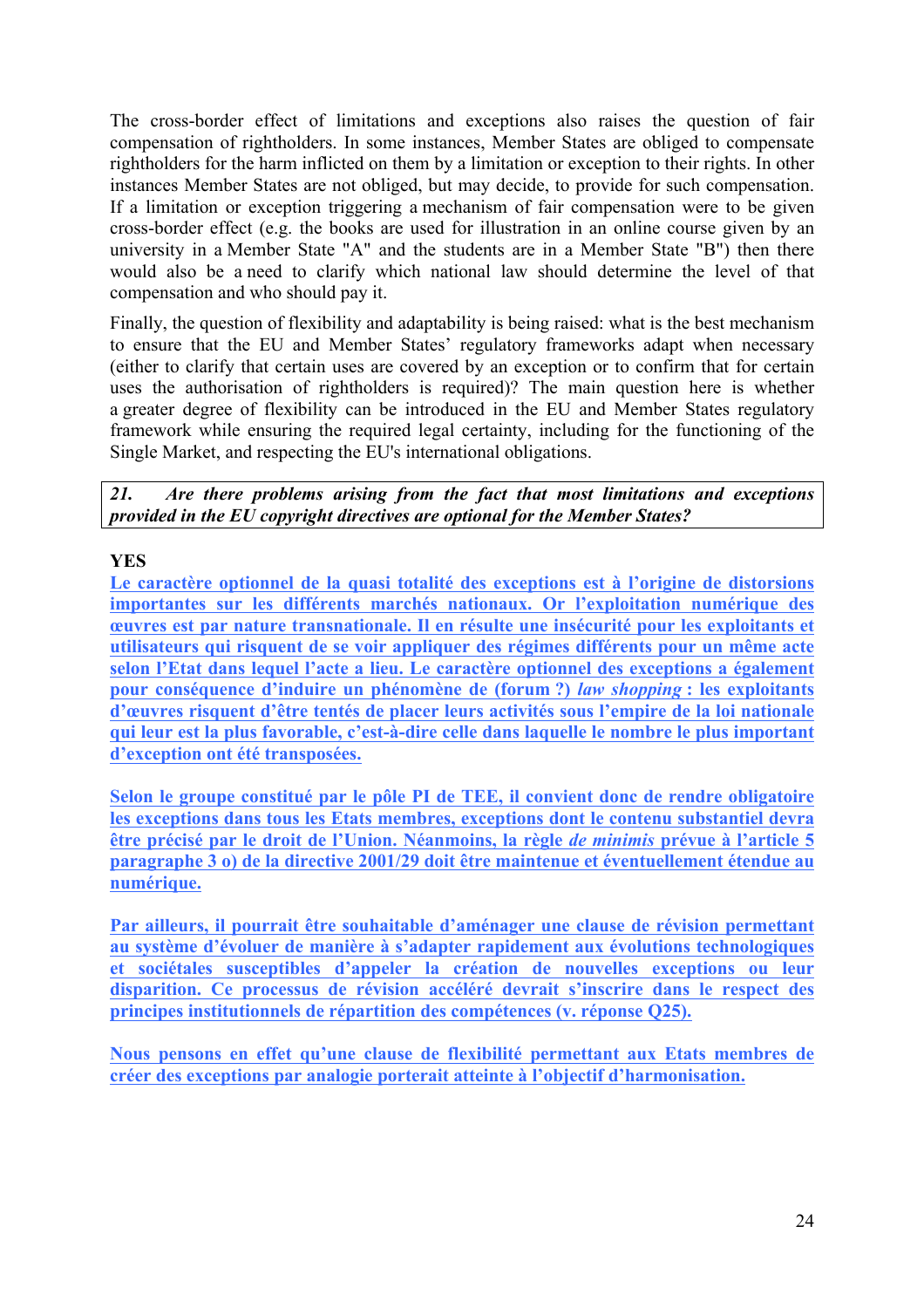#### *22. Should some/all of the exceptions be made mandatory and, if so, is there a need for a higher level of harmonisation of such exceptions?*

## **YES**

**Le groupe constitué par le pôle Propriété intellectuelle de TEE est d'avis que l'harmonisation des exceptions est nécessaire afin de mettre fin aux distorsions de marché constatées ci-dessus. A cette fin, il préconise une remise à plat des exceptions, sur la base des résultats des récentes études de droit comparé ainsi que des informations relatives à la transposition des directives transmises par les Etats membres à la Commission.**

**Le groupe recommande que le droit de l'Union donne à toute ou partie de ces exceptions un caractère impératif, en interdisant qu'il y soit dérogé par contrat dans la mesure où une telle faculté réduirait considérablement l'intérêt de l'harmonisation.** 

**Le caractère impératif des exceptions, qui est reconnu dans certains systèmes juridiques comme la Belgique (voir l'étude de Wolf), présenterait l'avantage :** 

- ! **d'être cohérent avec le régime des exceptions applicables aux programmes d'ordinateurs et aux bases de données ;**
- ! **de s'inscrire dans la lignée des précédents jurisprudentiels de la Cour de Justice qui cherche à caractériser au sein du système du droit d'auteur le respect d'un juste équilibre entre les différentes catégories d'intérêts (***Padawan***) et la balance des droits fondamentaux (***Promusicae***,** *Scarlet* **and** *Netlog)***;**
- ! **d'écarter les pratiques de monétisation des usages couverts par l'exception, tout particulièrement lorsqu'un système de compensation équitable a été prévu (***VG WORT***).**

*23.* S*hould any new limitations and exceptions be added to or removed from the existing catalogue? Please explain by referring to specific cases.*

[Open question]

**Le groupe constitué par le pôle PI de TEE préconise une remise à plat de la liste des exceptions de la directive 2001/29 (v. Q. 22). En revanche, en l'état, il se prononce contre l'introduction de nouvelles exceptions réactives souvent liées à l'action de lobbies et souligne la course en avant liée à l'évolution rapide des pratiques dans l'univers numérique.** 

**Il convient d'éviter ce cercle sans fin, engendrant la multiplication d'exceptions factuelles et « circonstancielles », pour privilégier une rédaction plus abstraite des exceptions, tout en encadrant leur édiction par un « test de non-substitution de marché » (v. Q. 80). On écarte ainsi le risque de multiplication d'exceptions têtes d'épingle et rapidement obsolètes.**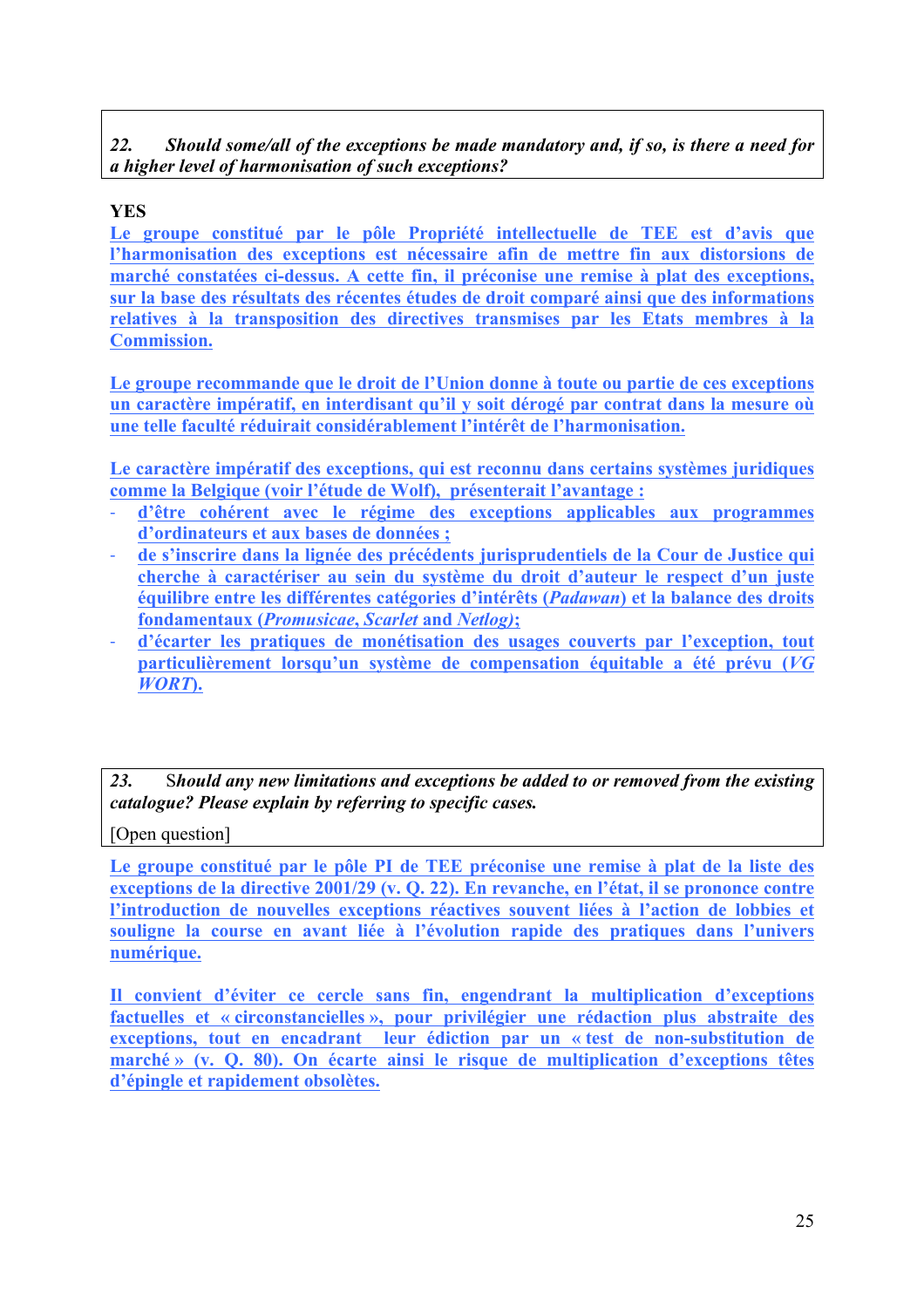*24. Independently from the questions above, is there a need to provide for a greater degree of flexibility in the EU regulatory framework for limitations and exceptions?*

#### **YES**

**Le groupe constitué par le pôle PI de TEE propose notamment, à cet effet, que le législateur européen incorpore et décline dans la rédaction des exceptions présentes et à venir, un test de non-substitution de marché (cf. Q 25).**

*25. If yes, what would be the best approach to provide for flexibility? (e.g. interpretation by national courts and the ECJ, periodic revisions of the directives, interpretations by the Commission, built-in flexibility, e.g. in the form of a fair-use or fair dealing provision / open norm, etc.)? Please explain indicating what would be the relative advantages and disadvantages of such an approach as well as its possible effects on the functioning of the Internal Market.*

[Open question]

**Le groupe constitué par le pôle PI de TEE pense qu'il est sans doute souhaitable d'intégrer des éléments de flexibilité permettant de reconsidérer la liste des exceptions, à la hausse comme à la baisse, en fonction des évolutions sociétales, économiques et technologiques afin de ne pas figer par trop l'évolution du droit d'auteur en Europe.** 

**En revanche, comme nous l'avons précédemment indiqué, cette flexibilité ne doit pas avoir pour conséquence de mettre en péril l'objectif d'harmonisation, en laissant les Etats membres libres d'introduire de nouvelles exceptions, ce qui est l'inconvénient d'une norme ouverte. Par conséquent, la réponse aux besoins d'évolution doit se faire au niveau communautaire afin d'éviter les distorsions de marché.** 

**Une première piste consiste dans une rédaction plus abstraite des exceptions permettant d'accompagner les évolutions en question, en incorporant dans cette rédaction un test de non-substitution sur le marché. L'inconvénient d'une telle rédaction abstraite pourrait tenir à la plus grande marge d'interprétation des exceptions par la Cour de Justice et les juridictions nationales, réintroduisant des risques de dissonance.** 

**Afin d'éviter le manque de prévisibilité juridique engendré par le caractère abstrait de certains critères, il conviendrait que la Commission établisse des « lignes directrices », publiées, permettant de qualifier ou de quantifier les usages au regard de ces critères, à l'instar de ce qui est connu en droit de la concurrence.**

**Un mécanisme de révision « accéléré » de la directive est également envisageable. Il convient qu'il soit conforme aux principes institutionnels de répartition des compétences et qu'il ne conduise pas à priver le Parlement européen de tout contrôle sur ces évolutions. Le groupe s'interroge à cet égard sur la possibilité et l'opportunité d'avoir recours à un acte délégué ou à tout autre mécanisme d'évaluation idoine.**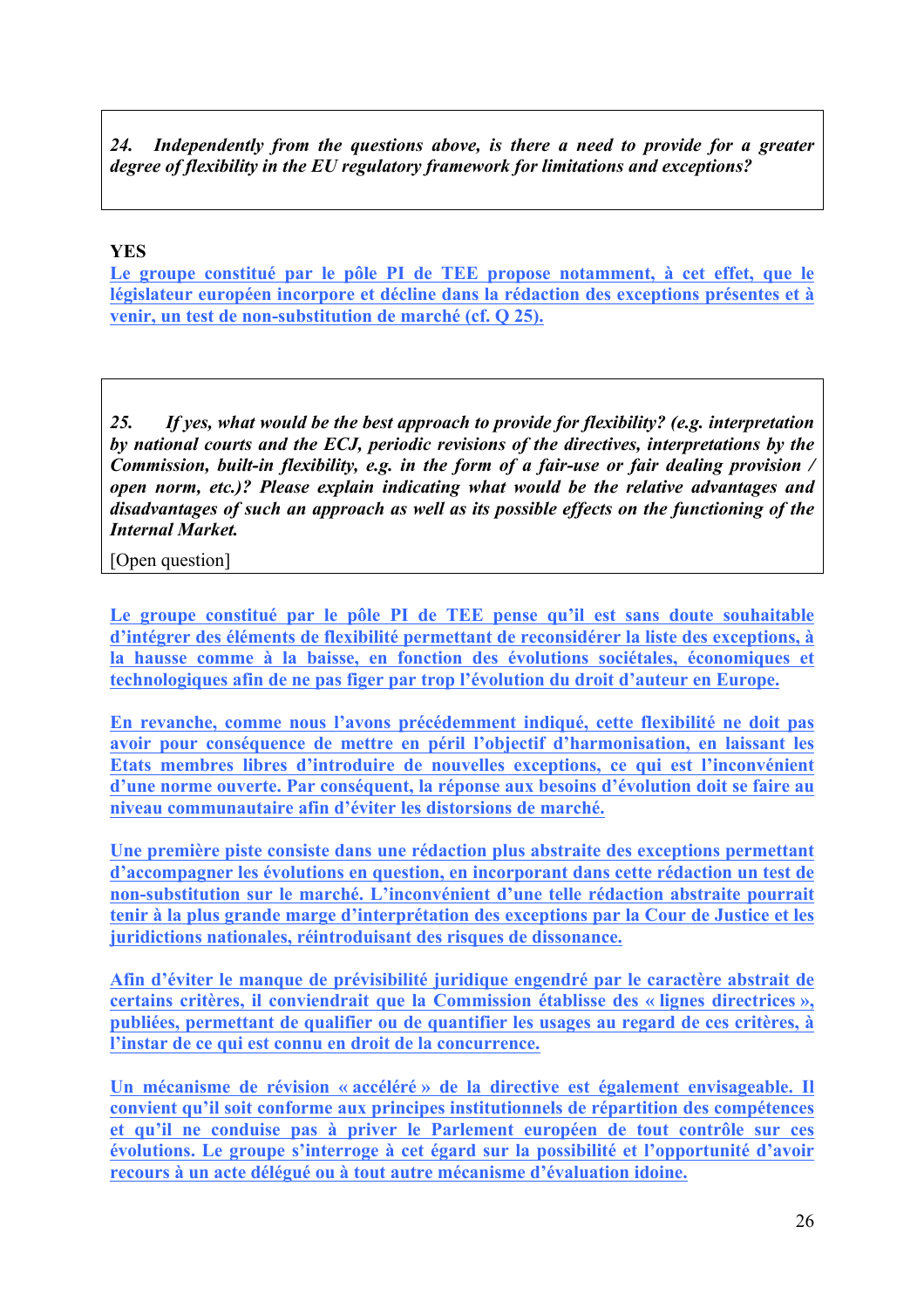*26. Does the territoriality of limitations and exceptions, in your experience, constitute a problem?*

#### **YES**

**Le caractère territorial des exceptions est à l'origine de distorsions importantes sur les différents marchés nationaux, notamment en raison des divergences concernant le choix des exceptions facultatives transposées en droit interne ou encore quant à leur contenu, celui-ci pouvant varier d'un Etat membre à l'autre, remettant ainsi en cause l'objectif d'harmonisation initialement poursuivi (cf. Q 21).**

**Cumulé à la difficulté qui consiste à définir la loi applicable aux actes d'exploitation des œuvres, le caractère territorial des exceptions fait ressortir la nécessité d'une harmonisation des législations nationales.**

*27. In the event that limitations and exceptions established at national level were to have cross-border effect, how should the question of "fair compensation" be addressed, when such compensation is part of the exception? (e.g. who pays whom, where?)*

**Le groupe constitué par le pôle PI de TEE tient à rappeler, d'une part, que l'exception n'est pas nécessairement par principe compensée et que, d'autre part, l'appel à un système combinant exception et compensation équitable ne doit pas se substituer au mécanisme du droit exclusif. Dans cette perspective, lors de la remise à plat nécessaire des exceptions, il conviendra de distinguer avec diligence les cas dans lesquels l'exception doit être compensée de ceux dans lesquels elle demeure gratuite, notamment à l'aune du test de non-substitution de marché.** 

**Dans la mesure où nous préconisons une harmonisation impérative et commune des exceptions dans tous les Etats membres, la question de la compensation équitable devrait également relever de la norme commune et non des législations nationales. De cette manière, on évitera les comportements opportunistes des acteurs puisque les mécanismes de compensation (assiette et taux) seront identiques dans tous les Etats membres.** 

**En cas d'effet transfrontière, les systèmes de représentation réciproque entre organismes collecteurs devraient pouvoir permettre d'allouer la compensation de manière optimale par rapport à la réalité du préjudice subi.** 

#### *A. Access to content in libraries and archives*

Directive 2001/29/EC enables Member States to reflect in their national law a range of limitations and exceptions for the benefit of publicly accessible libraries, educational establishments and museums, as well as archives. If implemented, these exceptions allow acts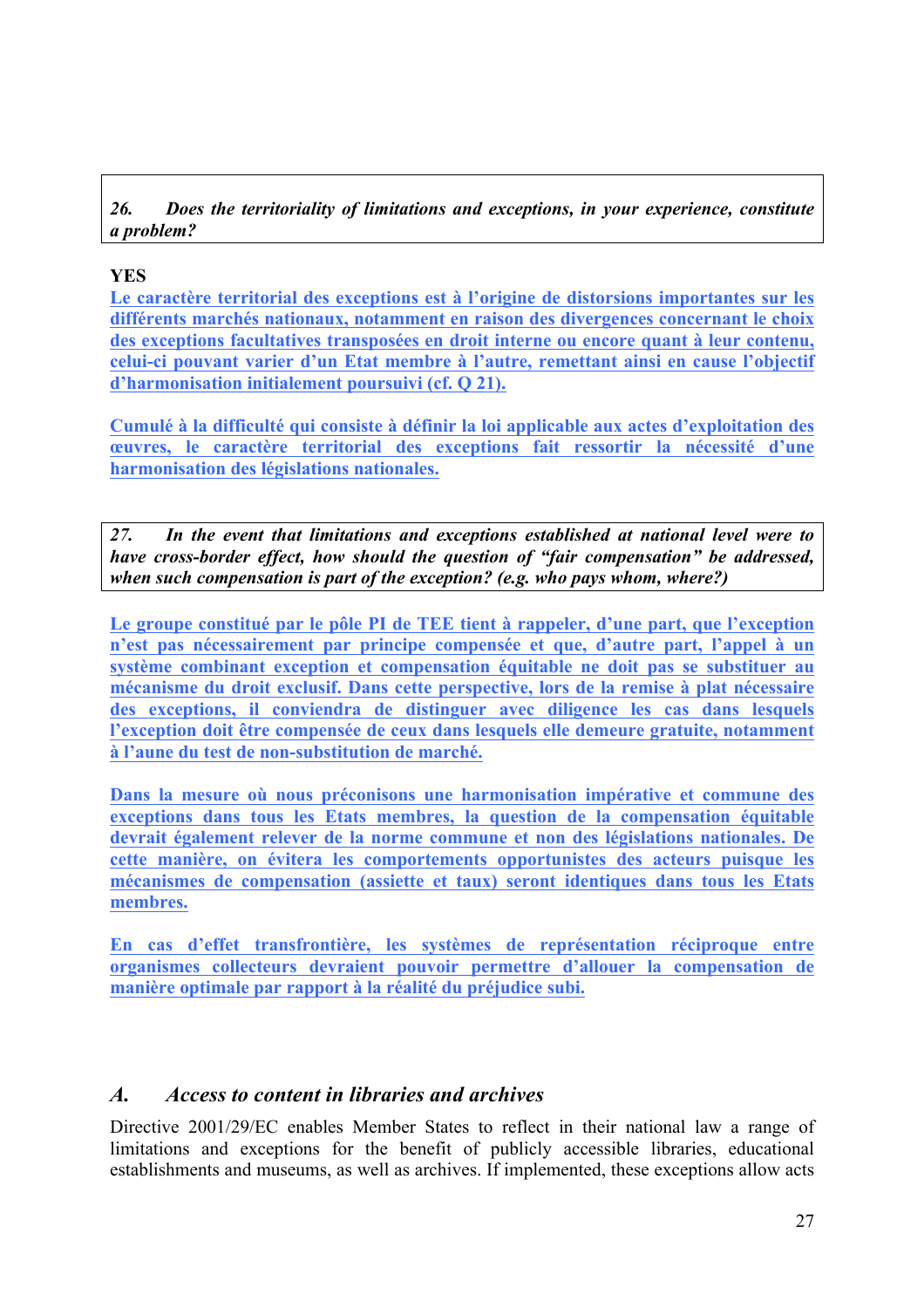of preservation and archiving<sup>41</sup> and enable on-site consultation of the works and other subject matter in the collections of such institutions<sup>42</sup>. The public lending (under an exception or limitation) by these establishments of physical copies of works and other subject matter is governed by the Rental and Lending Directive $43$ .

Questions arise as to whether the current framework continues to achieve the objectives envisaged or whether it needs to be clarified or updated to cover use in digital networks. At the same time, questions arise as to the effect of such a possible expansion on the normal exploitation of works and other subject matter and as to the prejudice this may cause to rightholders. The role of licensing and possible framework agreements between different stakeholders also needs to be considered here.

#### **1. Preservation and archiving**

The preservation of the copies of works or other subject-matter held in the collections of cultural establishments (e.g. books, records, or films) – the restoration or replacement of works, the copying of fragile works - may involve the creation of another copy/ies of these works or other subject matter. Most Member States provide for an exception in their national laws allowing for the making of such preservation copies. The scope of the exception differs from Member State to Member State (as regards the type of beneficiary establishments, the types of works/subject-matter covered by the exception, the mode of copying and the number of reproductions that a beneficiary establishment may make). Also, the current legal status of new types of preservation activities (e.g. harvesting and archiving publicly available web content) is often uncertain.

*28. (a) [In particular if you are an institutional user:] Have you experienced specific problems when trying to use an exception to preserve and archive specific works or other subject matter in your collection?*

*(b) [In particular if you are a right holder:] Have you experienced problems with the use by libraries, educational establishments, museum or archives of the preservation exception?* 

YES – Please explain, by Member State, sector, and the type of use in question.

……………………………………………………………………………………………….

………………………………………………………………………………………………. ……………………………………………………………………………………………….

NO

NO OPINION

*29. If there are problems, how would they best be solved?* [Open question]

<sup>&</sup>lt;sup>41</sup> Article 5(2)c of Directive 2001/29.<br><sup>42</sup> Article 5(3)n of Directive 2001/29.<br><sup>43</sup> Article 5 of Directive 2006/115/EC.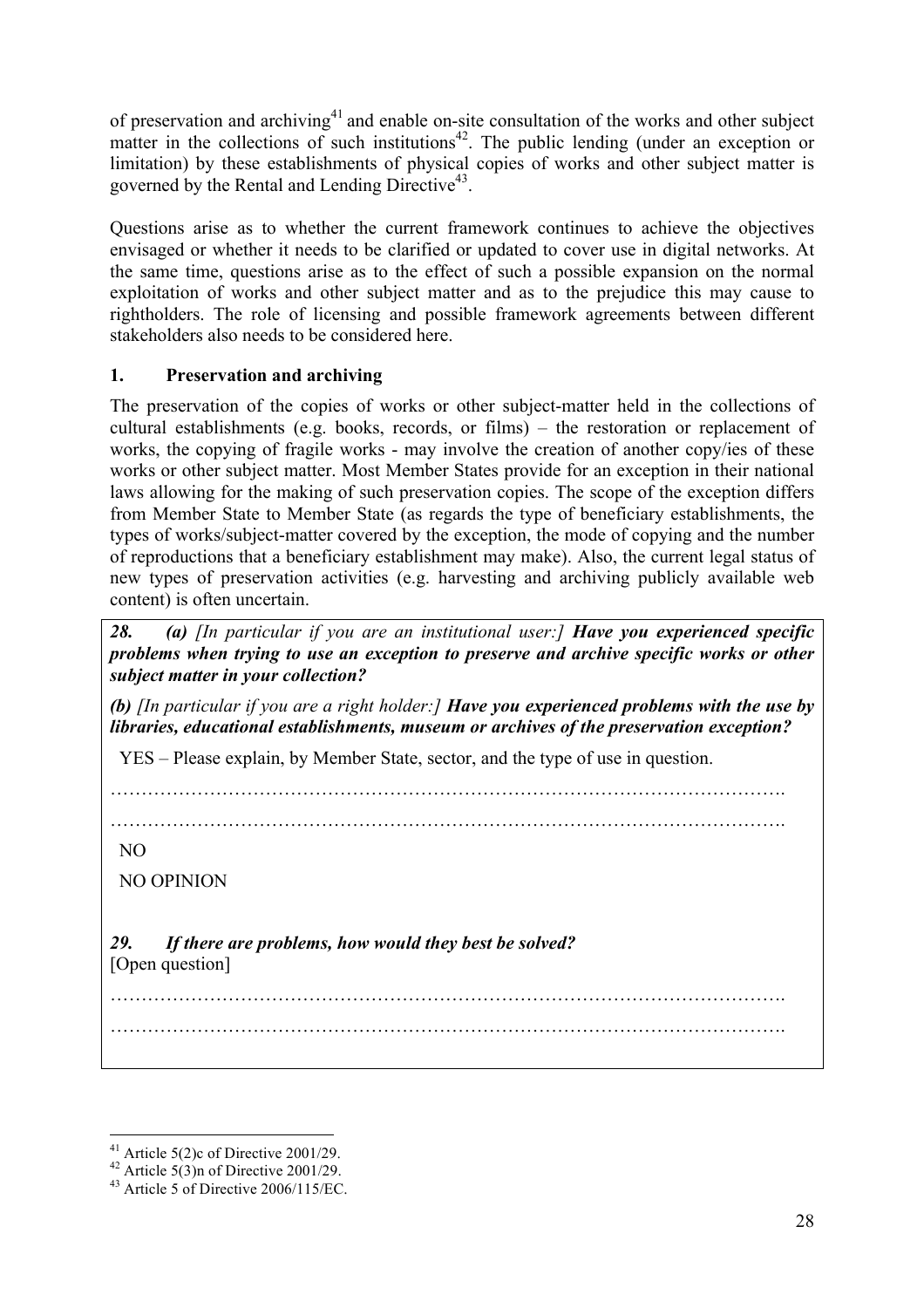*30. If your view is that a legislative solution is needed, what would be its main elements? Which activities of the beneficiary institutions should be covered and under which conditions?*

[Open question]

………………………………………………………………………………………………. ………………………………………………………………………………………………. *31. If your view is that a different solution is needed, what would it be?* [Open question] ……………………………………………………………………………………………….

……………………………………………………………………………………………….

#### **2. Off-premises access to library collections**

Directive 2001/29/EC provides an exception for the consultation of works and other subjectmatter (consulting an e-book, watching a documentary) via dedicated terminals on the premises of such establishments for the purpose of research and private study. The online consultation of works and other subject-matter remotely (i.e. when the library user is not on the premises of the library) requires authorisation and is generally addressed in agreements between universities/libraries and publishers. Some argue that the law rather than agreements should provide for the possibility to, and the conditions for, granting online access to collections.

*32. (a) [In particular if you are an institutional user:] Have you experienced specific problems when trying to negotiate agreements with rights holders that enable you to provide remote access, including across borders, to your collections (or parts thereof) for purposes of research and private study?* 

*(b) [In particular if you are an end user/consumer:] Have you experienced specific problems when trying to consult, including across borders, works and other subject-matter held in the collections of institutions such as universities and national libraries when you are not on the premises of the institutions in question?*

*(c) [In particular if you are a right holder:] Have you negotiated agreements with institutional users that enable those institutions to provide remote access, including across borders, to the works or other subject-matter in their collections, for purposes of research and private study?*

[Open question]

……………………………………………………………………………………………….

……………………………………………………………………………………………….

*33. If there are problems, how would they best be solved?*

[Open question]

………………………………………………………………………………………………. ……………………………………………………………………………………………….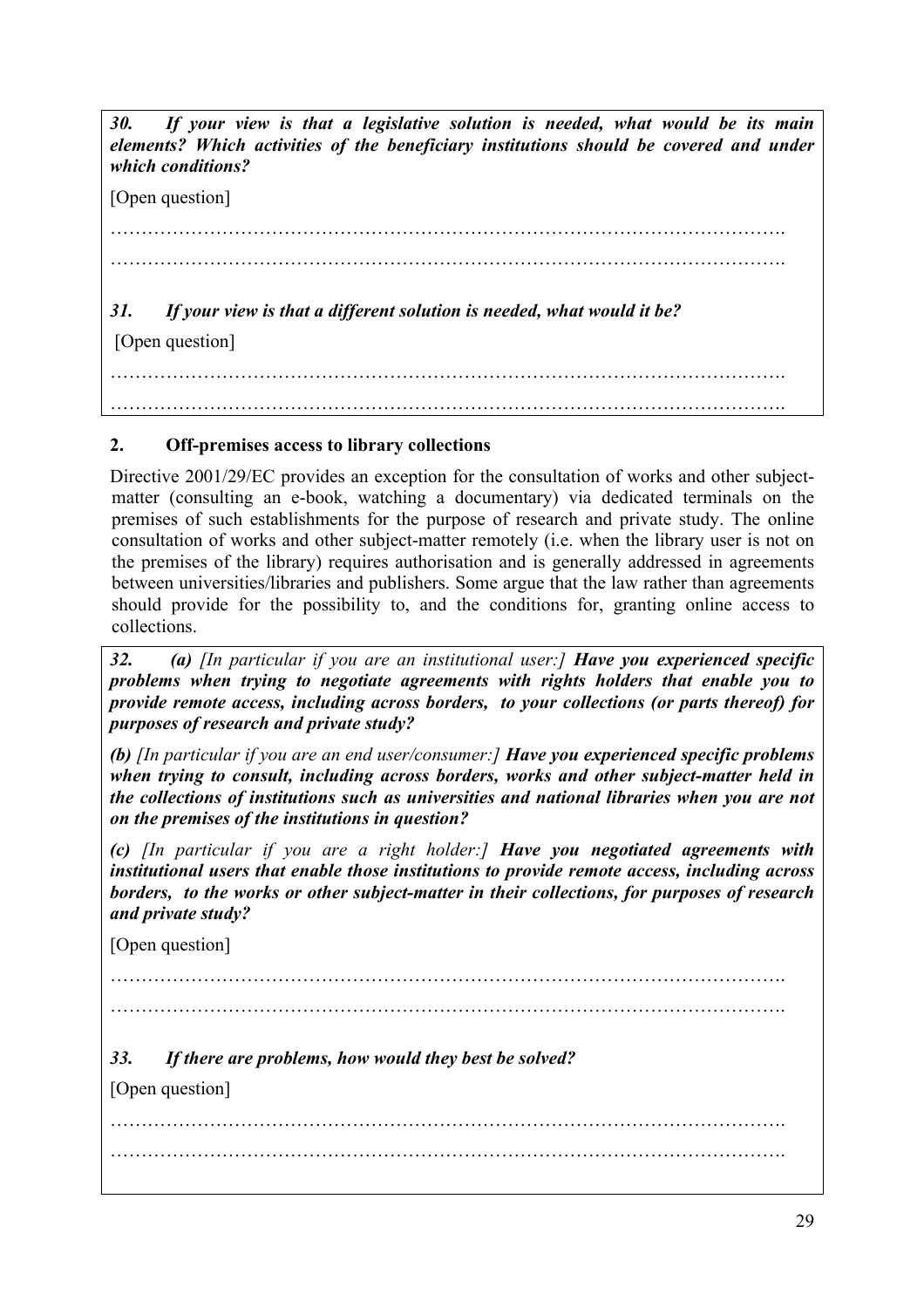*34. If your view is that a legislative solution is needed, what would be its main elements? Which activities of the beneficiary institutions should be covered and under which conditions?*

[Open question]

………………………………………………………………………………………………. ……………………………………………………………………………………………….

*35. If your view is that a different solution is needed, what would it be?*

[Open question]

………………………………………………………………………………………………. ……………………………………………………………………………………………….

## **3. E – lending**

Traditionally, public libraries have loaned physical copies of works (i.e. books, sometimes also CDs and DVDs) to their users. Recent technological developments have made it technically possible for libraries to provide users with temporary access to digital content, such as e-books, music or films via networks. Under the current legal framework, libraries need to obtain the authorisation of the rights holders to organise such e-lending activities. In various Member States, publishers and libraries are currently experimenting with different business models for the making available of works online, including direct supply of e-books to libraries by publishers or bundling by aggregators.

*36. (a) [In particular if you are a library:] Have you experienced specific problems when trying to negotiate agreements to enable the electronic lending (e-lending), including across borders, of books or other materials held in your collection?*

*(b) [In particular if you are an end user/consumer:] Have you experienced specific problems when trying to borrow books or other materials electronically (e-lending), including across borders, from institutions such as public libraries?* 

*(c) [In particular if you are a right holder:] Have you negotiated agreements with libraries to enable them to lend books or other materials electronically, including across borders?*

YES – Please explain with specific examples

……………………………………………………………………………………………….

……………………………………………………………………………………………….

NO

NO OPINION

*37. If there are problems, how would they best be solved?*  [Open question]

………………………………………………………………………………………………. ……………………………………………………………………………………………….

The following two questions are relevant both to this point  $(n^{\circ} 3)$  and the previous one  $(n^{\circ} 2)$ .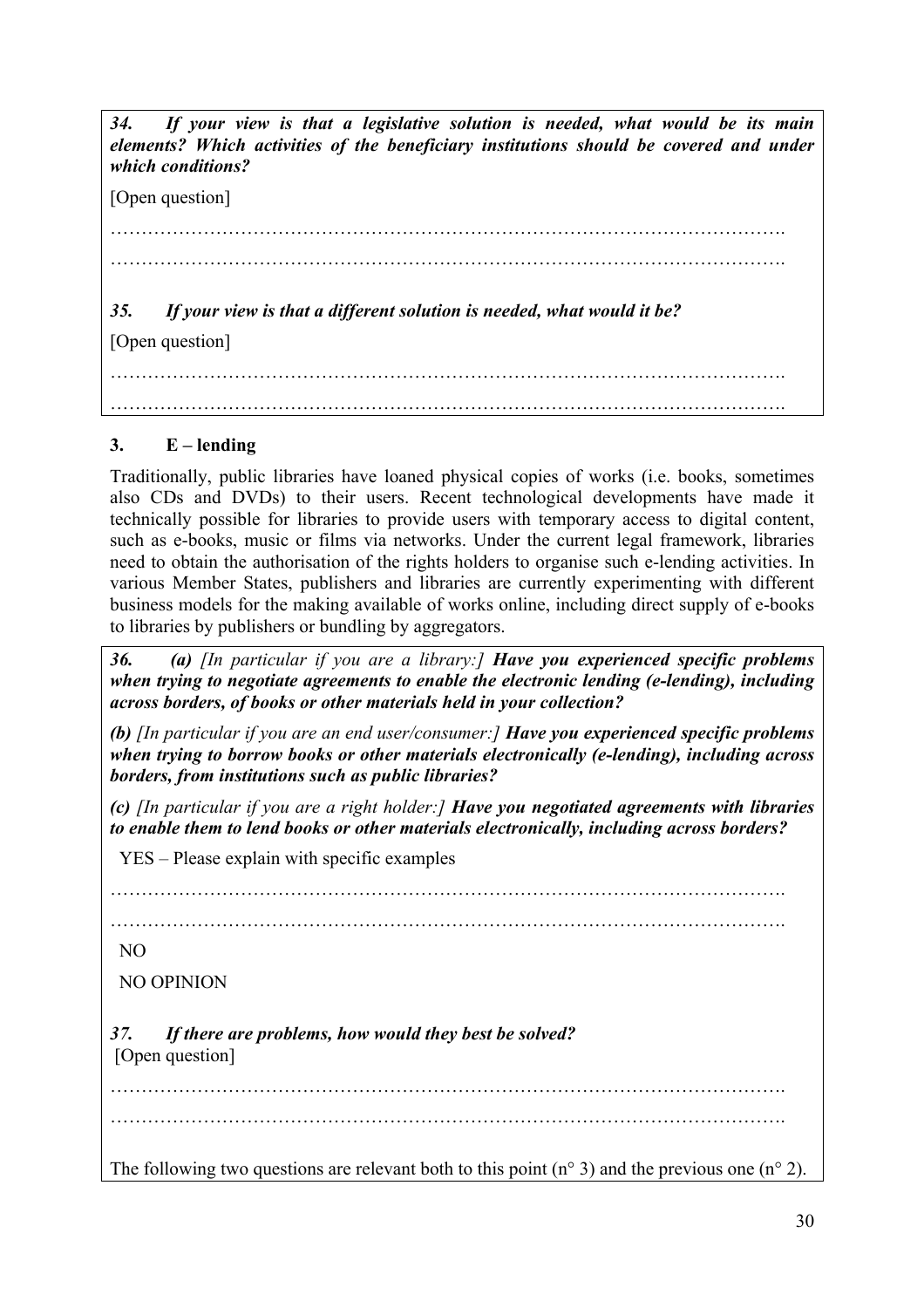*38. [In particular if you are an institutional user:] What differences do you see in the management of physical and online collections, including providing access to your subscribers? What problems have you encountered?*

[Open question]

………………………………………………………………………………………………. ……………………………………………………………………………………………….

*39. [In particular if you are a right holder:] What difference do you see between libraries' traditional activities such as on-premises consultation or public lending and activities such as off-premises (online, at a distance) consultation and e-lending? What problems have you encountered?*

[Open question]

………………………………………………………………………………………………. ……………………………………………………………………………………………….

#### **4. Mass digitisation**

The term "mass digitisation" is normally used to refer to efforts by institutions such as libraries and archives to digitise (e.g. scan) the entire content or part of their collections with an objective to preserve these collections and, normally, to make them available to the public. Examples are efforts by libraries to digitise novels form the early part of the  $20<sup>th</sup>$  century or whole collections of pictures of historical value. This matter has been partly addressed at the EU level by the 2011 Memorandum of Understanding (MoU) on key principles on the digitisation and making available of out of commerce works (i.e. works which are no longer found in the normal channels of commerce), which is aiming to facilitate mass digitisation efforts (for books and learned journals) on the basis of licence agreements between libraries and similar cultural institutions on the one hand and the collecting societies representing authors and publishers on the other<sup>44</sup>. Provided the required funding is ensured (digitisation projects are extremely expensive), the result of this MoU should be that books that are currently to be found only in the archives of, for instance, libraries will be digitised and made available online to everyone. The MoU is based on voluntary licences (granted by Collective Management Organisations on the basis of the mandates they receive from authors and publishers). Some Member States may need to enact legislation to ensure the largest possible effect of such licences (e.g. by establishing in legislation a presumption of representation of a collecting society or the recognition of an "extended effect" to the licences granted)<sup>45</sup>.

*40. [In particular if you are an institutional user, engaging or wanting to engage in mass digitisation projects, a right holder, a collective management organisation:] Would it be necessary in your country to enact legislation to ensure that the results of the 2011 MoU* 

 <sup>44</sup> You will find more information about his MoU on the following website:

http://ec.europa.eu/internal\_market/copyright/out-of-commerce/index\_en.htm .<br><sup>45</sup> France and Germany have already adopted legislation to back the effects of the MoU. The French act (LOI n° 2012-287 du 1er mars 2012 relative à l'exploitation numérique des livres indisponibles du xxe siècle) foresees collective management, unless the author or publisher in question opposes such management. The German act (Gesetz zur Nutzung verwaister und vergriffener Werke und einer weiteren Änderung des Urheberrechtsgesetzes vom 1. Oktober 2013) contains a legal presumption of representation by a collecting society in relation to works whose rightholders are not members of the collecting society.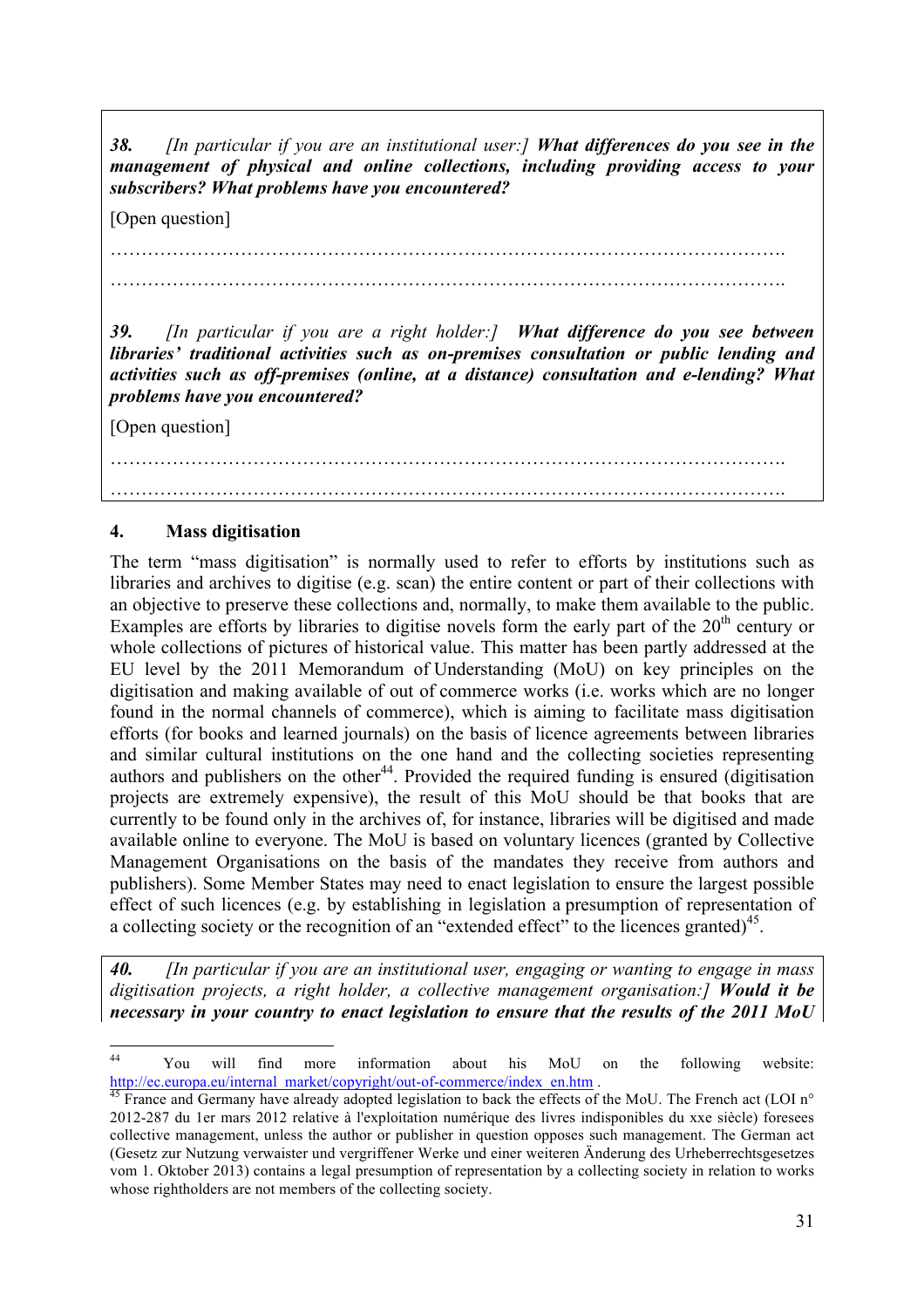*(i.e. the agreements concluded between libraries and collecting societies) have a crossborder effect so that out of commerce works can be accessed across the EU?* 

YES – Please explain why and how it could best be achieved

………………………………………………………………………………………………. ……………………………………………………………………………………………….

NO – Please explain

……………………………………………………………………………………………….

NO OPINION

*41. Would it be necessary to develop mechanisms, beyond those already agreed for other types of content (e.g. for audio- or audio-visual collections, broadcasters' archives)?*

YES – Please explain

 NO – Please explain NO OPINION

# *B. Teaching*

Directive 2001/29/EC<sup>46</sup> enables Member States to implement in their national legislation limitations and exceptions for the purpose of illustration for non-commercial teaching. Such exceptions would typically allow a teacher to use parts of or full works to illustrate his course, e.g. by distributing copies of fragments of a book or of newspaper articles in the classroom or by showing protected content on a smart board without having to obtain authorisation from the right holders. The open formulation of this (optional) provision allows for rather different implementation at Member States level. The implementation of the exception differs from Member State to Member State, with several Member States providing instead a framework for the licensing of content for certain educational uses. Some argue that the law should provide for better possibilities for distance learning and study at home.

*42. (a) [In particular if you are an end user/consumer or an institutional user:] Have you experienced specific problems when trying to use works or other subject-matter for illustration for teaching, including across borders?* 

*(b) [In particular if you are a right holder:] Have you experienced specific problems resulting from the way in which works or other subject-matter are used for illustration for teaching, including across borders?*

……………………………………………………………………………………………….

YES – Please explain

 $46$  Article 5(3)a of Directive 2001/29.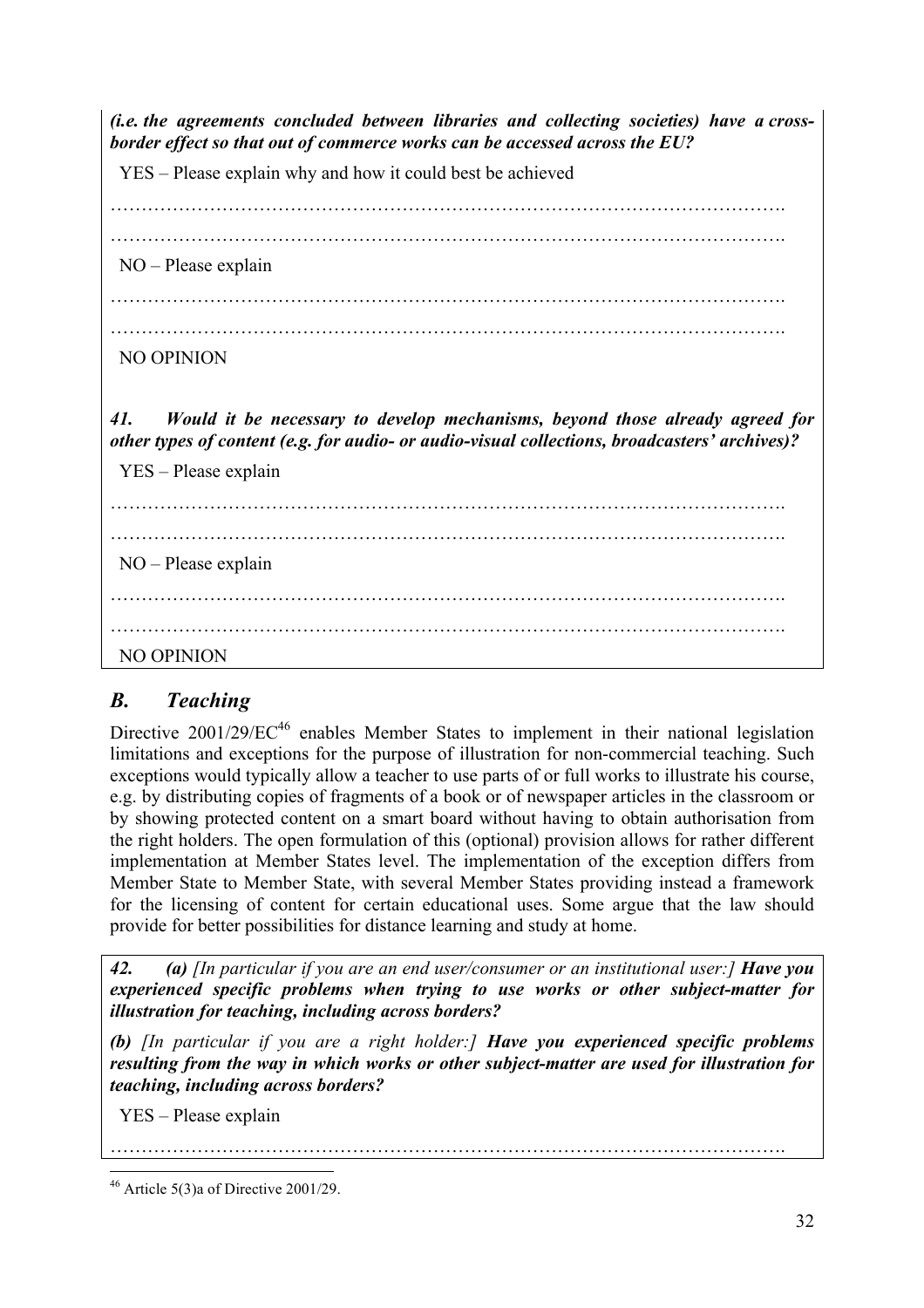………………………………………………………………………………………………. NO NO OPINION *43. If there are problems, how would they best be solved?*  [Open question] ………………………………………………………………………………………………. ………………………………………………………………………………………………. *44. What mechanisms exist in the market place to facilitate the use of content for illustration for teaching purposes? How successful are they?*  [Open question] *45. If your view is that a legislative solution is needed, what would be its main elements? Which activities of the beneficiary institutions should be covered and under what conditions?* [Open question] ………………………………………………………………………………………………. ………………………………………………………………………………………………. *46. If your view is that a different solution is needed, what would it be?* [Open question] ……………………………………………………………………………………………….

*C. Research*

Directive  $2001/29/EC^{47}$  enables Member States to choose whether to implement in their national laws a limitation for the purpose of non-commercial scientific research. The open formulation of this (optional) provision allows for rather different implementations at Member States level.

……………………………………………………………………………………………….

*47. (a) [In particular if you are an end user/consumer or an institutional user:] Have you experienced specific problems when trying to use works or other subject matter in the context of research projects/activities, including across borders?* 

 $47$  Article 5(3)a of Directive 2001/29.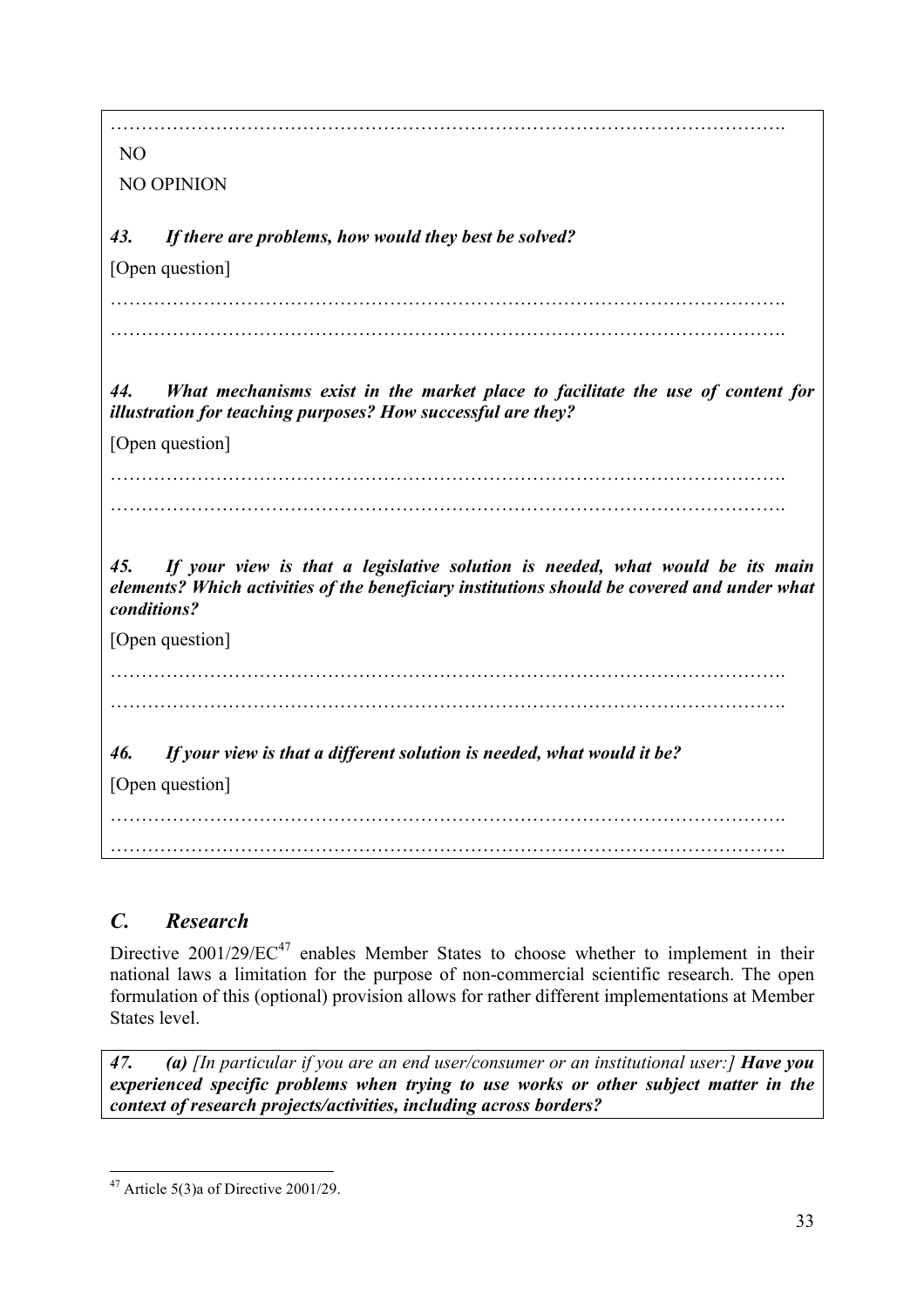*(b) [In particular if you are a right holder:] Have you experienced specific problems resulting from the way in which works or other subject-matter are used in the context of research projects/activities, including across borders?* YES – Please explain ………………………………………………………………………………………………. ……………………………………………………………………………………………….

NO

NO OPINION

*48. If there are problems, how would they best be solved?* 

[Open question]

………………………………………………………………………………………………. ……………………………………………………………………………………………….

*49. What mechanisms exist in the Member States to facilitate the use of content for research purposes? How successful are they?* 

[Open question]

………………………………………………………………………………………………. ……………………………………………………………………………………………….

# *D. Disabilities*

Directive  $2001/29/EC^{48}$  provides for an exception/limitation for the benefit of people with a disability. The open formulation of this (optional) provision allows for rather different implementations at Member States level. At EU and international level projects have been launched to increase the accessibility of works and other subject-matter for persons with disabilities (notably by increasing the number of works published in special formats and facilitating their distribution across the European Union) 49.

The Marrakesh Treaty<sup>50</sup> has been adopted to facilitate access to published works for persons who are blind, visually impaired, or otherwise print disabled. The Treaty creates a mandatory exception to copyright that allows organisations for the blind to produce, distribute and make available accessible format copies to visually impaired persons without the authorisation of the rightholders. The EU and its Member States have started work to sign and ratify the Treaty. This may require the adoption of certain provisions at EU level (e.g. to ensure the possibility to exchange accessible format copies across borders).

<sup>&</sup>lt;sup>48</sup> Article 5 (3)b of Directive 2001/29.<br><sup>49</sup> The European Trusted Intermediaries Network (ETIN) resulting from a Memorandum of Understanding between representatives of the right-holder community (publishers, authors, collecting societies) and interested parties such as associations for blind and dyslexic persons (http://ec.europa.eu/internal\_market/copyright/initiatives/access/index\_en.htm) and the Trusted Intermediary Global Accessible Resources (TIGAR) project in WIPO (http://www.visionip.org/portal/en/).<br><sup>50</sup> Marrakesh Treaty to Facilitate Access to Published Works by Visually Impaired Persons and Persons with

Print Disabilities, Marrakesh, June 17 to 28 2013.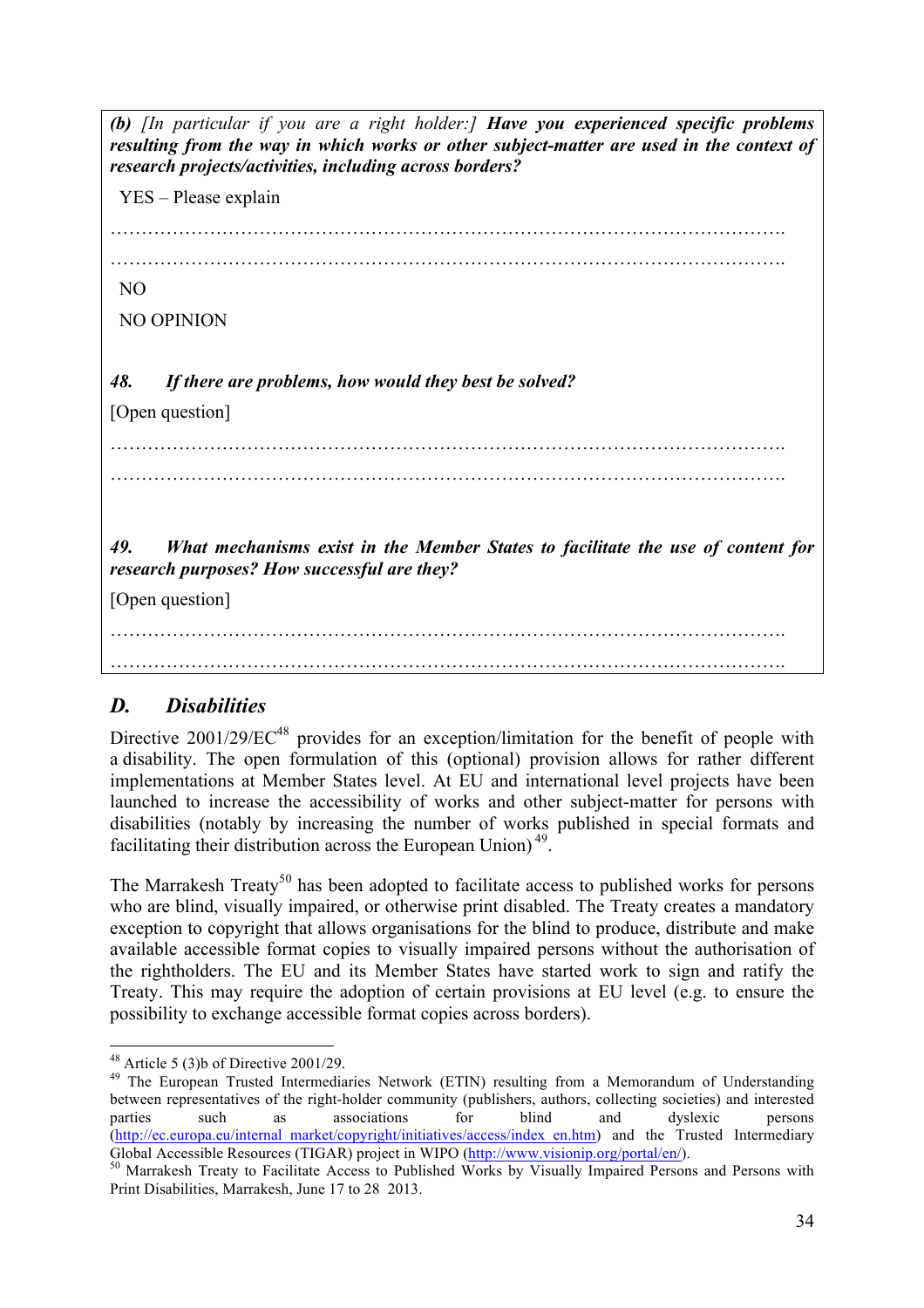*50. (a) [In particular if you are a person with a disability or an organisation representing persons with disabilities:] Have you experienced problems with accessibility to content, including across borders, arising from Member States' implementation of this exception?* 

*(b) [In particular if you are an organisation providing services for persons with disabilities:] Have you experienced problems when distributing/communicating works published in special formats across the EU?*

*(c) [In particular if you are a right holder:] Have you experienced specific problems resulting from the application of limitations or exceptions allowing for the distribution/communication of works published in special formats, including across borders?*

YES – Please explain by giving examples

……………………………………………………………………………………………….

NO

NO OPINION

*51. If there are problems, what could be done to improve accessibility?*

[Open question]

………………………………………………………………………………………………. ……………………………………………………………………………………………….

*52. What mechanisms exist in the market place to facilitate accessibility to content? How successful are they?*

[Open question]

………………………………………………………………………………………………. ……………………………………………………………………………………………….

*E. Text and data mining*

Text and data mining/content mining/data analytics<sup>51</sup> are different terms used to describe increasingly important techniques used in particular by researchers for the exploration of vast amounts of existing texts and data (e.g., journals, web sites, databases etc.). Through the use of software or other automated processes, an analysis is made of relevant texts and data in order to obtain new insights, patterns and trends.

The texts and data used for mining are either freely accessible on the internet or accessible through subscriptions to e.g. journals and periodicals that give access to the databases of publishers. A copy is made of the relevant texts and data (e.g. on browser cache memories or in computers RAM memories or onto the hard disk of a computer), prior to the actual analysis. Normally, it is considered that to mine protected works or other subject matter, it is necessary to obtain authorisation from the right holders for the making of such copies unless

<sup>&</sup>lt;sup>51</sup> For the purpose of the present document, the term "text and data mining" will be used.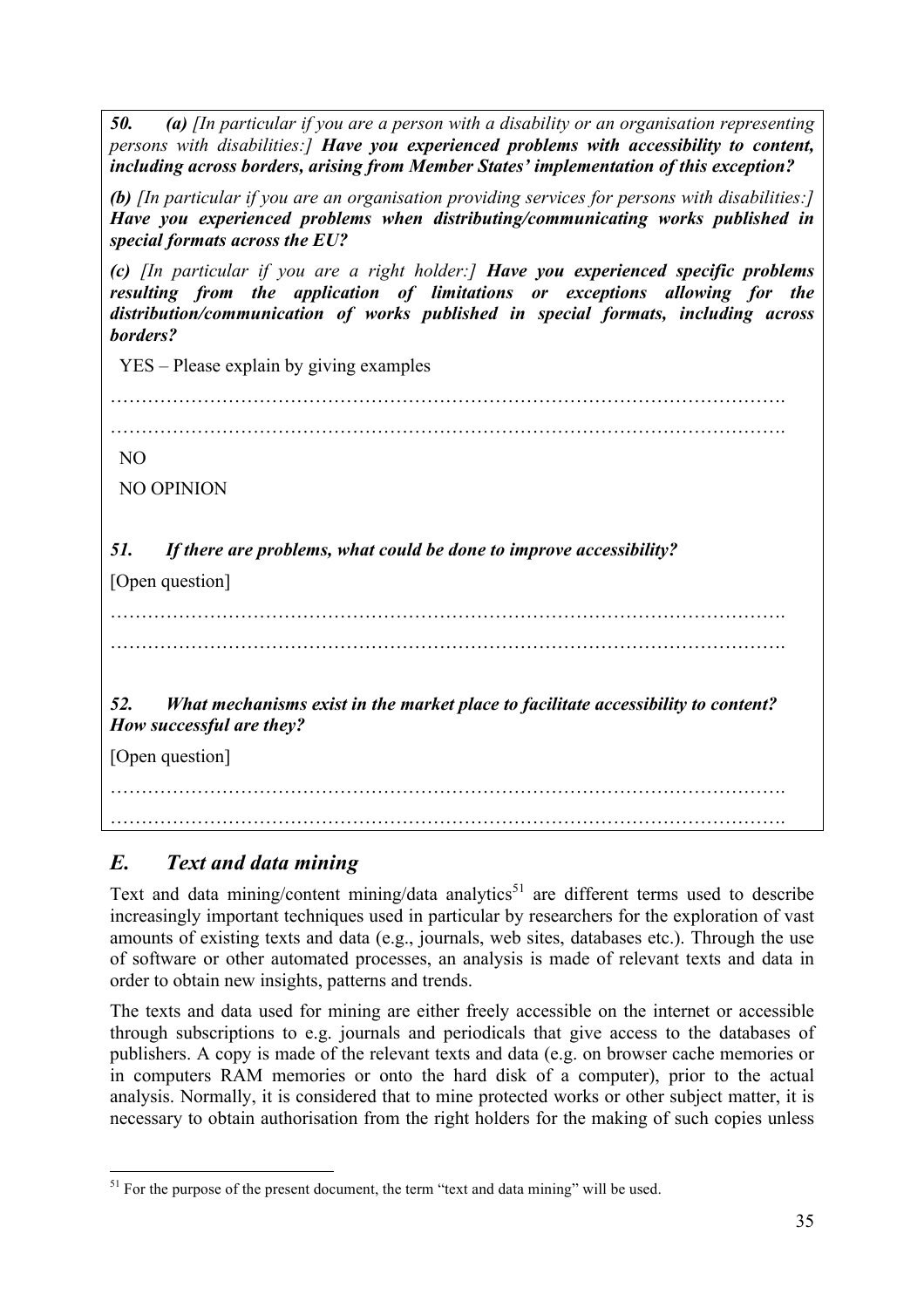such authorisation can be implied (e.g. content accessible to general public without restrictions on the internet, open access).

Some argue that the copies required for text and data mining are covered by the exception for temporary copies in Article 5.1 of Directive 2001/29/EC. Others consider that text and data mining activities should not even be seen as covered by copyright. None of this is clear, in particular since text and data mining does not consist only of a single method, but can be undertaken in several different ways. Important questions also remain as to whether the main problems arising in relation to this issue go beyond copyright (i.e. beyond the necessity or not to obtain the authorisation to use content) and relate rather to the need to obtain "access" to content (i.e. being able to use e.g. commercial databases).

A specific Working Group was set up on this issue in the framework of the "Licences for Europe" stakeholder dialogue. No consensus was reached among participating stakeholders on either the problems to be addressed or the results. At the same time, practical solutions to facilitate text and data mining of subscription-based scientific content were presented by publishers as an outcome of "Licences for Europe"<sup>52</sup>. In the context of these discussions, other stakeholders argued that no additional licences should be required to mine material to which access has been provided through a subscription agreement and considered that a specific exception for text and data mining should be introduced, possibly on the basis of a distinction between commercial and non-commercial.

*53. (a) [In particular if you are an end user/consumer or an institutional user:] Have you experienced obstacles, linked to copyright, when trying to use text or data mining methods, including across borders?*

*(b) [In particular if you are a service provider:] Have you experienced obstacles, linked to copyright, when providing services based on text or data mining methods, including across borders?*

**(c)** *[In particular if you are a right holder:] Have you experienced specific problems resulting from the use of text and data mining in relation to copyright protected content, including across borders?*

YES – Please explain

………………………………………………………………………………………………. ………………………………………………………………………………………………. NO – Please explain ………………………………………………………………………………………………. ………………………………………………………………………………………………. NO OPINION *54. If there are problems, how would they best be solved?*  [Open question] ……………………………………………………………………………………………….

 <sup>52</sup> See the document "Licences for Europe – ten pledges to bring more content online": http://ec.europa.eu/internal\_market/copyright/docs/licences-for-europe/131113\_ten-pledges\_en.pdf .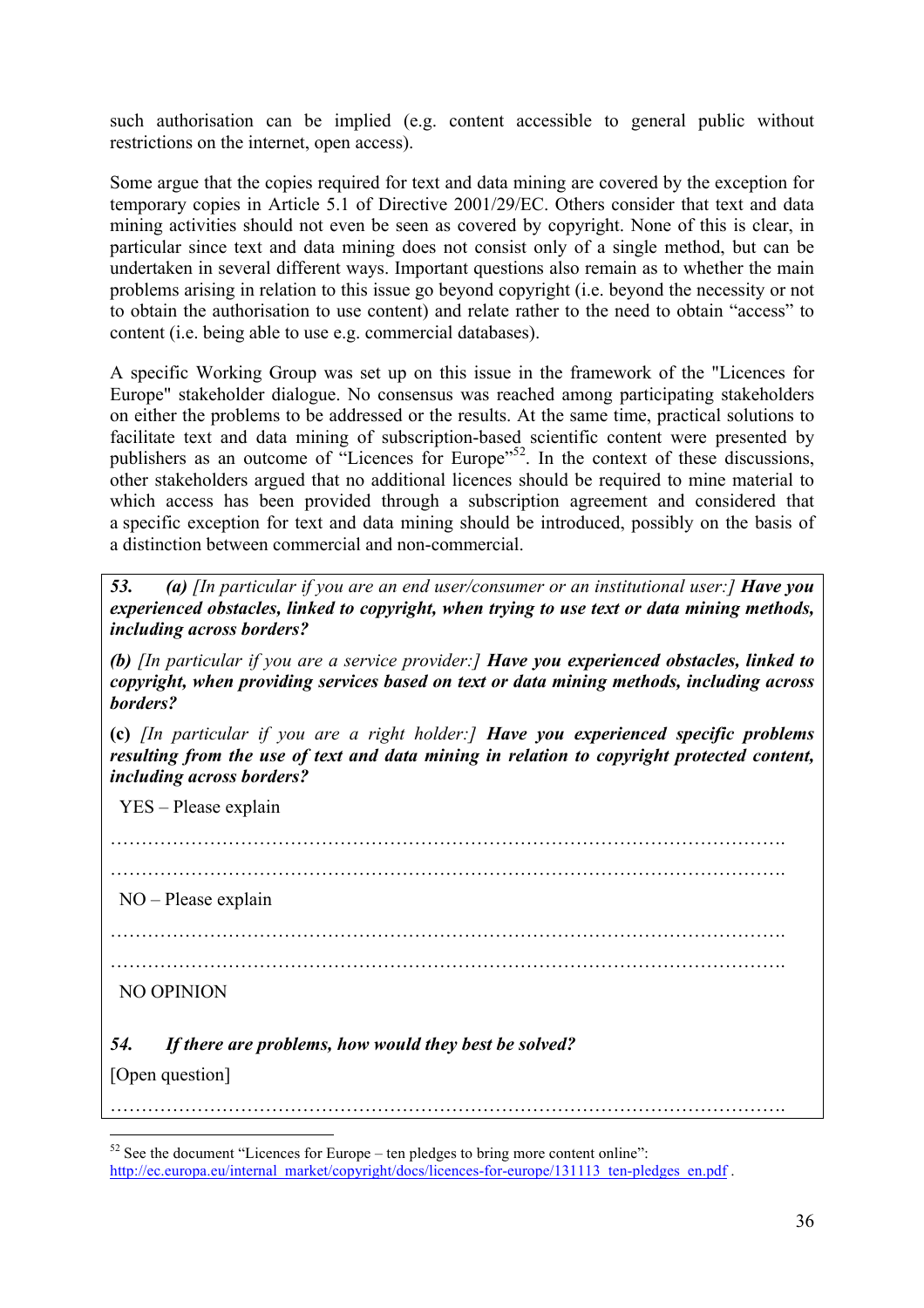*55. If your view is that a legislative solution is needed, what would be its main elements? Which activities should be covered and under what conditions?*

[Open question]

……………………………………………………………………………………………….

……………………………………………………………………………………………….

……………………………………………………………………………………………….

*56. If your view is that a different solution is needed, what would it be?*

[Open question]

……………………………………………………………………………………………….

……………………………………………………………………………………………….

*57. Are there other issues, unrelated to copyright, that constitute barriers to the use of text or data mining methods?*

[Open question]

………………………………………………………………………………………………. ……………………………………………………………………………………………….

# *F. User-generated content*

Technological and service developments mean that citizens can copy, use and distribute content at little to no financial cost. As a consequence, new types of online activities are developing rapidly, including the making of so-called "user-generated content". While users can create totally original content, they can also take one or several pre-existing works, change something in the work(s), and upload the result on the Internet e.g. to platforms and blogs<sup>53</sup>. User-generated content (UGC) can thus cover the modification of pre-existing works even if the newly-generated/"uploaded" work does not necessarily require a creative effort and results from merely adding, subtracting or associating some pre-existing content with other pre-existing content. This kind of activity is not "new" as such. However, the development of social networking and social media sites that enable users to share content widely has vastly changed the scale of such activities and increased the potential economic impact for those holding rights in the pre-existing works. Re-use is no longer the preserve of a technically and artistically adept elite. With the possibilities offered by the new technologies, re-use is open to all, at no cost. This in turn raises questions with regard to fundamental rights such the freedom of expression and the right to property.

A specific Working Group was set up on this issue in the framework of the "Licences for Europe" stakeholder dialogue. No consensus was reached among participating stakeholders on either the problems to be addressed or the results or even the definition of UGC. Nevertheless, a wide range of views were presented as to the best way to respond to this phenomenon. One view was to say that a new exception is needed to cover UGC, in particular

<sup>&</sup>lt;sup>53</sup> A typical example could be the "kitchen" or "wedding" video (adding one's own video to a pre-existing sound recording), or adding one's own text to a pre-existing photograph. Other examples are "mash-ups" (blending two sound recordings), and reproducing parts of journalistic work (report, review etc.) in a blog.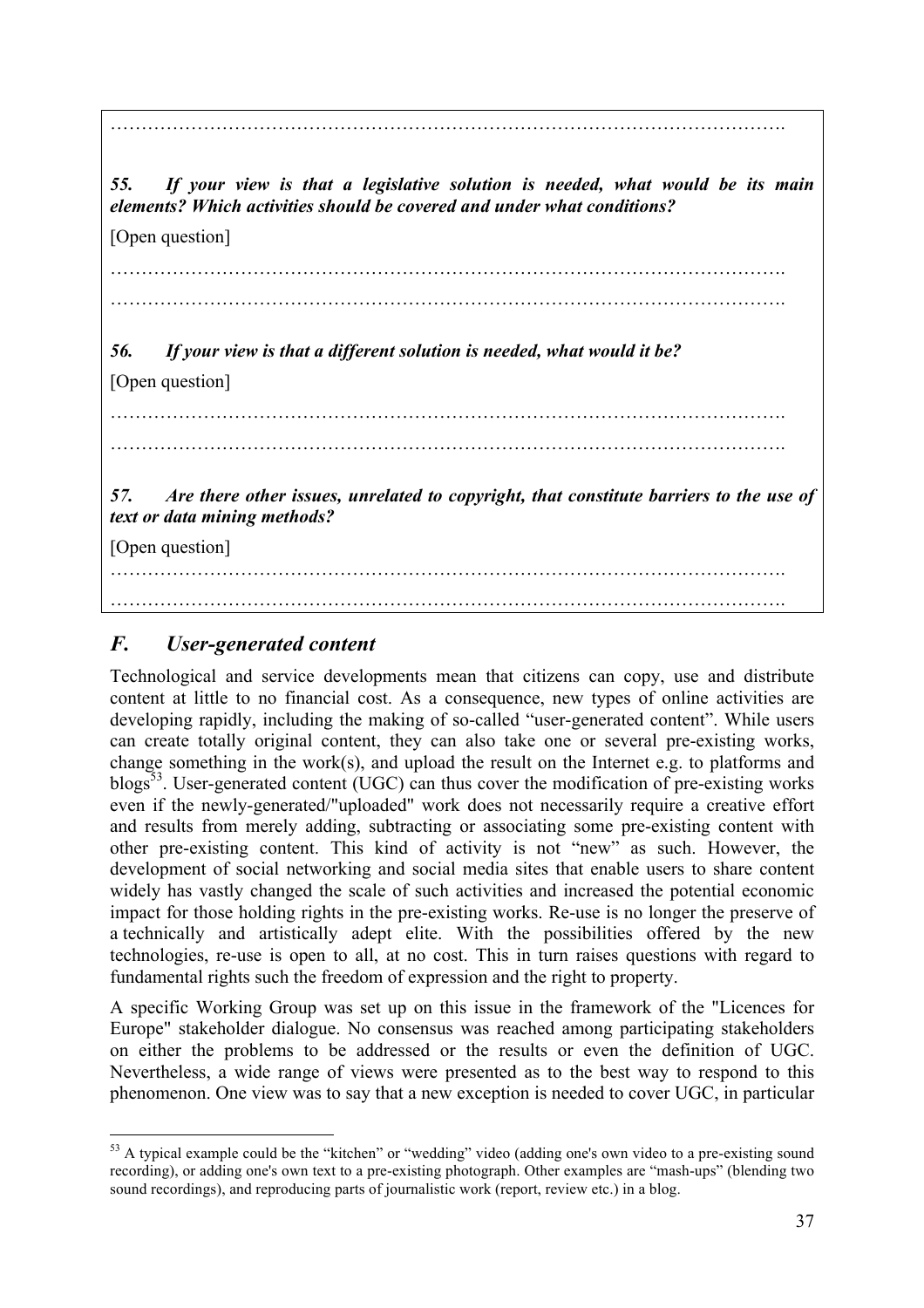non-commercial activities by individuals such as combining existing musical works with videos, sequences of photos, etc. Another view was that no legislative change is needed: UGC is flourishing, and licensing schemes are increasingly available (licence schemes concluded between rightholders and platforms as well as micro-licences concluded between rightholders and the users generating the content. In any event, practical solutions to ease user-generated content and facilitate micro-licensing for small users were pledged by rightholders across different sectors as a result of the "Licences for Europe" discussions $54$ .

*58. (a) [In particular if you are an end user/consumer:] Have you experienced problems when trying to use pre-existing works or other subject matter to disseminate new content on the Internet, including across borders?* 

*(b) [In particular if you are a service provider:] Have you experienced problems when users publish/disseminate new content based on the pre-existing works or other subject-matter through your service, including across borders?*

*(c) [In particular if you are a right holder:] Have you experienced problems resulting from the way the users are using pre-existing works or other subject-matter to disseminate new content on the Internet, including across borders?*

YES – Please explain by giving examples

……………………………………………………………………………………………….

……………………………………………………………………………………………….

NO

NO OPINION

*59. (a) [In particular if you are an end user/consumer or a right holder:] Have you experienced problems when trying to ensure that the work you have created (on the basis of pre-existing works) is properly identified for online use? Are proprietary systems sufficient in this context?*

*(b) [In particular if you are a service provider:] Do you provide possibilities for users that are publishing/disseminating the works they have created (on the basis of pre-existing works) through your service to properly identify these works for online use?* 

YES – Please explain

………………………………………………………………………………………………. ………………………………………………………………………………………………. NO – Please explain ………………………………………………………………………………………………. ………………………………………………………………………………………………. NO OPINION

 <sup>54</sup> See the document "Licences for Europe – ten pledges to bring more content online": http://ec.europa.eu/internal\_market/copyright/docs/licences-for-europe/131113\_ten-pledges\_en.pdf .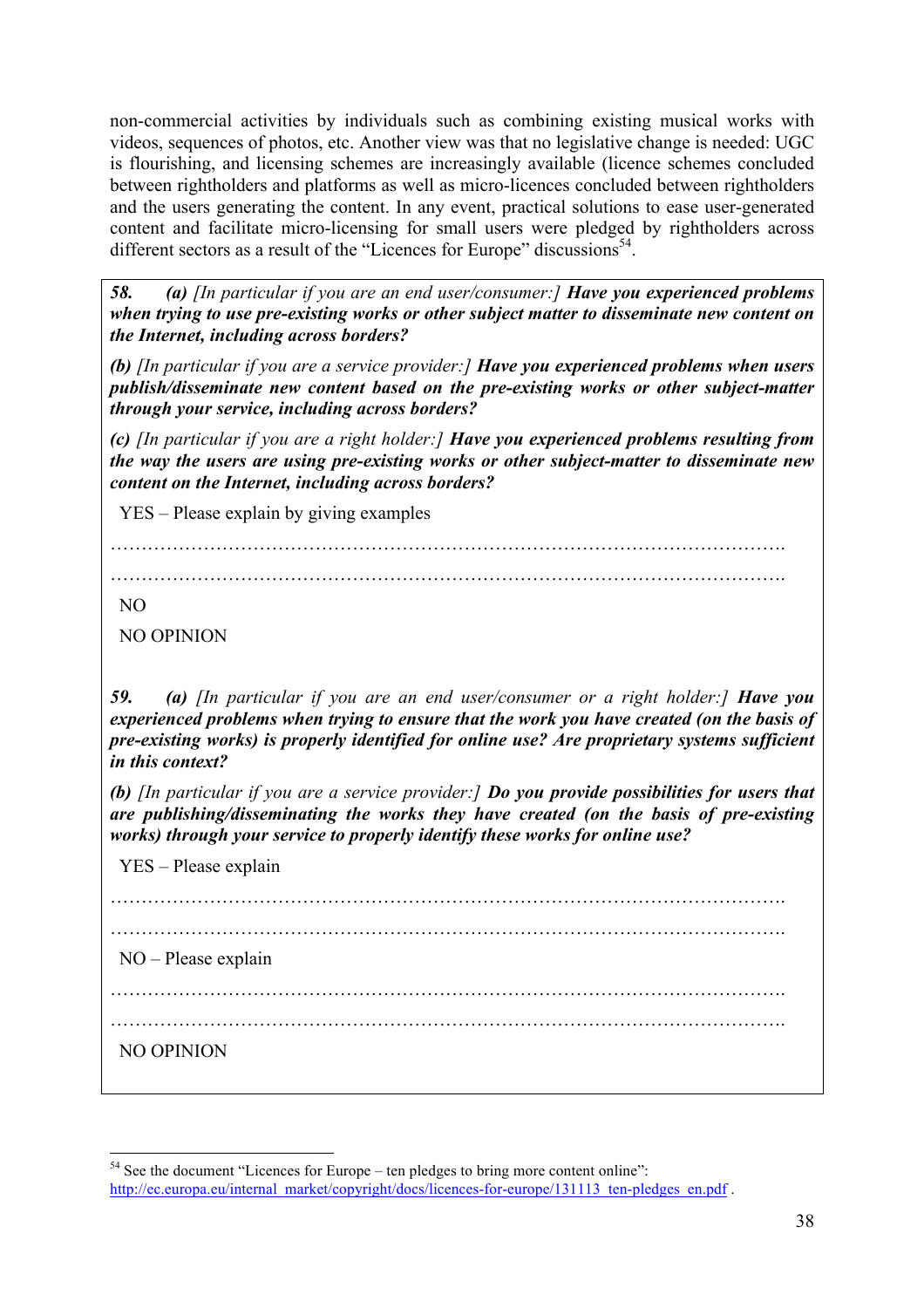*60. (a) [In particular if you are an end user/consumer or a right holder):] Have you experienced problems when trying to be remunerated for the use of the work you have created (on the basis of pre-existing works)? (b) [In particular if you are a service provider:] Do you provide remuneration schemes for users publishing/disseminating the works they have created (on the basis of pre-existing works) through your service?* YES – Please explain ………………………………………………………………………………………………. NO – Please explain ………………………………………………………………………………………………. ………………………………………………………………………………………………. NO OPINION *61. If there are problems, how would they best be solved?* [Open question] ………………………………………………………………………………………………. ………………………………………………………………………………………………. *62. If your view is that a legislative solution is needed, what would be its main elements? Which activities should be covered and under what conditions?* [Open question] ………………………………………………………………………………………………. ………………………………………………………………………………………………. *63. If your view is that a different solution is needed, what would it be?* [Open question] ………………………………………………………………………………………………. ……………………………………………………………………………………………….

# **IV. Private copying and reprography**

Directive 2001/29/EC enables Member States to implement in their national legislation exceptions or limitations to the reproduction right for copies made for private use and photocopying55. Levies are charges imposed at national level on goods typically used for such purposes (blank media, recording equipment, photocopying machines, mobile listening devices such as mp3/mp4 players, computers, etc.) with a view to compensating rightholders

 $55$  Article 5, 2)(a) and (b) of Directive 2001/29.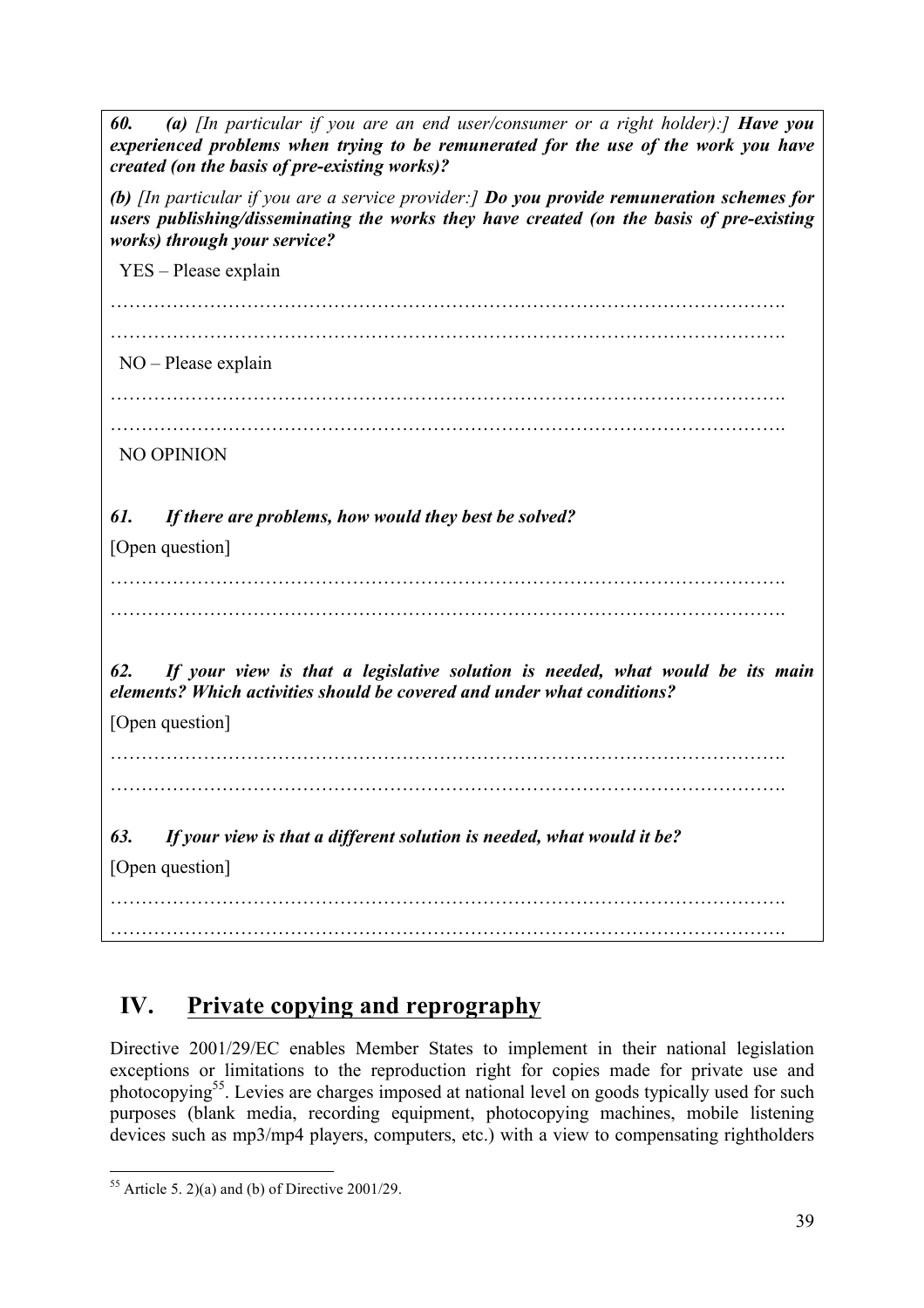for the harm they suffer when copies are made without their authorisation by certain categories of persons (i.e. natural persons making copies for their private use) or through use of certain technique (i.e. reprography). In that context, levies are important for rightholders.

With the constant developments in digital technology, the question arises as to whether the copying of files by consumers/end-users who have purchased content online - e.g. when a person has bought an MP3 file and goes on to store multiple copies of that file (in her computer, her tablet and her mobile phone) - also triggers, or should trigger, the application of private copying levies. It is argued that, in some cases, these levies may indeed be claimed by rightholders whether or not the licence fee paid by the service provider already covers copies made by the end user. This approach could potentially lead to instances of double payments whereby levies could be claimed on top of service providers' licence fees<sup>5657</sup>.

There is also an on-going discussion as to the application or not of levies to certain types of cloud-based services such as personal lockers or personal video recorders.

*64. In your view, is there a need to clarify at the EU level the scope and application of the private copying and reprography exceptions58 in the digital environment*?

YES – Please explain

……………………………………………………………………………………………….

……………………………………………………………………………………………….

NO – Please explain

……………………………………………………………………………………………….

……………………………………………………………………………………………….

NO OPINION

*65. Should digital copies made by end users for private purposes in the context of a service that has been licensed by rightholders, and where the harm to the rightholder is minimal, be subject to private copying levies?<sup>59</sup>*

YES – Please explain

……………………………………………………………………………………………….

……………………………………………………………………………………………….

NO – Please explain

………………………………………………………………………………………………. ……………………………………………………………………………………………….

NO OPINION

<sup>&</sup>lt;sup>56</sup> Communication "Unleashing the Potential of Cloud Computing in Europe", COM(2012) 529 final.<br><sup>57</sup> These issues were addressed in the recommendations of Mr António Vitorino resulting from the mediation on private copying and reprography levies. You can consult these recommendations on the following website: http://ec.europa.eu/internal\_market/copyright/docs/levy\_reform/130131\_levies-vitorino-<br>recommendations\_en.pdf.

 $\frac{58}{58}$  Art. 5.2(a) and 5.2(b) of Directive 2001/29/EC.  $\frac{59}{2}$  This issue was also addressed in the recommendations of Mr Antonio Vitorino resulting from the mediation on private copying and reprography levies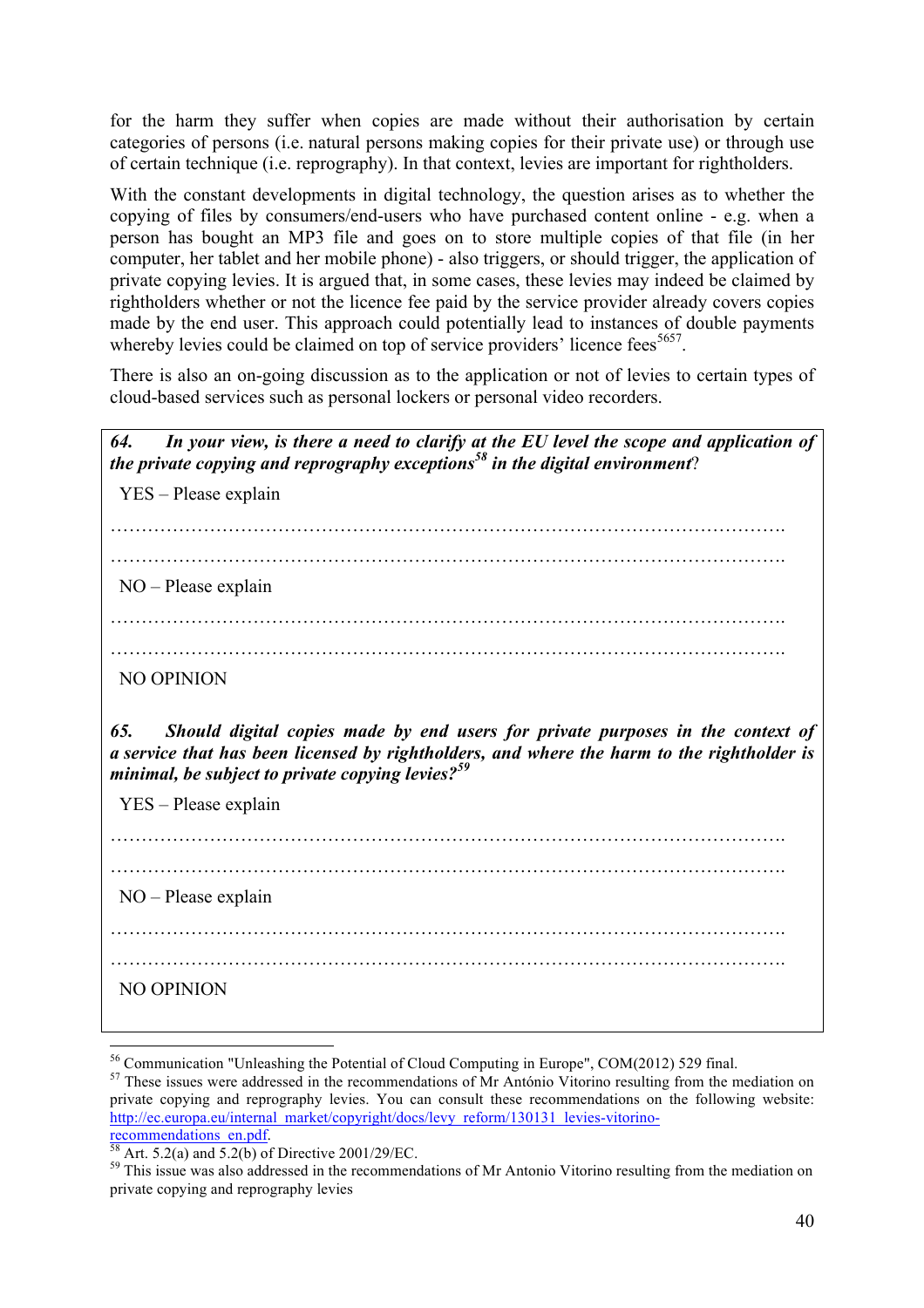*66. How would changes in levies with respect to the application to online services (e.g. services based on cloud computing allowing, for instance, users to have copies on different devices) impact the development and functioning of new business models on the one hand and rightholders' revenue on the other?* 

[Open question]

………………………………………………………………………………………………. ……………………………………………………………………………………………….

*67. Would you see an added value in making levies visible on the invoices for products subject to levies?60*

YES – Please explain

………………………………………………………………………………………………. ………………………………………………………………………………………………. NO – Please explain ………………………………………………………………………………………………. ………………………………………………………………………………………………. NO OPINION

Diverging national systems levy different products and apply different tariffs. This results in obstacles to the free circulation of goods and services in the Single Market. At the same time, many Member States continue to allow the indiscriminate application of private copying levies to all transactions irrespective of the person to whom the product subject to a levy is sold (e.g. private person or business). In that context, not all Member States have ex ante exemption and/or ex post reimbursement schemes which could remedy these situations and reduce the number of undue payments $^{61}$ .

*68. Have you experienced a situation where a cross-border transaction resulted in undue levy payments, or duplicate payments of the same levy, or other obstacles to the free movement of goods or services?* 

 YES – Please specify the type of transaction and indicate the percentage of the undue payments. Please also indicate how a priori exemption and/or ex post reimbursement schemes could help to remedy the situation.

………………………………………………………………………………………………. ………………………………………………………………………………………………. NO – Please explain ………………………………………………………………………………………………. ……………………………………………………………………………………………….

<sup>&</sup>lt;sup>60</sup> This issue was also addressed in the recommendations of Mr Antonio Vitorino resulting from the mediation on private copying and reprography levies.

This issue was also addressed in the recommendations of Mr Antonio Vitorino resulting from the mediation on private copying and reprography levies.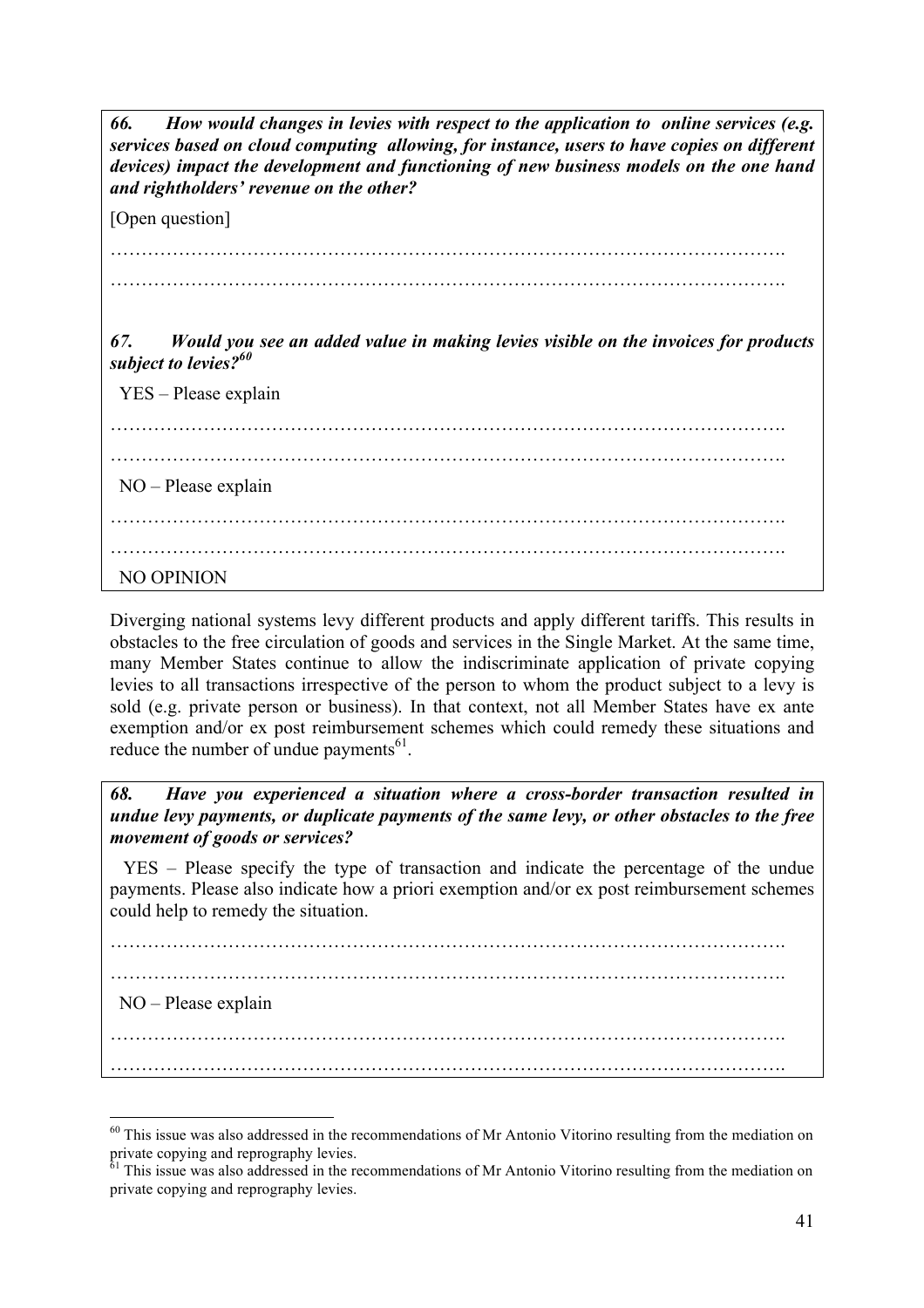NO OPINION

*69. What percentage of products subject to a levy is sold to persons other than natural persons for purposes clearly unrelated to private copying? Do any of those transactions result in undue payments? Please explain in detail the example you provide (type of products, type of transaction, stakeholders, etc.).*

[Open question]

………………………………………………………………………………………………. ……………………………………………………………………………………………….

*70. Where such undue payments arise, what percentage of trade do they affect? To what extent could a priori exemptions and/or ex post reimbursement schemes existing in some Member States help to remedy the situation?* 

[Open question]

………………………………………………………………………………………………. ……………………………………………………………………………………………….

*71. If you have identified specific problems with the current functioning of the levy system, how would these problems best be solved?*

[Open question]

………………………………………………………………………………………………. ……………………………………………………………………………………………….

# **V. Fair remuneration of authors and performers**

The EU copyright acquis recognises for authors and performers a number of exclusive rights and, in the case of performers whose performances are fixed in phonograms, remuneration rights. There are few provisions in the EU copyright law governing the *transfer* of rights from authors or performers to producers<sup>62</sup> or determining who the owner of the rights is when the work or other subject matter is created in the context of an employment contract<sup>63</sup>. This is an area that has been traditionally left for Member States to regulate and there are significant differences in regulatory approaches. Substantial differences also exist between different sectors of the creative industries.

Concerns continue to be raised that authors and performers are not adequately remunerated, in particular but not solely, as regards online exploitation. Many consider that the economic benefit of new forms of exploitation is not being fairly shared along the whole value chain. Another commonly raised issue concerns contractual practices, negotiation mechanisms, presumptions of transfer of rights, buy-out clauses and the lack of possibility to terminate contracts. Some stakeholders are of the opinion that rules at national level do not suffice to improve their situation and that action at EU level is necessary.

<sup>&</sup>lt;sup>62</sup> See e.g. Directive 92/100/EEC, Art.2(4)-(7).<br><sup>63</sup> See e.g. Art. 2.3. of Directive 2009/24/EC, Art. 4 of Directive 96/9/EC.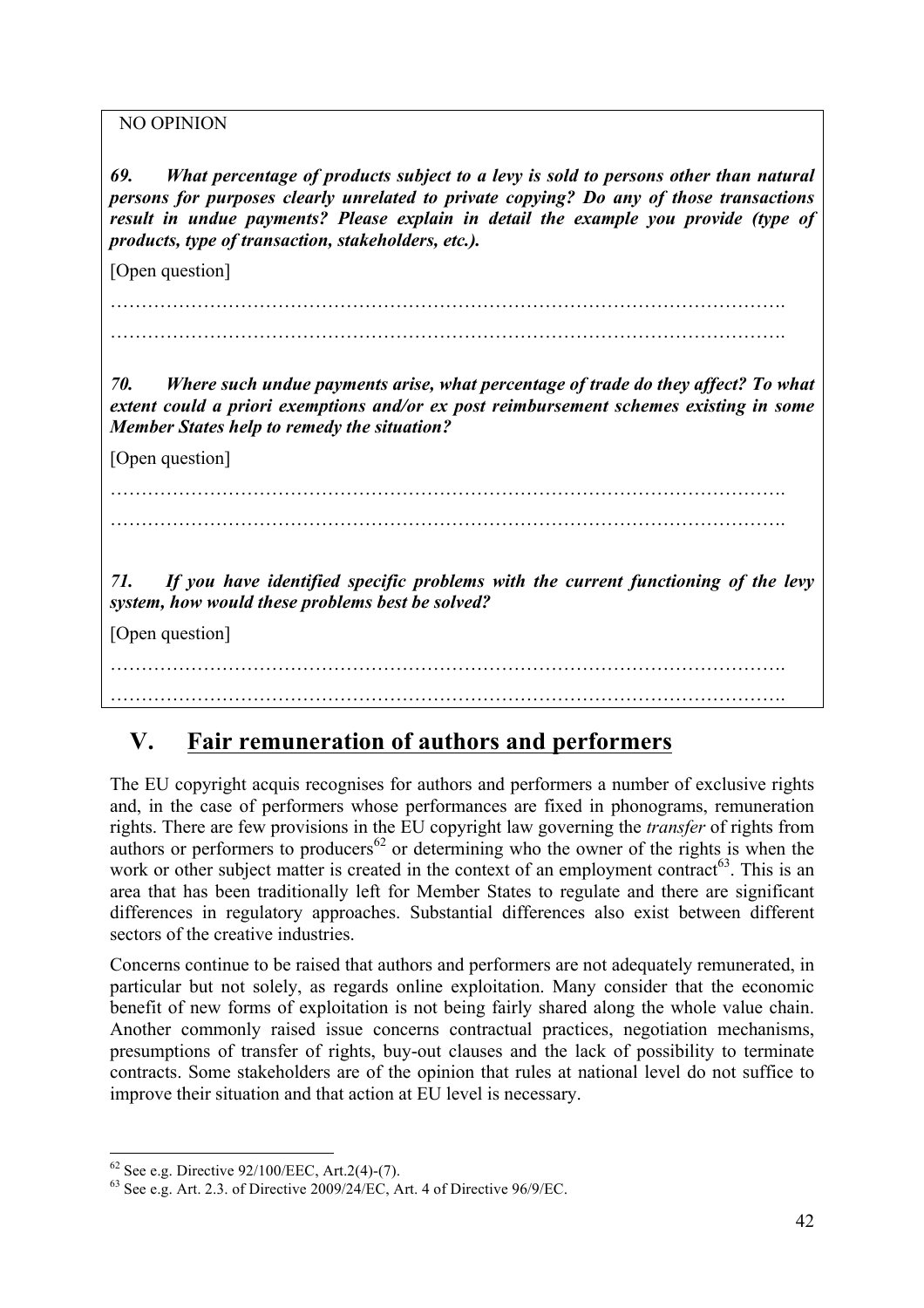*72. [In particular if you are an author/performer:] What is the best mechanism (or combination of mechanisms) to ensure that you receive an adequate remuneration for the exploitation of your works and performances?*

[Open question]

………………………………………………………………………………………………. ……………………………………………………………………………………………….

*73. Is there a need to act at the EU level (for instance to prohibit certain clauses in contracts)?* 

YES – Please explain

………………………………………………………………………………………………. ………………………………………………………………………………………………. NO – Please explain why ………………………………………………………………………………………………. ………………………………………………………………………………………………. NO OPINION *74. If you consider that the current rules are not effective, what would you suggest to address the shortcomings you identify?* [Open question]

## ……………………………………………………………………………………………….

# **VI. Respect for rights**

Directive 2004/48/EE<sup>64</sup> provides for a harmonised framework for the civil enforcement of intellectual property rights, including copyright and related rights. The Commission has consulted broadly on this text<sup>65</sup>. Concerns have been raised as to whether some of its provisions are still fit to ensure a proper respect for copyright in the digital age. On the one hand, the current measures seem to be insufficient to deal with the new challenges brought by the dissemination of digital content on the internet; on the other hand, there are concerns about the current balance between enforcement of copyright and the protection of fundamental rights, in particular the right for a private life and data protection. While it cannot be contested that enforcement measures should always be available in case of infringement of copyright, measures could be proposed to strengthen respect for copyright when the infringed content is used for a commercial purpose<sup>66</sup>. One means to do this could be to clarify the role

 $65$  You will find more information on the following website:

http://ec.europa.eu/internal\_market/iprenforcement/directive/index\_en.htm

 $64$  Directive 2004/48/EC of the European Parliament and of the Council of 29 April 2004 on the enforcement of intellectual property rights.

For example when the infringing content is offered on a website which gets advertising revenues that depend on the volume of traffic.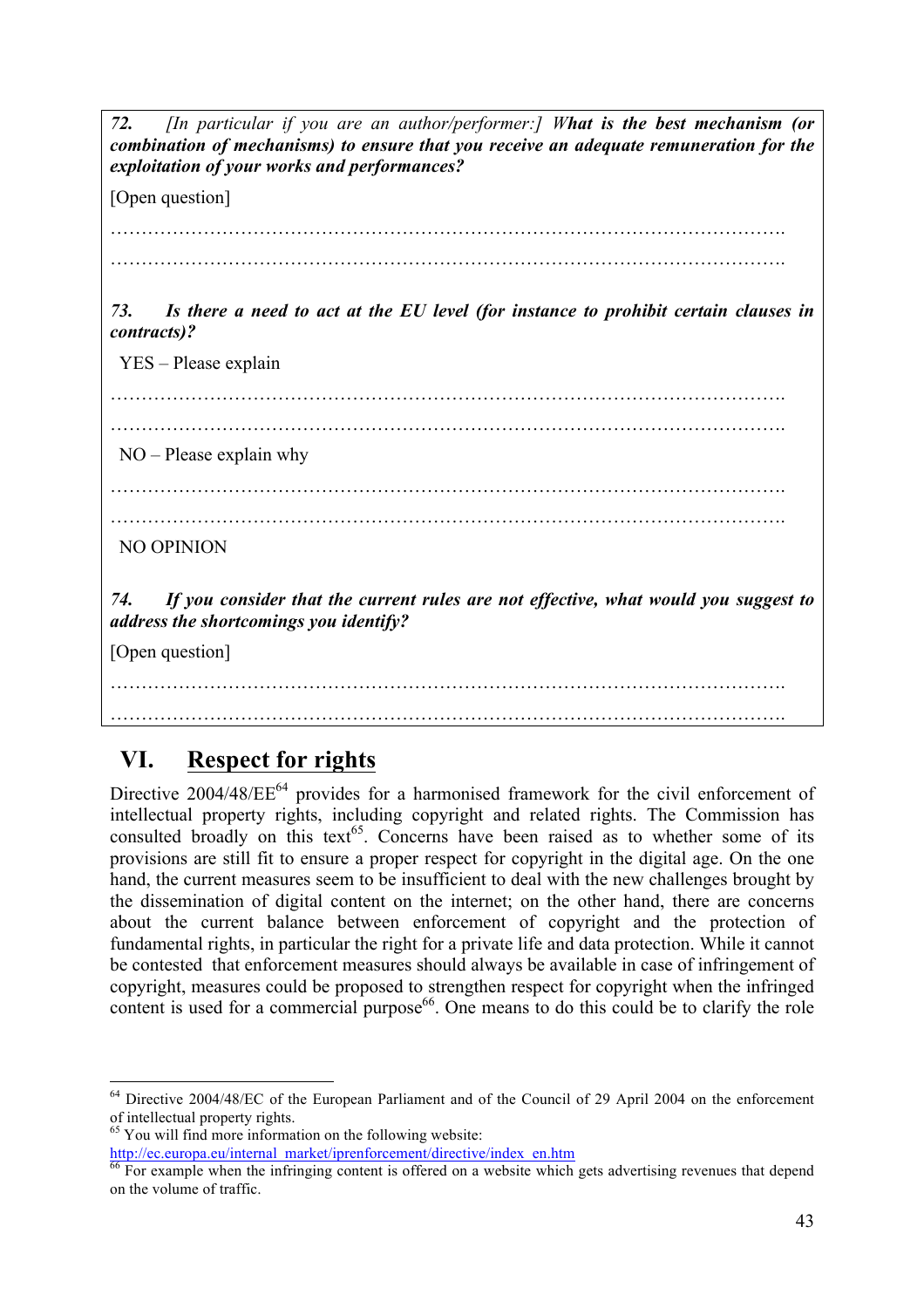of intermediaries in the IP infrastructure<sup>67</sup>. At the same time, there could be clarification of the safeguards for respect of private life and data protection for private users.

*75. Should the civil enforcement system in the EU be rendered more efficient for infringements of copyright committed with a commercial purpose?*

## **NO**

**En l'état actuel de l'acquis, la notion d'échelle commerciale est utilisée par la directive 2004/48, dont le considérant 14 prévoit que certaines mesures «** *ne doivent s'appliquer qu'à des actes perpétrés à l'échelle commerciale* **». Elle ne participe en aucun cas à la définition de l'acte de contrefaçon. Il en va de même du caractère lucratif de cet acte.** 

**Le groupe constitué par le pôle PI de TEE continue de croire que la définition même de la contrefaçon ne doit pas tenir compte de l'échelle commerciale ou du caractère lucratif des actes perpétrés. En revanche, à l'évidence, la sanction de la contrefaçon doit intégrer l'échelle à laquelle la violation du droit de propriété intellectuelle a été commise, ce qui est déjà le cas.**

**Néanmoins, la différenciation procédurale selon le but commercial de la contrefaçon nous semble devoir appeler les réserves suivantes :** 

- ! **le critère d'échelle commerciale ou de but commercial semble, en l'état de l'acquis communautaire, insuffisamment précis, voire inadéquat (voir Q. 25)**
- ! **ce mécanisme devrait uniquement jouer comme un système d'allégement procédural et d'aggravation de la sanction et non comme une cause d'exemption pour les acteurs qui ne poursuivraient pas un but commercial.**

**On peut en effet craindre que l'introduction de la notion d'échelle commerciale comme critère de modulation des sanctions conduise à exonérer de toute sanction effective les actes commis sans but lucratif, alors que le caractère gratuit ou lucratif de l'acte de contrefaçon doit rester, en principe, indifférent.** 

**S'agissant du critère discriminant, pour l'heure, les actes perpétrés à l'échelle commerciale sont définis par la directive 2004/48 comme «** *ceux qui sont perpétrés en vue d'obtenir un avantage économique ou commercial direct ou indirect, ce qui exclut normalement les actes qui sont perpétrés par des consommateurs finaux agissant de bonne foi* **». Contrairement à ce que laisse supposer l'emploi de l'expression « échelle commerciale », cette définition fait davantage référence à la finalité de l'acte de contrefaçon qu'à son ampleur, ce qui révèle une certaine confusion avec la notion de mauvaise foi et pose le problème de la preuve de la motivation de la personne à l'origine de la contrefaçon qui peut s'avérer difficile à rapporter. Si, par contrefaçon commerciale, on entend une contrefaçon d'une certaine ampleur, la détermination d'un seuil semble difficilement réalisable, notamment pour une contrefaçon en ligne.** 

**L'exemple d'un internaute qui poste une vidéo contrefaisante sur une plateforme est à cet égard édifiant. L'internaute peut n'être animé par aucune intention commerciale ou lucrative, mais la plateforme peut avoir une activité commerciale via la publicité et le nombre de vues peut atteindre des seuils extrêmement importants en fonction du succès** 

<sup>&</sup>lt;sup>67</sup> This clarification should not affect the liability regime of intermediary service providers established by Directive 2000/31/EC on electronic commerce, which will remain unchanged.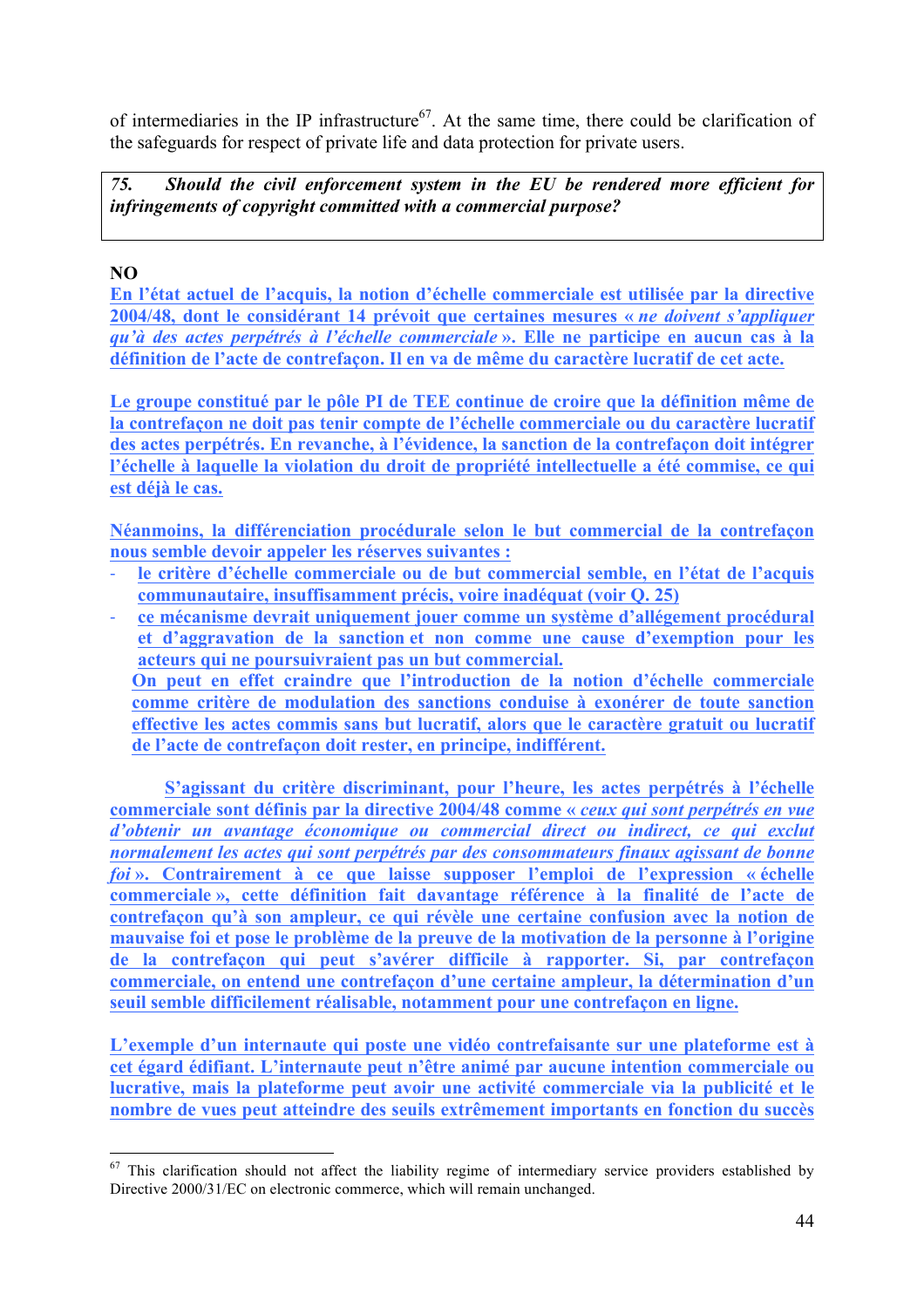**de l'œuvre. Dans cette configuration, est-il judicieux de mettre en œuvre un critère tel que le but commercial, l'échelle commerciale ou encore l'activité commerciale de la plateforme ?** 

*76. In particular, is the current legal framework clear enough to allow for sufficient involvement of intermediaries (such as Internet service providers, advertising brokers, payment service providers, domain name registrars, etc.) in inhibiting online copyright infringements with a commercial purpose? If not, what measures would be useful to foster the cooperation of intermediaries?*

[Open question]

#### **NO**

**Pour l'heure, le dispositif légal communautaire nous apparaît comme insuffisamment complet pour réaliser une implication efficace des intermédiaires techniques dans la lutte contre la contrefaçon en ligne. Le caractère commercial de la contrefaçon en ligne constitue une question délicate (v. question précédente) et l'implication des intermédiaires techniques nous semble devoir être considérée indépendamment de ce critère.** 

Lors de la précédente consultation pour l'évaluation de la directive 2004/48, le groupe **constitué par le pôle PI de TEE avait déjà suggéré plusieurs voies envisageables pour clarifier l'implication des intermédiaires (https://circabc.europa.eu/sd/a/2a63da05-5ece-4b45-8384-ac8d4231b9db/tee\_fr.pdf)**

**Deux options majeures avaient distingué selon que cette implication passe ou non par l'engagement de la responsabilité de l'intermédiaire. S'agissant de la première option, le régime général limitant la responsabilité des intermédiaires techniques étant fixé par la directive 2000/31 sur le commerce électronique (articles 13 à 15), il n'est donc pas envisageable qu'une éventuelle révision de la directive 2001/29 puisse, à elle seule, le remettre en cause dans son principe.** 

**Toutefois, le fait que certains acteurs de l'Internet soient assujettis à un régime de responsabilité allégée n'est pas de nature à stimuler leur implication dans la lutte contre la contrefaçon. Dans cette perspective, nous avions proposé de profiter du réexamen de la directive 2000/31 visé à l'article 21 pour clarifier les critères de définition des intermédiaires permettant de délimiter avec davantage de précision les régimes de responsabilité au regard des nouvelles catégories ou des nouvelles fonctions d'intermédiation qui sont apparues depuis l'adoption de la directive. Ce faisant, on pourrait privilégier une logique distributive permettant d'appliquer, en fonction de chacune des activités du prestataire, le régime juridique adéquat.** 

**On peut par ailleurs suggérer une amélioration de la procédure de notification par un renforcement des moyens de connaissance de l'illicite, notamment couplée avec un mécanisme d'identification numérique des œuvres permettant d'accroître l'efficacité du dispositif de retrait de contenus litigieux et d'éviter les phénomènes de réitération.**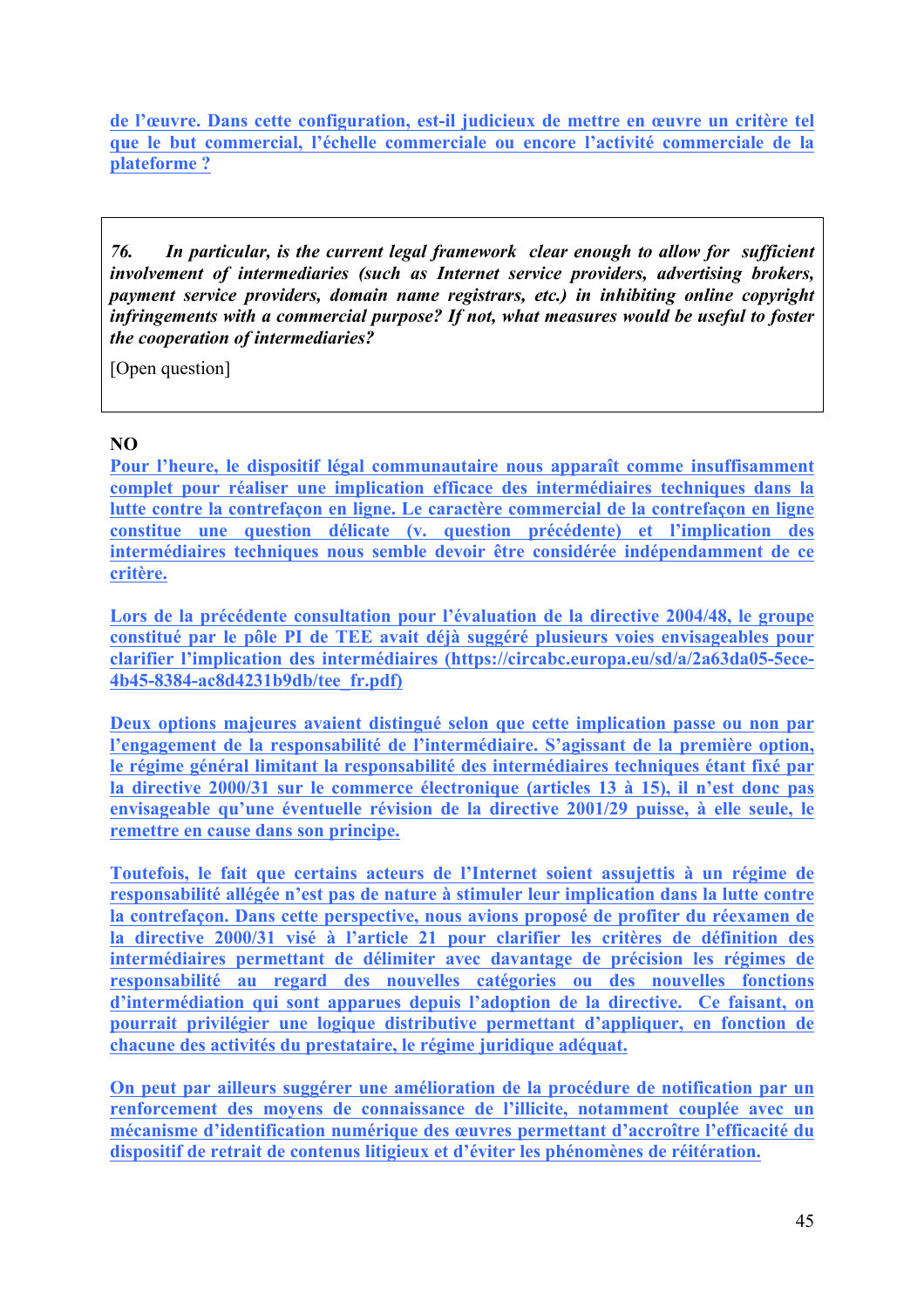**S'agissant de l'implication découplée de tout mécanisme de responsabilité, on peut également proposer de mettre des obligations à la charge des intermédiaires techniques telles qu'une obligation de conservation des données d'identification des contrefacteurs, une procédure de communication de ces données respectueuse de la protection de la vie privée ainsi qu'une obligation d'exécuter sans délai des décisions judiciaires rendues de manière contradictoire s'agissant, par exemple, de la suspension des contenus litigieux ou de la suspension de connexion des contrevenants.**

**Quant à la collaboration volontaire des intermédiaires, elle ne doit pas être découragée par l'aggravation de la responsabilité des entités « coopérantes ». En revanche, le filtrage ne saurait être le seul élément d'une politique de lutte contre la contrefaçon, notamment en raison des risques concurrentiels en résultant et de la situation de dépendance économique et technique dans laquelle pourraient se retrouver les ayants droit au regard des solutions techniques développées.** 

**L'encouragement des solutions techniques de filtrage et de tatouage doit s'opérer au niveau des autorités communautaires de façon à favoriser des économies d'échelle et des solutions interopérables seules à mêmes d'apporter une réponse adéquate.** 

**Enfin, on peut suggérer de préciser les conditions de mise en œuvre de l'article 8 paragraphe 3 de la directive 2001/29 pour faciliter les mesures de cessation de la contrefaçon. La loi française offre une illustration que nous considérons comme pertinente au regard des résultats produits devant les juridictions (v. la décision SNEP c/Google à propos du service** *Google Suggest* **).** 

**A cet égard, le législateur européen devrait préciser que :**

- ! **la mise en œuvre des mesures de suspension ne préjuge nullement de la responsabilité de l'intermédiaire sollicité pour faire cesser l'atteinte ;**
- ! **les mesures peuvent être demandées en référé ;**
- ! **qu'elles doivent être proportionnées à l'atteinte ;**
- ! **qu'elles doivent respecter le principe du contradictoire.**

**En effet, à défaut de telles précisions et garanties, le danger existe que des procédures privées mises en place sans égard au respect des principes ci-dessus énumérés ne se substituent aux voies de droit classique, en privilégiant certaines catégories d'acteurs et sans transparence.** 

*77. Does the current civil enforcement framework ensure that the right balance is achieved between the right to have one's copyright respected and other rights such as the protection of private life and protection of personal data?*

#### **YES**

**Conformément à la précédente réponse du groupe constitué par le pôle PI de TEE à la consultation relative à l'évaluation de la directive 2004/48 (https://circabc.europa.eu/sd/a/2a63da05-5ece-4b45-8384-ac8d4231b9db/tee\_fr.pdf), et dans la mesure où la jurisprudence** *Promusicae* **de la Cour de Justice a estimé que l'équilibre entre la protection du droit d'auteur et la protection des autres droits fondamentaux - dont le droit au respect de la vie privée et la protection des données -**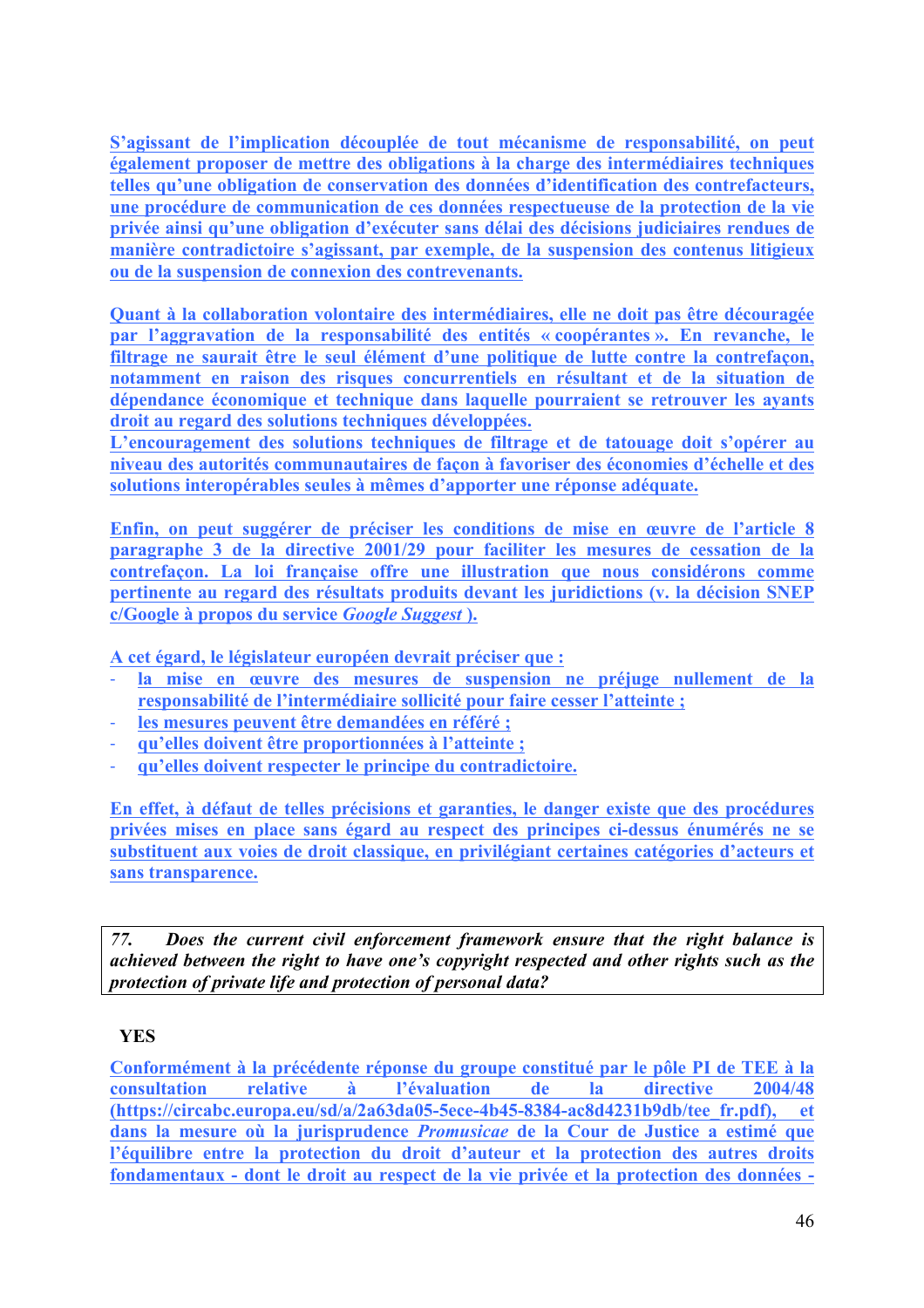**relève de la compétence des Etats membres, il ne nous paraît pas nécessaire de poursuivre une harmonisation plus poussée en ce domaine. Le droit français nous semble en effet être parvenu à ce juste équilibre.** 

**Le droit d'information s'applique dans cette hypothèse et permet la communication des données à caractère personnel aux autorités judiciaires (art. L. 331-1-1 CPI). Par ailleurs, les fournisseurs d'accès et d'hébergement sont obligés de conserver «** *les données de nature à permettre l'identification de quiconque a contribué à la création du contenu ou de l'un des contenus des services dont* **(ils)** *sont prestataires* **» (art. 6-II de la LCEN). Quant aux sociétés de gestion collective, si elles ont été autorisées à mettre en œuvre des traitements de données à caractère personnel relatives aux infractions (art. 9 de la loi du 6 janvier 1978), c'est sous la réserve que ces fichiers n'acquièrent un caractère nominatif que dans le cadre d'une procédure judiciaire et par rapprochement avec des informations dont la durée de conservation est limitée à un an. Leur constitution doit de toute façon être autorisée par la CNIL (Cons. Constit., 29 juillet 2004, n° 2004-499).**

**Le groupe constitué par le pôle PI de TEE appelle néanmoins de ses vœux une intervention de l'Union européenne sur la clarification du statut de l'adresse IP au regard de la notion de donnée à caractère personnel.** 

# **VII. A single EU Copyright Title**

The idea of establishing a unified EU Copyright Title has been present in the copyright debate for quite some time now, although views as to the merits and the feasibility of such an objective are divided. A unified EU Copyright Title would totally harmonise the area of copyright law in the EU and replace national laws. There would then be a single EU title instead of a bundle of national rights. Some see this as the only manner in which a truly Single Market for content protected by copyright can be ensured, while others believe that the same objective can better be achieved by establishing a higher level of harmonisation while allowing for a certain degree of flexibility and specificity in Member States' legal systems.

*78. Should the EU pursue the establishment of a single EU Copyright Title, as a means of establishing a consistent framework for rights and exceptions to copyright across the EU, as well as a single framework for enforcement?* 

YES

NO

NO OPINION

*79. Should this be the next step in the development of copyright in the EU? Does the current level of difference among the Member State legislation mean that this is a longer term project?*

[Open question]

………………………………………………………………………………………………. ……………………………………………………………………………………………….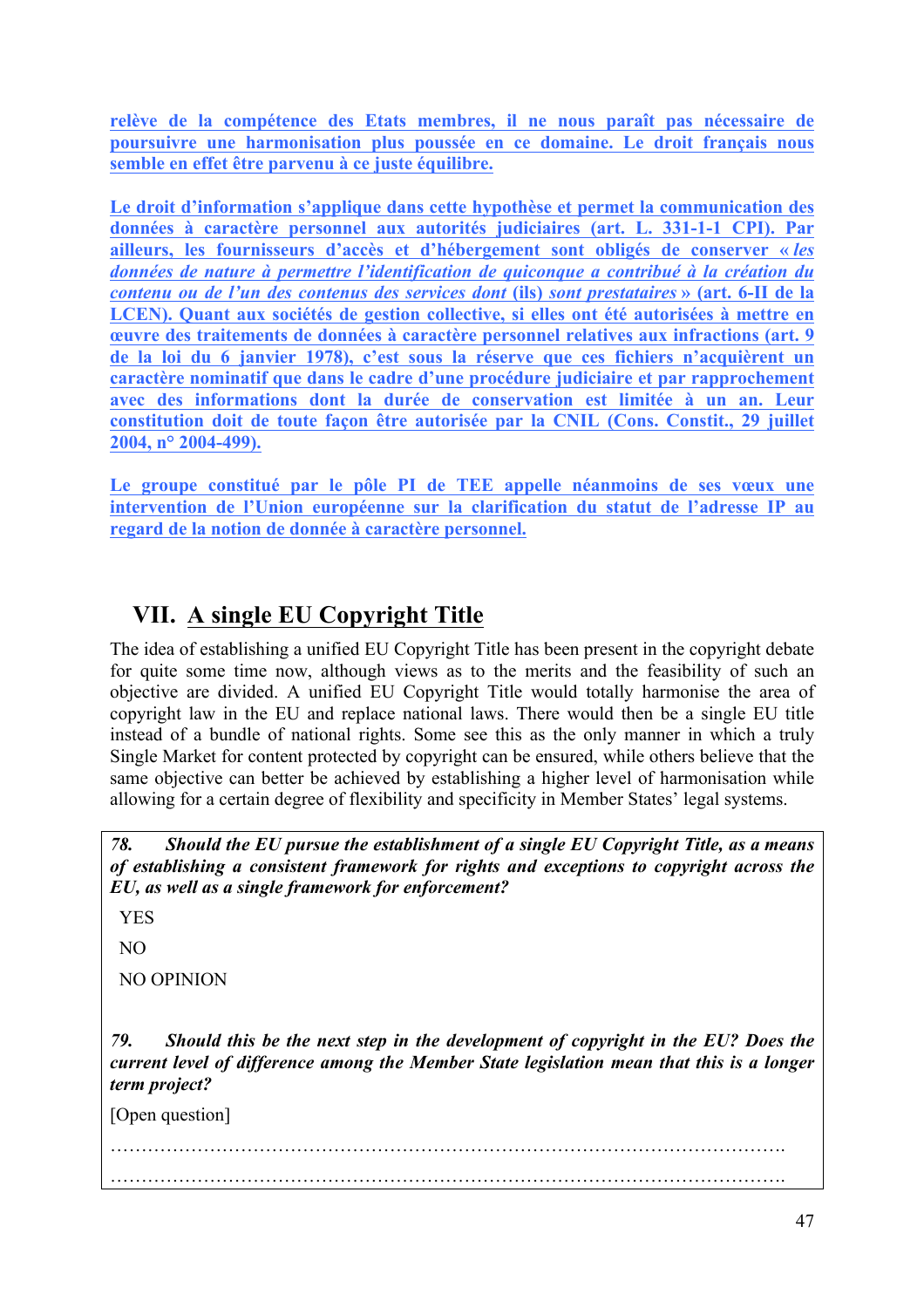# **VIII. Other issues**

The above questionnaire aims to provide a comprehensive consultation on the most important matters relating to the current EU legal framework for copyright. Should any important matters have been omitted, we would appreciate if you could bring them to our attention, so they can be properly addressed in the future.

*80. Are there any other important matters related to the EU legal framework for copyright? Please explain and indicate how such matters should be addressed.*

[Open question]

**L'ensemble de ces interrogations fait apparaître l'actuelle nécessité de prendre mieux en compte les besoins du marché, de mieux définir les équilibres en jeu, ce afin de construire un cadre idoine pour garantir la promotion de nouveaux usages dans un environnement d'exploitation des droits de propriété intellectuelle plus sûr. A cette fin, les interventions ponctuelles de la CJUE sont largement insuffisantes (problème de compétence, de cohérence, de vision d'ensemble sur les effets induits, de définition des équilibres au-delà des intérêts en présence, risque d'instrumentalisation, etc.). D'autant que construire une Europe connectée (v. Agenda digitale de l'Union européenne) suppose de garantir une certaine sécurité économique aux opérateurs.**

**Pour cela, il convient d'encourager le législateur européen à dépasser la politique du seul compromis qui se traduit par des réponses tièdes propres à un consensus mou, lesquelles suscitent lors de la mise en oeuvre des dispositions adoptées une importante insécurité juridique pour les différents acteurs du secteur, peu propice au développement du marché unique.** 

**L'heure est en effet venue de penser le projet que l'Union européenne en se plaçant à l'horizon 2025, ce qui impose de se confronter à un certain nombre de questions:**

*1° Quels écosystèmes entend-t-on mettre en place ?*

**La consultation sur la révision des règles du droit d'auteur dans l'Union européenne insiste essentiellement sur les évolutions qu'impose le "nouvel environnement" que constitue le développement des technologies numériques.**

**Il convient donc de prendre position sur la manière dont les autorités communautaires envisagent cette nécessaire adaptation du régime du droit d'auteur au contexte numérique.**

**Comment penser les rapports entre droits de propriété intellectuelle, concurrence et innovation ? Comment assurer une répartition équitable de la valeur ajoutée générée par l'usage des oeuvres ? Comment penser les rapports entre marché primaire et marchés secondaires ?** 

**Afin d'appréhender ces nouveaux usages, le groupe considère qu'il conviendrait d'intégrer à la réflexion un test de non-substitution de marché. En effet, il apparaît clairement aujourd'hui que la distinction ne doit pas nécessairement et uniquement se construire autour de l'opposition entre usage commercial ou non commercial, particulièrement à l'heure où le modèle de gratuité cache le plus souvent un financement indirect caractérisant les marchés bifaces (un usage non commercial pourrait être**